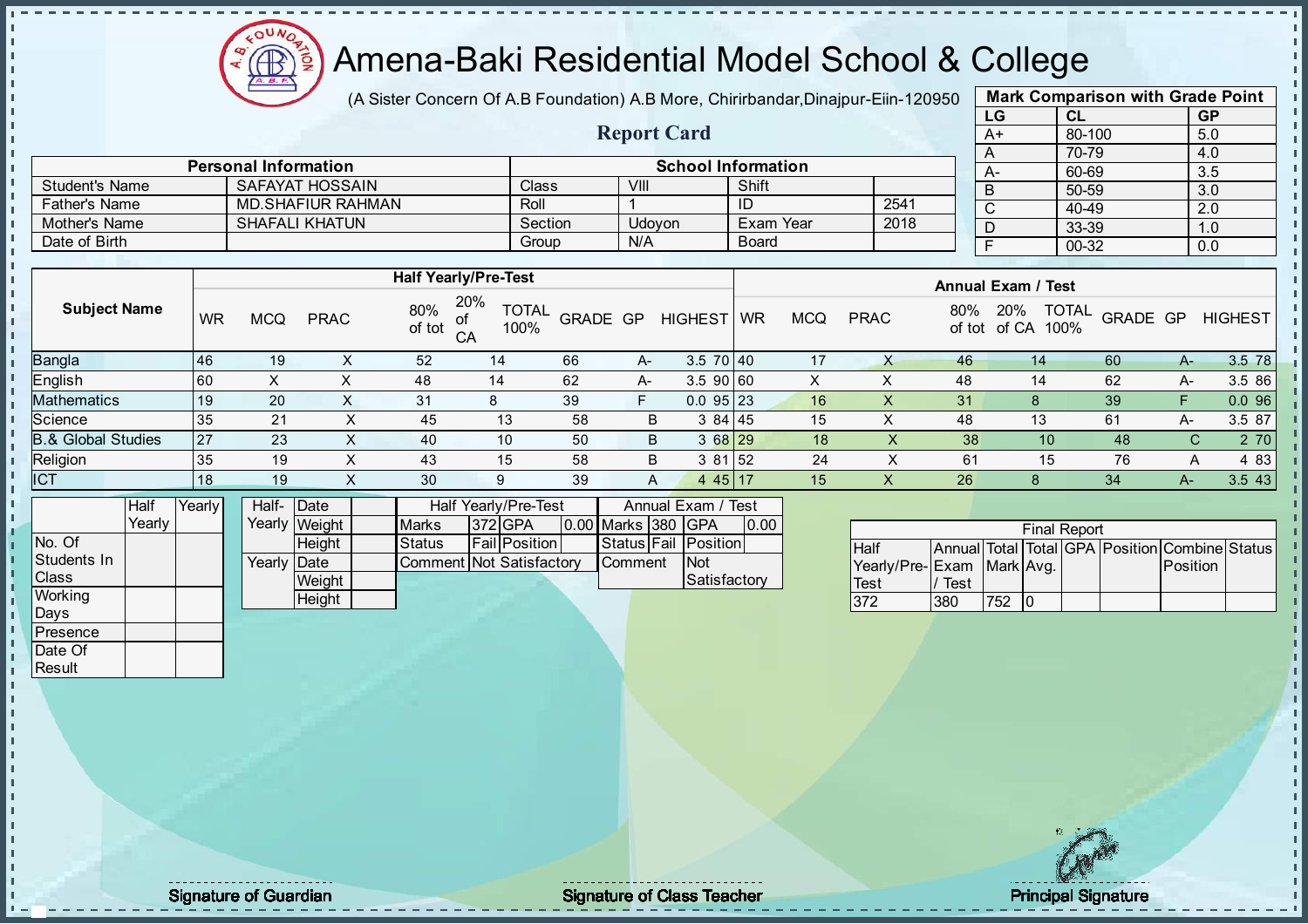

(A Sister Concern Of A.B Foundation) A.B More, Chirirbandar, Dinajpur-Eiin-120950

Report Card

| <b>Mark Comparison with Grade Point</b> |           |  |  |  |  |  |  |  |  |
|-----------------------------------------|-----------|--|--|--|--|--|--|--|--|
| CL                                      | <b>GP</b> |  |  |  |  |  |  |  |  |
| 80-100                                  | 5.0       |  |  |  |  |  |  |  |  |
| 70-79                                   | 4.0       |  |  |  |  |  |  |  |  |
| 60-69                                   | 3.5       |  |  |  |  |  |  |  |  |
| 50-59                                   | 3.0       |  |  |  |  |  |  |  |  |
| 40-49                                   | 2.0       |  |  |  |  |  |  |  |  |
| 33-39                                   | 1.0       |  |  |  |  |  |  |  |  |
| $00 - 32$                               | 0.0       |  |  |  |  |  |  |  |  |
|                                         |           |  |  |  |  |  |  |  |  |

|                       | <b>Personal Information</b> |         |        | <b>School Information</b> |      |
|-----------------------|-----------------------------|---------|--------|---------------------------|------|
| <b>Student's Name</b> | MD MASUM BILLAH NAEEM       | Class   | VIII   | Shift                     |      |
| <b>Father's Name</b>  | JASIMUDDIN KHAN             | Roll    |        |                           | 3211 |
| Mother's Name         | NARGISH PERVIN              | Section | Udovon | Exam Year                 | 2018 |
| Date of Birth         |                             | Group   | N/A    | <b>Board</b>              |      |

|                               |                  |            |             |               | <b>Half Yearly/Pre-Test</b>       |          |      |                 |           |            |             |                 | <b>Annual Exam / Test</b>                   |          |      |                |
|-------------------------------|------------------|------------|-------------|---------------|-----------------------------------|----------|------|-----------------|-----------|------------|-------------|-----------------|---------------------------------------------|----------|------|----------------|
| <b>Subject Name</b>           | WR               | <b>MCQ</b> | <b>PRAC</b> | 80%<br>of tot | 20%<br><b>TOTAL</b><br>100%<br>CA | GRADE GP |      | <b>HIGHEST</b>  | <b>WR</b> | <b>MCQ</b> | <b>PRAC</b> | 80%             | <b>TOTAL</b><br>20%<br>of tot of CA<br>100% | GRADE GP |      | <b>HIGHEST</b> |
| Bangla                        | $\overline{147}$ | 19         |             | 53            | 14                                | 67       | $A-$ | $3.5 \ 70 \ 50$ |           | 24         |             | 59              | 14                                          | 73       | A    | 4 78           |
| English                       | 70               |            |             | 56            | 15                                | 71       | A    | 4 90 44         |           | X.         |             | 35              | 15                                          | 50       | B    | 3 86           |
| Mathematics                   | 27               | 24         |             | 41            |                                   | 49       | C.   | 295 30          |           | 17         |             | 38              |                                             | 46       | C.   | 2 9 6          |
| Science                       | 47               | 22         |             | 55            | 17                                | 72       | A    | 4 84 53         |           | 23         |             | 61              | 17                                          | 78       | A    | 4 87           |
| <b>B.&amp; Global Studies</b> | 141              | 24         |             | 52            | 13                                | 65       | A-   | $3.568$ 43      |           | 17         | х           | 48              | 13                                          | 61       | $A-$ | 3.5 70         |
| Religion                      | 54               | 26         |             | 64            | 16                                | 80       | $A+$ | $581$ 53        |           | 27         |             | 64              | 16                                          | 80       | A+   | 5 83           |
| <b>ICT</b>                    | 20               | 20         | $\lambda$   | 32            | 9                                 | 41       | A+   | $545$ 20        |           | 20         | X.          | 32 <sub>2</sub> |                                             | 40       | $A+$ | 5 4 3          |
|                               |                  |            |             |               |                                   |          |      |                 |           |            |             |                 |                                             |          |      |                |

|                | Half   | Yearlvl |             | Half-Date<br><b>Half Yearly/Pre-Test</b> |  |               | Annual Exam / Test |                         |                |                               |      |
|----------------|--------|---------|-------------|------------------------------------------|--|---------------|--------------------|-------------------------|----------------|-------------------------------|------|
|                | Yearlv |         |             | Yearly Weight                            |  | <b>Marks</b>  | 445                | <b>IGPA</b>             | 3.86 Marks 428 | <b>IGPA</b>                   | 3.79 |
| No. Of         |        |         |             | <b>Height</b>                            |  | <b>Status</b> |                    | <b>Pass Position 21</b> |                | Status   Pass   Position   29 |      |
| Students In    |        |         | Yearly Date |                                          |  | Comment Good  |                    |                         | <b>Comment</b> | Imprv.                        |      |
| <b>Class</b>   |        |         |             | Weight                                   |  |               |                    |                         |                | Needed                        |      |
| <b>Working</b> |        |         |             | Height                                   |  |               |                    |                         |                |                               |      |

|                           |      |     | <b>Final Report</b> |                                                |      |
|---------------------------|------|-----|---------------------|------------------------------------------------|------|
| <b>Half</b>               |      |     |                     | Annual Total Total GPA Position Combine Status |      |
| Yearly/Pre-Exam Mark Avg. |      |     |                     | <b>Position</b>                                |      |
| <b>Test</b>               | Test |     |                     |                                                |      |
| 445                       | 428  | 873 | $ 437 $ 3.82 25     |                                                | Pass |

Days **Presence** Date Of **Result** 

h h

 $\begin{bmatrix} 1 \\ 1 \\ 1 \end{bmatrix}$ 

 $\mathbf{I}$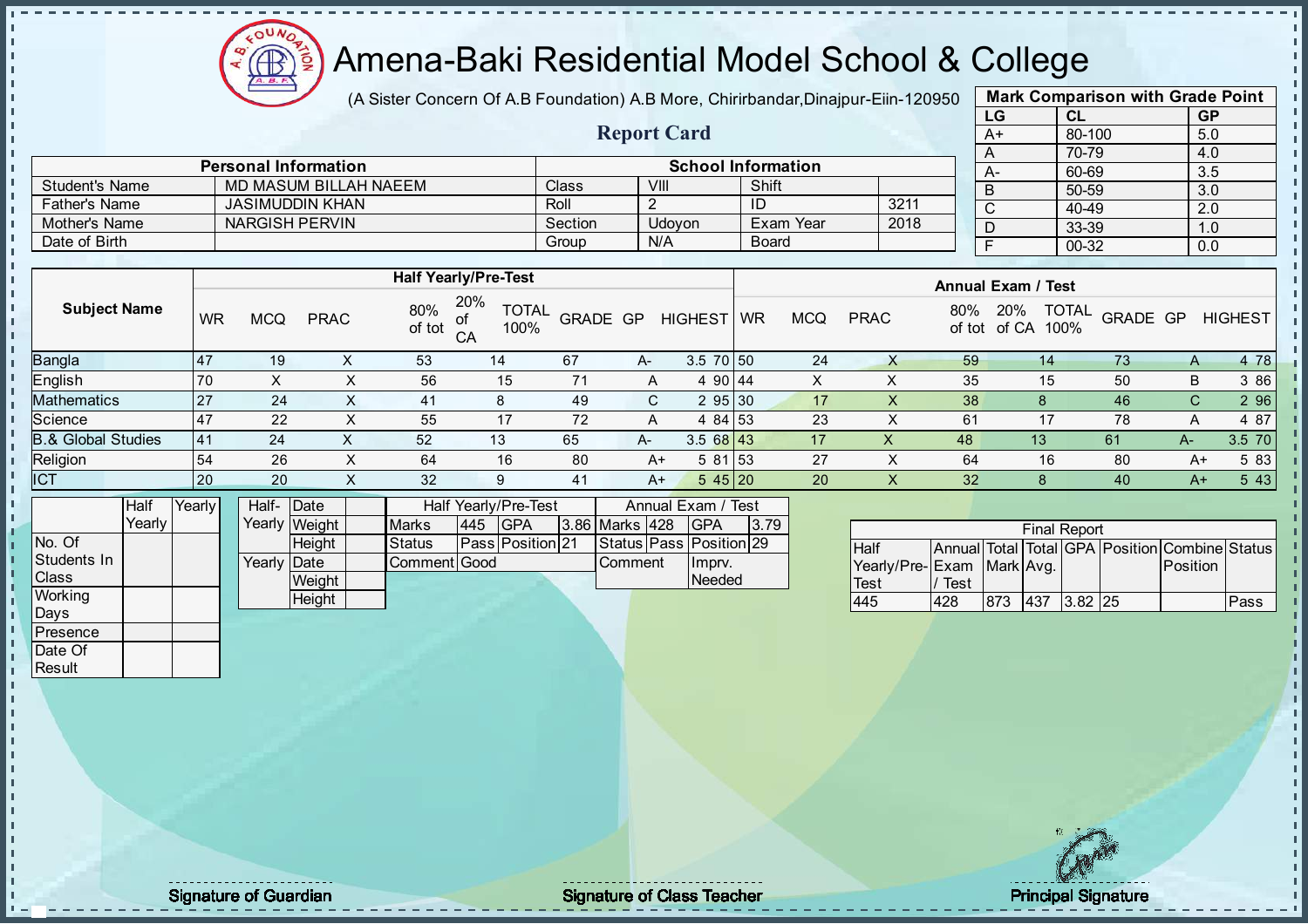

(A Sister Concern Of A.B Foundation) A.B More, Chirirbandar, Dinajpur-Eiin-120950

Report Card

| <b>Mark Comparison with Grade Point</b> |        |           |  |  |  |  |  |  |  |
|-----------------------------------------|--------|-----------|--|--|--|--|--|--|--|
| LG                                      | CL     | <b>GP</b> |  |  |  |  |  |  |  |
| $A+$                                    | 80-100 | 5.0       |  |  |  |  |  |  |  |
| Α                                       | 70-79  | 4.0       |  |  |  |  |  |  |  |
| А-                                      | 60-69  | 3.5       |  |  |  |  |  |  |  |
| B                                       | 50-59  | 3.0       |  |  |  |  |  |  |  |
| C                                       | 40-49  | 2.0       |  |  |  |  |  |  |  |
| D                                       | 33-39  | 1.0       |  |  |  |  |  |  |  |
| F                                       | 00-32  | 0.0       |  |  |  |  |  |  |  |
|                                         |        |           |  |  |  |  |  |  |  |

|                       | <b>Personal Information</b> |              |        | <b>School Information</b> |      |  |  |  |  |
|-----------------------|-----------------------------|--------------|--------|---------------------------|------|--|--|--|--|
| <b>Student's Name</b> | BORHANUL KARIM FUAD         | <b>Class</b> | VIII   | Shift                     |      |  |  |  |  |
| <b>Father's Name</b>  | MD. ASHRAF ALI              | Roll         |        | ID                        | 3218 |  |  |  |  |
| Mother's Name         | HOSNE ARA BEGUM             | Section      | Udovon | Exam Year                 | 2018 |  |  |  |  |
| Date of Birth         |                             | Group        | N/A    | Board                     |      |  |  |  |  |

|                               |           |     |             |               | <b>Half Yearly/Pre-Test</b>             |                 |                |                |           |            |             |               | <b>Annual Exam / Test</b>            |          |      |                |
|-------------------------------|-----------|-----|-------------|---------------|-----------------------------------------|-----------------|----------------|----------------|-----------|------------|-------------|---------------|--------------------------------------|----------|------|----------------|
| <b>Subject Name</b>           | WR        | MCQ | <b>PRAC</b> | 80%<br>of tot | 20%<br><b>TOTAL</b><br>οf<br>100%<br>CA | <b>GRADE GP</b> |                | <b>HIGHEST</b> | <b>WR</b> | <b>MCQ</b> | <b>PRAC</b> | 80%<br>of tot | <b>TOTAL</b><br>20%<br>of CA<br>100% | GRADE GP |      | <b>HIGHEST</b> |
| <b>Bangla</b>                 | <b>42</b> | -17 |             | 47            | 13                                      | 60              | $A-$           | 3.5 70 47      |           | 20         |             | 54            | 13                                   | 67       | $A-$ | 3.5 78         |
| English                       | 74        |     | ∧           | 59            | 17                                      | 76              | A              | 90165          |           |            | ∧           | 52            | -17                                  | 69       | A-   | 3.5 86         |
| <b>Mathematics</b>            | 34        | 25  | $\sim$      | 47            | 16                                      | 63              | A-             | $3.5$ 95 27    |           | 26         | $\lambda$   | 42            | 16 <sup>°</sup>                      | 58       | B    | 3 9 6          |
| Science                       | 148       | 27  | х           | 60            | 17                                      |                 | $\overline{A}$ | 4 84 57        |           | 23         |             | 64            | 17                                   | 81       | A+   | 5 87           |
| <b>B.&amp; Global Studies</b> | 30        | 19  | X           | 39            | 10                                      | 49              | C.             | 268 35         |           | 27         | X           | 50            | 10                                   | 60       | $A-$ | 3.5 70         |
| Religion                      | 143       | 27  | Y.          | 56            | 15                                      |                 | A              | $81\,$ 51<br>4 |           | 25         |             | 61            | 15                                   | 76       | A    | 4 8 3          |
| ICT                           | 21        | 18  | X           | 31            | 8                                       | 39              | A              | $445$   20     |           | 18         | ∧.          | 30            |                                      | 38       | A    | 4 4 3          |

|                | Half     | Yearly | Half- Date           |               |               |      | <b>Half Yearly/Pre-Test</b> |                | Annual Exam / Test            |      |
|----------------|----------|--------|----------------------|---------------|---------------|------|-----------------------------|----------------|-------------------------------|------|
|                | Yearlv I |        |                      | Yearly Weight | <b>Marks</b>  | 1435 | <b>IGPA</b>                 | 3.57 Marks 449 | <b>IGPA</b>                   | 3.79 |
| No. Of         |          |        |                      | Heiaht        | <b>Status</b> |      | Pass Position 29            |                | Status   Pass   Position   27 |      |
| Students In    |          |        | Yearlv <b>I</b> Date |               | Comment Good  |      |                             | Comment        | Ilmpry.                       |      |
| <b>Class</b>   |          |        |                      | Weight        |               |      |                             |                | Needed                        |      |
| <b>Working</b> |          |        |                      | Height        |               |      |                             |                |                               |      |

|                           |      |     | <b>Final Report</b> |                                                |      |
|---------------------------|------|-----|---------------------|------------------------------------------------|------|
| <b>Half</b>               |      |     |                     | Annual Total Total GPA Position Combine Status |      |
| Yearly/Pre-Exam Mark Avg. |      |     |                     | Position                                       |      |
| Test                      | Test |     |                     |                                                |      |
| 435                       | 449  | 884 | 442 3.68 29         |                                                | Pass |

Days Presence Date Of **Result** 

J. п  $\frac{1}{1}$  $\mathbf{I}$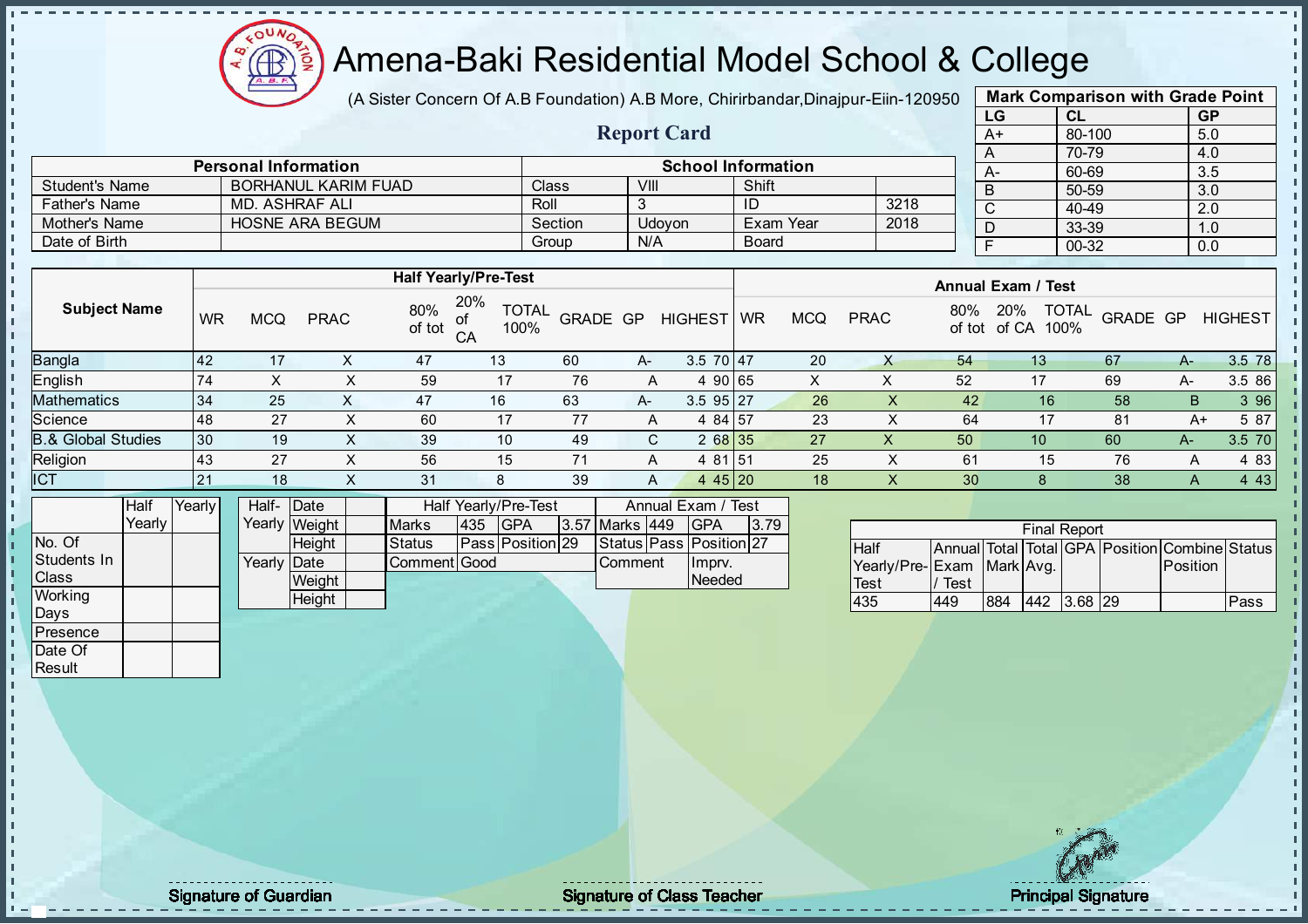

(A Sister Concern Of A.B Foundation) A.B More, Chirirbandar, Dinajpur-Eiin-120950

| <b>Mark Comparison with Grade Point</b> |           |           |  |  |  |  |  |  |  |  |  |
|-----------------------------------------|-----------|-----------|--|--|--|--|--|--|--|--|--|
| LG                                      | CL        | <b>GP</b> |  |  |  |  |  |  |  |  |  |
| $A+$                                    | 80-100    | 5.0       |  |  |  |  |  |  |  |  |  |
| A                                       | 70-79     | 4.0       |  |  |  |  |  |  |  |  |  |
| А-                                      | 60-69     | 3.5       |  |  |  |  |  |  |  |  |  |
| B                                       | 50-59     | 3.0       |  |  |  |  |  |  |  |  |  |
| C                                       | $40 - 49$ | 2.0       |  |  |  |  |  |  |  |  |  |
| D                                       | 33-39     | 1.0       |  |  |  |  |  |  |  |  |  |
| $00 - 32$<br>F<br>0.0                   |           |           |  |  |  |  |  |  |  |  |  |
|                                         |           |           |  |  |  |  |  |  |  |  |  |

|                      |                             |         | <b>Report Card</b> |                           |      | A+ |
|----------------------|-----------------------------|---------|--------------------|---------------------------|------|----|
|                      |                             |         |                    |                           |      |    |
|                      | <b>Personal Information</b> |         |                    | <b>School Information</b> |      | А- |
| Student's Name       | MD. AL MAHFUJ               | Class   | VIII               | Shift                     |      |    |
| <b>Father's Name</b> | MD. ELIAS ALI               | Roll    |                    | ID                        | 3222 |    |
| Mother's Name        | <b>MOLLIKA BEGUM</b>        | Section | Udovon             | Exam Year                 | 2018 |    |
| Date of Birth        |                             | Group   | N/A                | <b>Board</b>              |      |    |

|                               |           |            |             |               | <b>Half Yearly/Pre-Test</b>       |          |      |                | <b>Annual Exam / Test</b> |            |             |               |                      |                          |    |                |
|-------------------------------|-----------|------------|-------------|---------------|-----------------------------------|----------|------|----------------|---------------------------|------------|-------------|---------------|----------------------|--------------------------|----|----------------|
| <b>Subject Name</b>           | <b>WR</b> | <b>MCQ</b> | <b>PRAC</b> | 80%<br>of tot | 20%<br><b>TOTAL</b><br>100%<br>CA | GRADE GP |      | <b>HIGHEST</b> | <b>WR</b>                 | <b>MCQ</b> | <b>PRAC</b> | 80%<br>of tot | 20%<br>of CA<br>100% | <b>TOTAL</b><br>GRADE GP |    | <b>HIGHEST</b> |
| <b>Bangla</b>                 | 46        | 22         |             | 54            | 14                                | 68       | $A-$ | $3.5$ 70 50    |                           | 27         |             | 62            | 14                   | 76                       | A  | 4 78           |
| English                       | <b>91</b> |            |             | 73            | 17                                | 90       | A+   | 5 90 42        |                           |            |             | 34            | 17                   | 51                       | B  | 3 86           |
| <b>Mathematics</b>            | 53        | 24         | $\lambda$   | 62            | 12                                | 74       | A    | 4 95 68        |                           | 27         | $\lambda$   | 76            | 12 <sup>°</sup>      | 88                       | A+ | 5 96           |
| Science                       | 56        | 27         |             | 66            | 18                                | 84       | A+   | 5 84 45        |                           | 25         |             | 56            | 18                   | 74                       | A  | 4 87           |
| <b>B.&amp; Global Studies</b> | 43        | 19         | $\Lambda$   | 50            | 13                                | 63       | A-   | 3.568141       |                           | 27         | х           | 54            | 13                   | 67                       | A- | 3.5 70         |
| Religion                      | 53        | 28         |             | 65            | 16                                | 81       | A+   | 5 81 56        |                           | 27         |             | 66            | 16                   | 82                       | A+ | 5 83           |
| <b>ICT</b>                    | 21        | 23         | $\lambda$   | 35            | 10                                | 45       | A+   | 545 21         |                           | 18         | X           | 31            | 9                    | 40                       | A+ | 5 4 3          |

|              | Half   | Yearly | Half- Date  |               |              |     | Half Yearly/Pre-Test   |                | Annual Exam / Test            |      |
|--------------|--------|--------|-------------|---------------|--------------|-----|------------------------|----------------|-------------------------------|------|
|              | Yearly |        |             | Yearly Weight | <b>Marks</b> | 505 | <b>IGPA</b>            | 4.43 Marks 478 | <b>IGPA</b>                   | 4.21 |
| No. Of       |        |        |             | <b>Height</b> | Status       |     | <b>Pass Position 2</b> |                | Status   Pass   Position   12 |      |
| Students In  |        |        | Yearly Date |               | Comment Good |     |                        | <b>Comment</b> | <b>Good</b>                   |      |
| <b>Class</b> |        |        |             | Weight        |              |     |                        |                |                               |      |
| Working      |        |        |             | <b>Height</b> |              |     |                        |                |                               |      |
| Days         |        |        |             |               |              |     |                        |                |                               |      |

|                           |      |      | <b>Final Report</b> |                                                |      |
|---------------------------|------|------|---------------------|------------------------------------------------|------|
| Half                      |      |      |                     | Annual Total Total GPA Position Combine Status |      |
| Yearly/Pre-Exam Mark Avg. |      |      |                     | <b>Position</b>                                |      |
| Test                      | Test |      |                     |                                                |      |
| 505                       | 478  | 1983 | 492 432 6           |                                                | Pass |

**Presence** Date Of **Result** 

п T. J. T. П i,  $\mathbf{I}$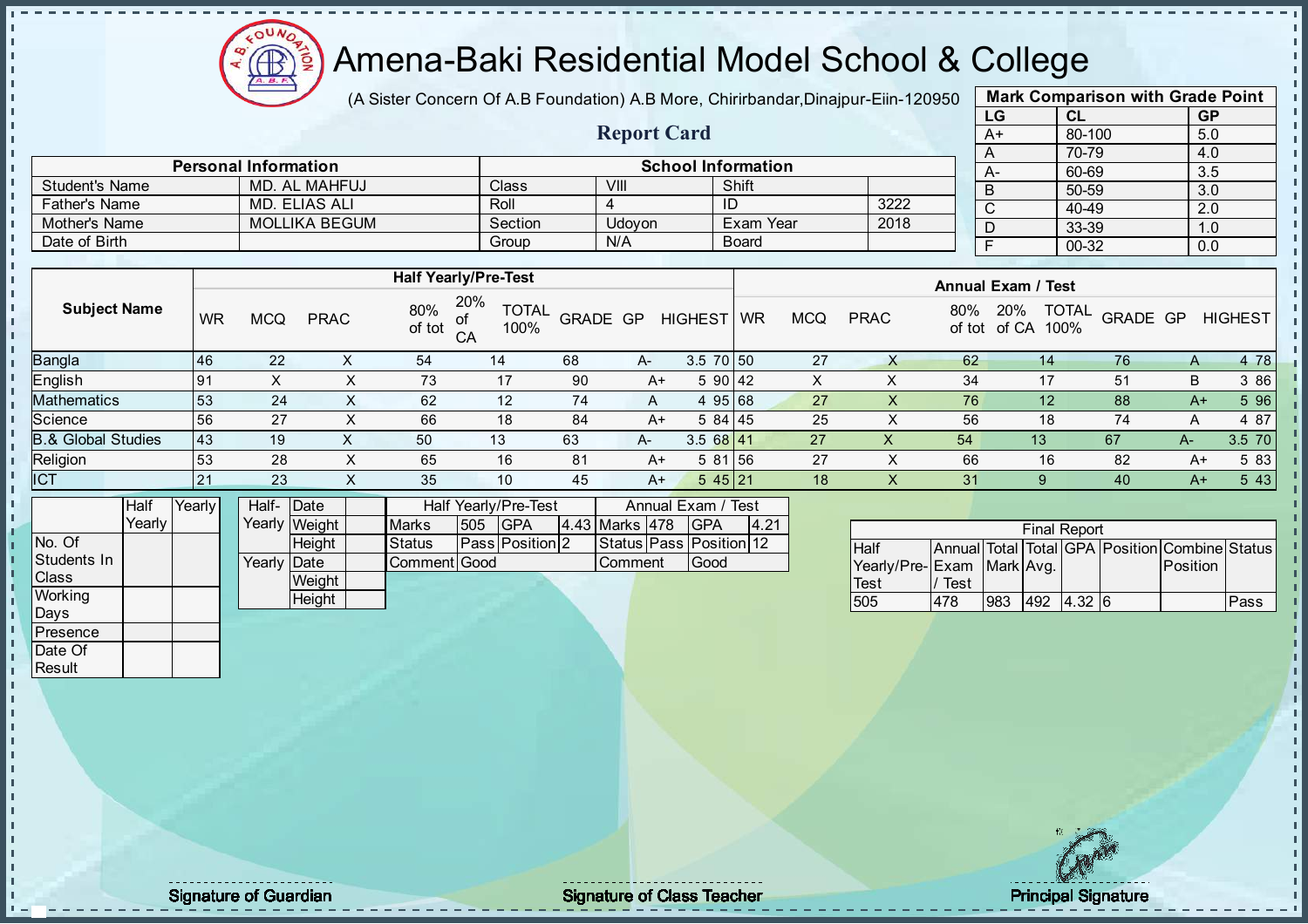

(A Sister Concern Of A.B Foundation) A.B More, Chirirbandar, Dinajpur-Eiin-120950

Report Card

| <b>Mark Comparison with Grade Point</b> |        |           |  |  |  |  |  |  |  |  |  |
|-----------------------------------------|--------|-----------|--|--|--|--|--|--|--|--|--|
| LG                                      | CL     | <b>GP</b> |  |  |  |  |  |  |  |  |  |
| $A+$                                    | 80-100 | 5.0       |  |  |  |  |  |  |  |  |  |
| A                                       | 70-79  | 4.0       |  |  |  |  |  |  |  |  |  |
| А-                                      | 60-69  | 3.5       |  |  |  |  |  |  |  |  |  |
| B                                       | 50-59  | 3.0       |  |  |  |  |  |  |  |  |  |
| C                                       | 40-49  | 2.0       |  |  |  |  |  |  |  |  |  |
| D                                       | 33-39  | 1.0       |  |  |  |  |  |  |  |  |  |
| F<br>00-32<br>0.0                       |        |           |  |  |  |  |  |  |  |  |  |

|                       | <b>Personal Information</b> |         |        | <b>School Information</b> |      |  |
|-----------------------|-----------------------------|---------|--------|---------------------------|------|--|
| <b>Student's Name</b> | MD SAWON KHAN               | Class   | VIII   | Shift                     |      |  |
| <b>Father's Name</b>  | MD MOKSEDUL ISLAM           | Roll    |        | ID                        | 3263 |  |
| Mother's Name         | <b>MST KOHINUR BEGUM</b>    | Section | Udovon | Exam Year                 | 2018 |  |
| Date of Birth         |                             | Group   | N/A    | <b>Board</b>              |      |  |

|                               |           |            |             |               | <b>Half Yearly/Pre-Test</b>       |          |      |                 |           |            |             |     | <b>Annual Exam / Test</b>                   |          |      |                |
|-------------------------------|-----------|------------|-------------|---------------|-----------------------------------|----------|------|-----------------|-----------|------------|-------------|-----|---------------------------------------------|----------|------|----------------|
| <b>Subject Name</b>           | <b>WR</b> | <b>MCQ</b> | <b>PRAC</b> | 80%<br>of tot | 20%<br><b>TOTAL</b><br>100%<br>CA | GRADE GP |      | <b>HIGHEST</b>  | <b>WR</b> | <b>MCQ</b> | <b>PRAC</b> | 80% | <b>TOTAL</b><br>20%<br>100%<br>of tot of CA | GRADE GP |      | <b>HIGHEST</b> |
| Bangla                        | 145       | 24         |             | 55            | 14                                | 69       | $A-$ | $3.5 \ 70 \ 42$ |           | 25         |             | 54  | 14                                          | 68       | $A-$ | 3.5 78         |
| English                       | 185       | Χ          | $\sim$      | 68            | 17                                | 85       | $A+$ | 590 40          |           | $\sim$     |             | 32  | 17                                          | 49       | C.   | 2 8 6          |
| Mathematics                   | 44        | 26         |             | 56            | 18                                | 74       | A    | 4 95 48         |           | 24         |             | 58  | 18                                          | 76       |      | 4 9 6          |
| Science                       | 53        | 27         |             | 64            | 18                                | 82       | $A+$ | $584$ 48        |           | 25         |             | 58  | 18                                          | 76       |      | 4 87           |
| <b>3.&amp; Global Studies</b> | 40        | 24         |             | 51            | 12                                | 63       | A-   | 3.5 68 37       |           | 23         | ⋏           | 48  | 12                                          | 60       | A-   | 3.5 70         |
| Religion                      | 55        | 25         | ∧           | 64            | 16                                | 80       | $A+$ | 581 54          |           | 26         |             | 64  | 16                                          | 80       | $A+$ | 5 83           |
| <b>ICT</b>                    | 21        | 22         | $\sim$      | 34            | 8                                 | 42       | $A+$ | 545 21          |           | 20         | ∧           | 33  |                                             | 41       | $A+$ | 5 4 3          |
|                               |           |            |             |               |                                   |          |      |                 |           |            |             |     |                                             |          |      |                |

|              | Half   | Yearly | Half-Date            |               |                     |     | <b>Half Yearly/Pre-Test</b> |                | Annual Exam / Test      |      |
|--------------|--------|--------|----------------------|---------------|---------------------|-----|-----------------------------|----------------|-------------------------|------|
|              | Yearly |        |                      | Yearly Weight | <b>Marks</b>        | 495 | <b>IGPA</b>                 | 4.43 Marks 450 | <b>IGPA</b>             | 3.86 |
| INo. Of      |        |        |                      | <b>Height</b> | Status              |     | <b>Pass Position 4</b>      |                | Status Pass Position 26 |      |
| Students In  |        |        | Yearlv <b>I</b> Date |               | <b>Comment Good</b> |     |                             | <b>Comment</b> | Ilmprv.                 |      |
| <b>Class</b> |        |        |                      | Weight        |                     |     |                             |                | Needed                  |      |
| Working      |        |        |                      | Height        |                     |     |                             |                |                         |      |

|                           |      |                 | <b>Final Report</b> |                                                |      |
|---------------------------|------|-----------------|---------------------|------------------------------------------------|------|
| Half                      |      |                 |                     | Annual Total Total GPA Position Combine Status |      |
| Yearly/Pre-Exam Mark Avg. |      |                 |                     | <b>Position</b>                                |      |
| <b>Test</b>               | Test |                 |                     |                                                |      |
| 495                       | 450  | 945 473 4.14 12 |                     |                                                | Pass |

Days Presence Date Of **Result** 

h D  $\frac{1}{1}$  $\mathbf{I}$ 

extending the Class Teacher Class Teacher Class Teacher Principal Signature of Guardian Class Teacher Principal Signature of Class Teacher Principal Signature of Class Teacher Principal Signature of Class Teacher Class Tea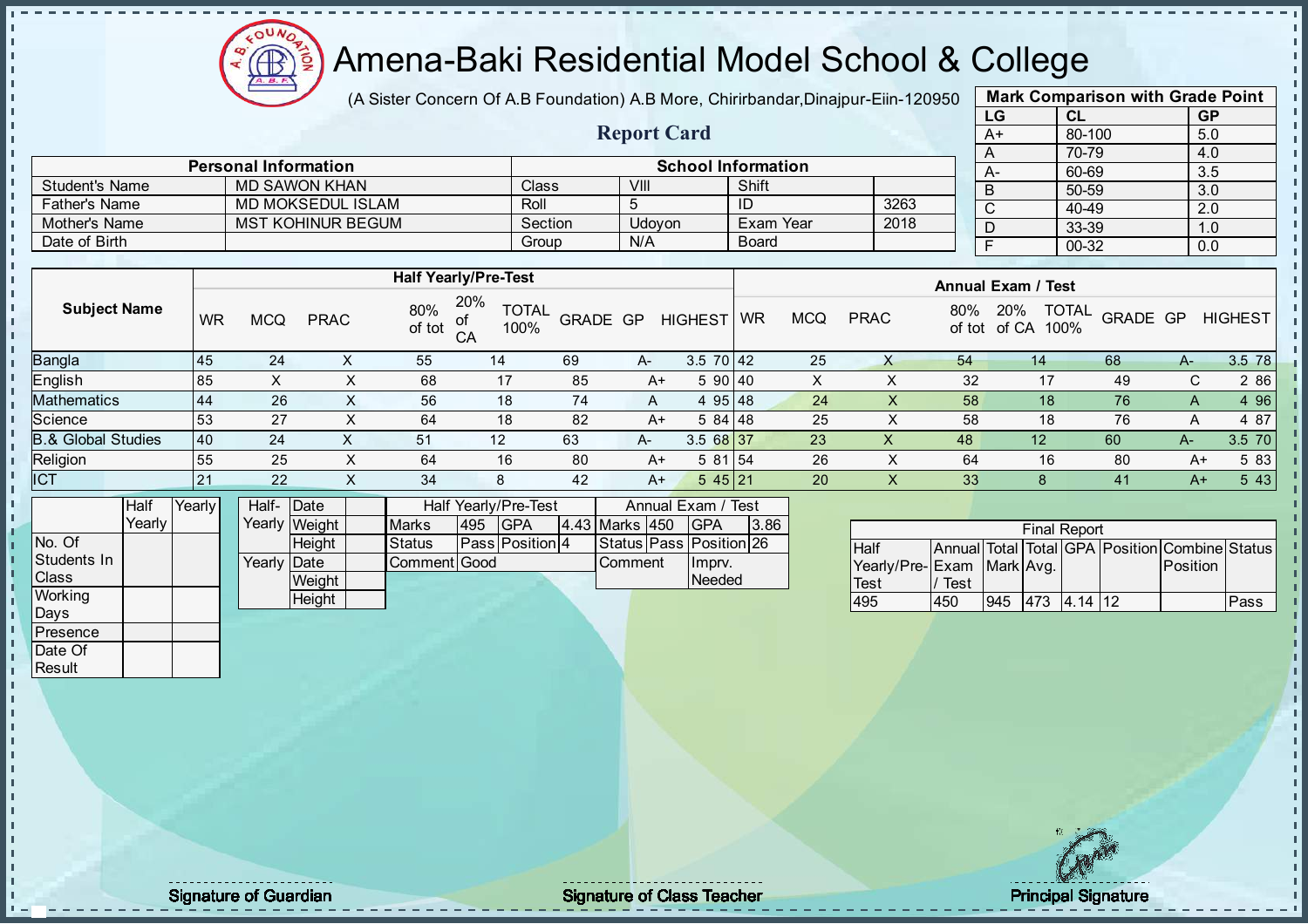

(A Sister Concern Of A.B Foundation) A.B More, Chirirbandar, Dinajpur-Eiin-120950

| <b>Mark Comparison with Grade Point</b> |           |           |  |  |  |  |  |  |  |
|-----------------------------------------|-----------|-----------|--|--|--|--|--|--|--|
| LG                                      | <b>CL</b> | <b>GP</b> |  |  |  |  |  |  |  |
| $A+$                                    | 80-100    | 5.0       |  |  |  |  |  |  |  |
| A                                       | 70-79     | 4.0       |  |  |  |  |  |  |  |
|                                         | 60-69     | 3.5       |  |  |  |  |  |  |  |
| B                                       | 50-59     | 3.0       |  |  |  |  |  |  |  |
| C                                       | 40-49     | 2.0       |  |  |  |  |  |  |  |
|                                         | 33-39     | 1.0       |  |  |  |  |  |  |  |
|                                         | 00-32     | 0.0       |  |  |  |  |  |  |  |
|                                         |           |           |  |  |  |  |  |  |  |

|                      |                             |         | <b>Report Card</b> |                           |      | $A+$ |
|----------------------|-----------------------------|---------|--------------------|---------------------------|------|------|
|                      | <b>Personal Information</b> |         |                    | <b>School Information</b> |      |      |
| Student's Name       | MD. NAHID HASAN             | Class   | VIII               | Shift                     |      | А-   |
| <b>Father's Name</b> | MD. JAKIR HOSSEN            | Roll    | 32                 | ID                        | 4114 |      |
| Mother's Name        | <b>MST. HASNA BANU</b>      | Section | Udovon             | Exam Year                 | 2018 |      |
| Date of Birth        |                             | Group   | N/A                | <b>Board</b>              |      |      |

|                               |    | <b>Half Yearly/Pre-Test</b> |             |               |                                   |                 |    |                 |           |            | <b>Annual Exam / Test</b> |               |                      |                          |      |                |  |
|-------------------------------|----|-----------------------------|-------------|---------------|-----------------------------------|-----------------|----|-----------------|-----------|------------|---------------------------|---------------|----------------------|--------------------------|------|----------------|--|
| <b>Subject Name</b>           | WR | <b>MCQ</b>                  | <b>PRAC</b> | 80%<br>of tot | 20%<br><b>TOTAL</b><br>100%<br>CA | <b>GRADE GP</b> |    | <b>HIGHEST</b>  | <b>WR</b> | <b>MCQ</b> | <b>PRAC</b>               | 80%<br>of tot | 20%<br>100%<br>of CA | <b>TOTAL</b><br>GRADE GP |      | <b>HIGHEST</b> |  |
| Bangla                        | 46 | 17                          |             | 50            | 13                                | 63              | A- | $3.5 \ 70 \ 40$ |           | 24         |                           | 51            | 13                   | 64                       | A-   | 3.5 78         |  |
| English                       | 64 |                             |             | 51            | 16                                | 67              | A- | 3.590 66        |           | ∧          |                           | 53            | 16                   | 69                       | $A-$ | 3.5 86         |  |
| <b>Mathematics</b>            | 27 | 25                          | X.          | 42            | 14                                | 56              | B  | 395 46          |           | 19         | ↗                         | 52            | 14                   | 66                       | A-   | 3.5 96         |  |
| Science                       | 40 | 19                          |             | 47            | 14                                | 61              | A- | $3.584$ 38      |           | 20         |                           | 46            | 14                   | 60                       | A-   | 3.5 87         |  |
| <b>B.&amp; Global Studies</b> | 35 | 21                          | X           | 45            | 11                                | 56              | B  | 3 68 36         |           | 22         | X.                        | 46            |                      | 57                       | B    | 3 70           |  |
| Religion                      | 40 | 23                          | ⌒           | 50            | 16                                | 66              | A- | $3.581$ 52      |           | 25         |                           | 62            | 16                   | 78                       | A    | 4 83           |  |
| <b>ICT</b>                    | 18 | 20                          | X           | 30            | 8                                 | 38              | A  | 4 45 20         |           | 21         | X.                        | 33            |                      | 41                       | $A+$ | 5 4 3          |  |

|                | Half     | Yearly | Half- Date           |               | <b>Half Yearly/Pre-Test</b> | Annual Exam / Test |                         |                        |  |                               |      |
|----------------|----------|--------|----------------------|---------------|-----------------------------|--------------------|-------------------------|------------------------|--|-------------------------------|------|
|                | Yearlv l |        |                      | Yearly Weight | <b>Marks</b>                | 1407               | <b>IGPA</b>             | $ 3.43 $ Marks $ 435 $ |  | IGPA                          | 3.71 |
| No. Of         |          |        |                      | <b>Height</b> | <b>Status</b>               |                    | <b>Pass Position 34</b> |                        |  | Status   Pass   Position   31 |      |
| Students In    |          |        | Yearlv <b>I</b> Date |               | CommentIImprv. Needed       |                    |                         | <b>Comment</b>         |  | Impry.                        |      |
| <b>Class</b>   |          |        |                      | Weight        |                             |                    |                         |                        |  | Needed                        |      |
| <b>Working</b> |          |        |                      | Height        |                             |                    |                         |                        |  |                               |      |

|                           | <b>Final Report</b> |     |          |  |     |                                                |      |  |  |  |  |
|---------------------------|---------------------|-----|----------|--|-----|------------------------------------------------|------|--|--|--|--|
| <b>Half</b>               |                     |     |          |  |     | Annual Total Total GPA Position Combine Status |      |  |  |  |  |
| Yearly/Pre-Exam Mark Avg. |                     |     |          |  |     | Position                                       |      |  |  |  |  |
| <b>Test</b>               | Test                |     |          |  |     |                                                |      |  |  |  |  |
| 107                       | 435                 | 842 | 421 3.57 |  | 132 |                                                | Pass |  |  |  |  |

Days Presence Date Of **Result** 

h J. D  $\frac{1}{1}$  $\mathbf{I}$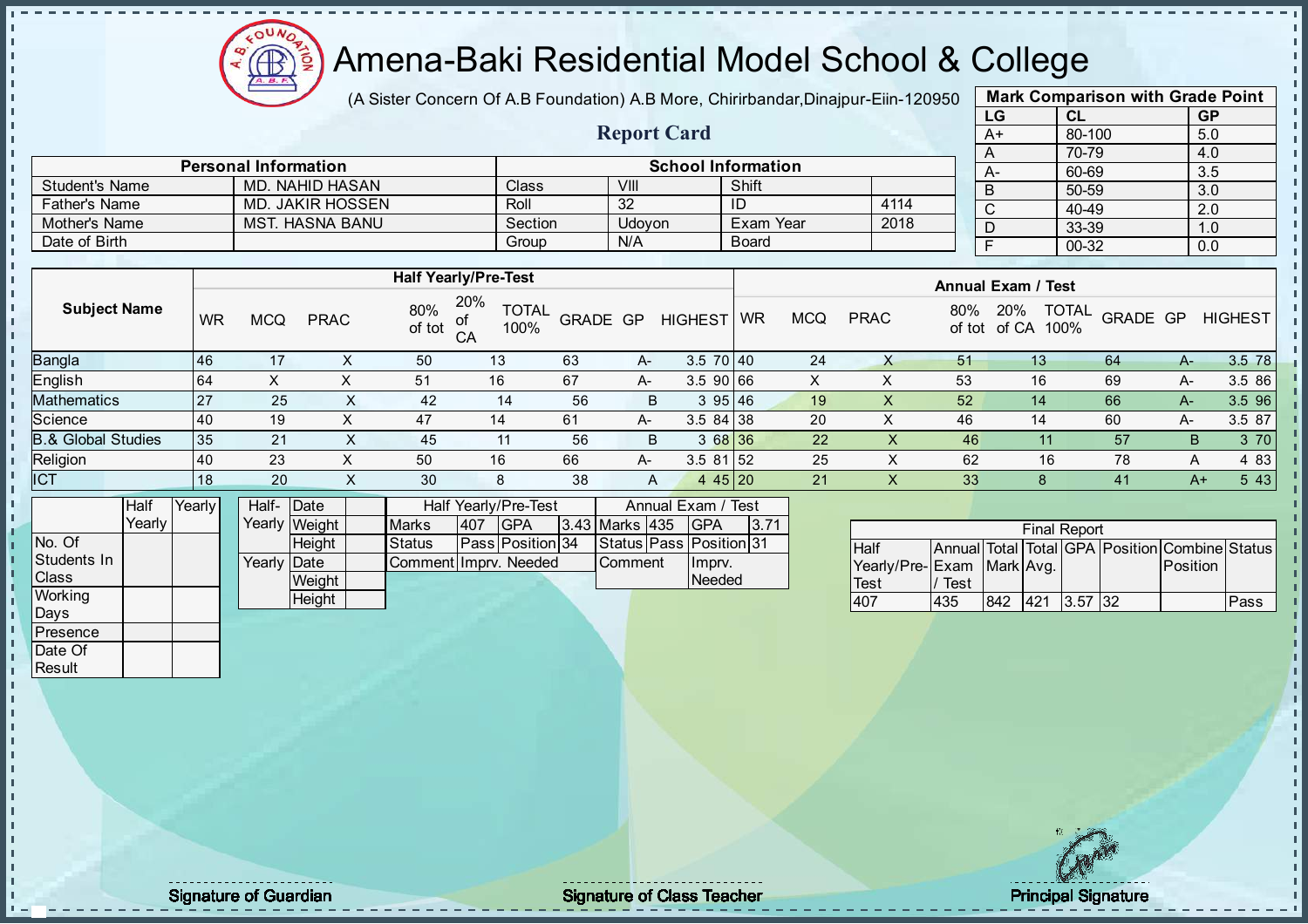Æ

# Amena-Baki Residential Model School & College

(A Sister Concern Of A.B Foundation) A.B More, Chirirbandar, Dinajpur-Eiin-120950

Report Card

| <b>Mark Comparison with Grade Point</b> |        |           |  |  |  |  |  |  |  |
|-----------------------------------------|--------|-----------|--|--|--|--|--|--|--|
| LG                                      | CL     | <b>GP</b> |  |  |  |  |  |  |  |
| A+                                      | 80-100 | 5.0       |  |  |  |  |  |  |  |
| A                                       | 70-79  | 4.0       |  |  |  |  |  |  |  |
| А-                                      | 60-69  | 3.5       |  |  |  |  |  |  |  |
| B                                       | 50-59  | 3.0       |  |  |  |  |  |  |  |
| C                                       | 40-49  | 2.0       |  |  |  |  |  |  |  |
| D                                       | 33-39  | 1.0       |  |  |  |  |  |  |  |
| F                                       | 00-32  | 0.0       |  |  |  |  |  |  |  |
|                                         |        |           |  |  |  |  |  |  |  |

|                       | <b>Personal Information</b> |         | <b>School Information</b> |              |      |  |        |  |  |  |
|-----------------------|-----------------------------|---------|---------------------------|--------------|------|--|--------|--|--|--|
| <b>Student's Name</b> | MD. RIYADUL HASSAN          | Classi  | VIII                      | Shift        |      |  | B      |  |  |  |
| <b>Father's Name</b>  | ABDUL HANNAN MIAH           | Roll    | 23                        |              | 4063 |  | $\sim$ |  |  |  |
| Mother's Name         | MST. RASHEDA BEGUM          | Section | Udovon                    | Exam Year    | 2018 |  |        |  |  |  |
| Date of Birth         |                             | Group   | N/A                       | <b>Board</b> |      |  |        |  |  |  |

|                               |           | <b>Half Yearly/Pre-Test</b> |             |                            |                             |                 |       |                 |           |            | <b>Annual Exam / Test</b> |     |                                             |          |       |                |
|-------------------------------|-----------|-----------------------------|-------------|----------------------------|-----------------------------|-----------------|-------|-----------------|-----------|------------|---------------------------|-----|---------------------------------------------|----------|-------|----------------|
| <b>Subject Name</b>           | WR        | <b>MCQ</b>                  | <b>PRAC</b> | 80%<br>of tot<br>$C\Delta$ | 20%<br><b>TOTAL</b><br>100% | <b>GRADE GP</b> |       | <b>HIGHEST</b>  | <b>WR</b> | <b>MCQ</b> | <b>PRAC</b>               | 80% | <b>TOTAL</b><br>20%<br>of tot of CA<br>100% | GRADE GP |       | <b>HIGHEST</b> |
| <b>Bangla</b>                 | 142       | 24                          |             | 53                         | 13                          | 66              | $A-$  | $3.5 \ 70 \ 42$ |           | 22         |                           | 51  | 13 <sup>°</sup>                             | 64       | A-    | 3.5 78         |
| English                       | 65        | ⌒                           |             | 52                         |                             | 69              | $A -$ | $3.5$ 90 70     |           | х          |                           | 56  | 17                                          | 73       |       | 4 86           |
| <b>Mathematics</b>            | 32        | 27                          |             | 47                         | 15                          | 62              | A     | $3.5$ 95 36     |           | 28         | $\check{ }$<br>∧          | 51  | 15                                          | 66       | А-    | 3.5 96         |
| Science                       | 40        | 26                          |             | 53                         | 16                          | 69              | A-    | $3.584$ 57      |           | 25         |                           | 66  | 16                                          | 82       | A+    | 5 87           |
| <b>B.&amp; Global Studies</b> | 26        | 20                          | ∧           | 37                         | 10                          | 47              | C.    | 2 68 38         |           | 27         | х                         | 52  | 10                                          | 62       | $A -$ | 3.5 70         |
| Religion                      | <b>41</b> | 18                          |             | 47                         | 15                          | 62              | $A-$  | $3.581$ 50      |           | 26         |                           | 61  | 15                                          | 76       | A     | 4 83           |
| <b>ICT</b>                    | 20        | 20                          | ж           | 32                         | 9                           | 41              | $A+$  | 545 20          |           | 19         | ∧.                        | 31  | 9                                           | 40       | $A+$  | 5 4 3          |

|                | Half     | Yearly | Half- Date          |               |               | Half Yearly/Pre-Test | Annual Exam / Test                            |                      |  |      |      |
|----------------|----------|--------|---------------------|---------------|---------------|----------------------|-----------------------------------------------|----------------------|--|------|------|
|                | Yearlv l |        |                     | Yearly Weight | <b>Marks</b>  | 416                  | <b>IGPA</b>                                   | <b>3.5 Marks 463</b> |  | IGPA | 4.07 |
| No. Of         |          |        |                     | <b>Height</b> | <b>Status</b> |                      | Pass  Position  31 Status  Pass  Position  15 |                      |  |      |      |
| Students In    |          |        | Yearly <b>IDate</b> |               | Comment Good  |                      |                                               | <b>I</b> Comment     |  | Good |      |
| <b>Class</b>   |          |        |                     | Weight        |               |                      |                                               |                      |  |      |      |
| <b>Working</b> |          |        |                     | Height        |               |                      |                                               |                      |  |      |      |
| Days           |          |        |                     |               |               |                      |                                               |                      |  |      |      |

|                           | <b>Final Report</b> |     |     |          |  |                                                |      |  |  |  |  |
|---------------------------|---------------------|-----|-----|----------|--|------------------------------------------------|------|--|--|--|--|
| <b>Half</b>               |                     |     |     |          |  | Annual Total Total GPA Position Combine Status |      |  |  |  |  |
| Yearly/Pre-Exam Mark Avg. |                     |     |     |          |  | <b>Position</b>                                |      |  |  |  |  |
| Test                      | Test                |     |     |          |  |                                                |      |  |  |  |  |
| 416                       | 463                 | 879 | 440 | 3 79 127 |  |                                                | Pass |  |  |  |  |

**Presence** Date Of **Result** 

J. T.  $\begin{bmatrix} 1 \\ 1 \\ 1 \end{bmatrix}$  $\mathbf{I}$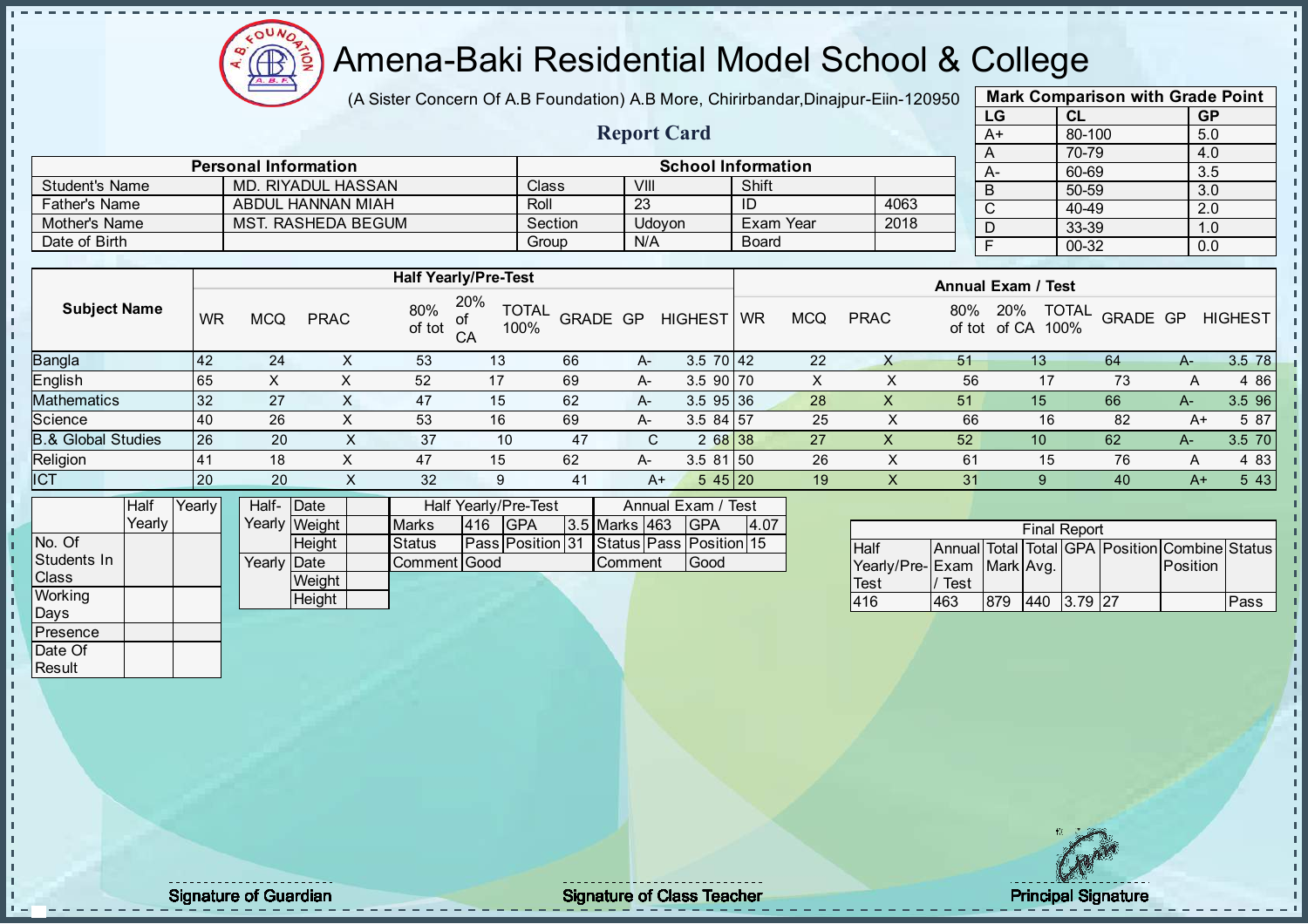

(A Sister Concern Of A.B Foundation) A.B More, Chirirbandar, Dinajpur-Eiin-120950

Report Card

| <b>Mark Comparison with Grade Point</b> |        |           |  |  |  |  |  |  |
|-----------------------------------------|--------|-----------|--|--|--|--|--|--|
| LG                                      | CL     | <b>GP</b> |  |  |  |  |  |  |
| $A+$                                    | 80-100 | 5.0       |  |  |  |  |  |  |
| A                                       | 70-79  | 4.0       |  |  |  |  |  |  |
| А-                                      | 60-69  | 3.5       |  |  |  |  |  |  |
| B                                       | 50-59  | 3.0       |  |  |  |  |  |  |
| C                                       | 40-49  | 2.0       |  |  |  |  |  |  |
| D                                       | 33-39  | 1.0       |  |  |  |  |  |  |
| F                                       | 00-32  | 0.0       |  |  |  |  |  |  |

|                      | <b>Personal Information</b> |         |        | <b>School Information</b> |      |  |
|----------------------|-----------------------------|---------|--------|---------------------------|------|--|
| Student's Name       | S.M. JIHAD SORKAR           | Class   | VIII   | Shift                     |      |  |
| <b>Father's Name</b> | S.M. MONJUR RASHID          | Roll    | 16     | ID                        | 3993 |  |
| Mother's Name        | MST. JAHANARA BEGUM         | Section | Udovon | Exam Year                 | 2018 |  |
| Date of Birth        |                             | Group   | N/A    | <b>Board</b>              |      |  |

|                               |           |            |             | <b>Half Yearly/Pre-Test</b> |                             |                 |      |                 | <b>Annual Exam / Test</b> |            |             |               |                                      |          |    |                |  |
|-------------------------------|-----------|------------|-------------|-----------------------------|-----------------------------|-----------------|------|-----------------|---------------------------|------------|-------------|---------------|--------------------------------------|----------|----|----------------|--|
| <b>Subject Name</b>           | <b>WR</b> | <b>MCQ</b> | <b>PRAC</b> | 80%<br>of tot               | 20%<br><b>TOTAL</b><br>100% | <b>GRADE GP</b> |      | <b>HIGHEST</b>  | <b>WR</b>                 | <b>MCQ</b> | <b>PRAC</b> | 80%<br>of tot | <b>TOTAL</b><br>20%<br>of CA<br>100% | GRADE GP |    | <b>HIGHEST</b> |  |
| Bangla                        | 44        | 18         |             | 50                          | 13                          | 63              | $A-$ | $3.5 \ 70 \ 43$ |                           | 22         | х           | 52            | 13                                   | 65       | A- | 3.5 78         |  |
| English                       | 72        | X          | v<br>∧      | 58                          | 15                          | 73              | A    | 4 90 58         |                           | X.         | ↗           | 46            | 15                                   | 61       | A- | 3.5 86         |  |
| Mathematics                   | 28        | 24         |             | 42                          | 9                           | 51              | B    | 395 30          |                           | 19         | $\lambda$   | 39            |                                      | 48       | C. | 2 9 6          |  |
| Science                       | <b>42</b> | 26         |             | 54                          | 15                          | 69              | A-   | $3.584$   43    |                           | 23         |             | 53            | 15                                   | 68       | A- | 3.5 87         |  |
| <b>B.&amp; Global Studies</b> | 35        | 23         | $\sim$      | 46                          | 12                          | 58              | B    | 3 68 38         |                           | 24         | X           | 50            | 12                                   | 62       | A- | 3.5 70         |  |
| Religion                      | 46        | 27         | v<br>$\sim$ | 58                          | 15                          | 73              | A    | 4 81 53         |                           | 25         | ∧           | 62            | 15                                   | -77      | А  | 4 8 3          |  |
| <b>ICT</b>                    | 20        | 22         |             | 34                          | 9                           | 43              | $A+$ | $545$   18      |                           | 15         | ∧           | 26            |                                      | 34       | A- | 3.5 43         |  |
|                               |           |            |             |                             |                             |                 |      |                 |                           |            |             |               |                                      |          |    |                |  |

|              | Half   | Yearly | Half-Date   |               |               |     | <b>Half Yearly/Pre-Test</b> | Annual Exam / Test |                |  |                               |      |
|--------------|--------|--------|-------------|---------------|---------------|-----|-----------------------------|--------------------|----------------|--|-------------------------------|------|
|              | Yearlv |        |             | Yearly Weight | <b>Marks</b>  | 430 | <b>IGPA</b>                 |                    | 3.71 Marks 415 |  | IGPA                          | 3.36 |
| INo. Of      |        |        |             | <b>Height</b> | <b>Status</b> |     | <b>Pass Position 27</b>     |                    |                |  | Status   Pass   Position   33 |      |
| Students In  |        |        | Yearly Date |               | Comment Good  |     |                             |                    | <b>Comment</b> |  | More Impr.                    |      |
| <b>Class</b> |        |        |             | Weight        |               |     |                             |                    |                |  | Needed                        |      |
| Working      |        |        |             | Height        |               |     |                             |                    |                |  |                               |      |

|                           |      |     | <b>Final Report</b> |  |                                                |      |
|---------------------------|------|-----|---------------------|--|------------------------------------------------|------|
| <b>Half</b>               |      |     |                     |  | Annual Total Total GPA Position Combine Status |      |
| Yearly/Pre-Exam Mark Avg. |      |     |                     |  | <b>IPosition</b>                               |      |
| <b>Test</b>               | Test |     |                     |  |                                                |      |
| 430                       | 415  | 845 | 423 3.54 33         |  |                                                | Pass |

Days Presence Date Of **Result** 

 $\mathbf{r}$ 

п h J. D  $\frac{1}{1}$  $\mathbf{I}$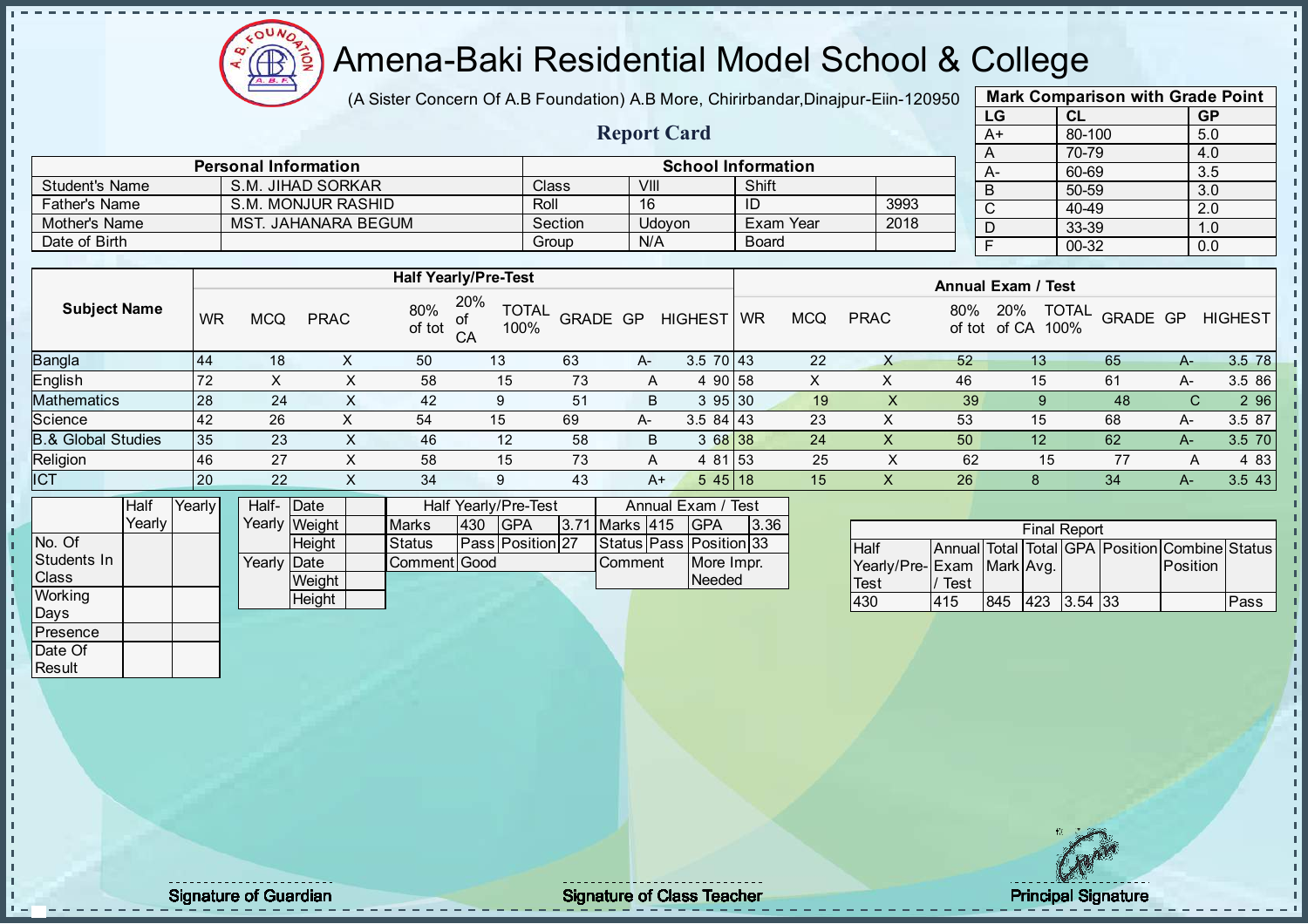Æ

# Amena-Baki Residential Model School & College

(A Sister Concern Of A.B Foundation) A.B More, Chirirbandar, Dinajpur-Eiin-120950

Report Card

| <b>Mark Comparison with Grade Point</b> |        |           |  |  |  |  |  |  |  |  |
|-----------------------------------------|--------|-----------|--|--|--|--|--|--|--|--|
| LG                                      | CL     | <b>GP</b> |  |  |  |  |  |  |  |  |
| $A+$                                    | 80-100 | 5.0       |  |  |  |  |  |  |  |  |
| Α                                       | 70-79  | 4.0       |  |  |  |  |  |  |  |  |
| А-                                      | 60-69  | 3.5       |  |  |  |  |  |  |  |  |
| B                                       | 50-59  | 3.0       |  |  |  |  |  |  |  |  |
| C                                       | 40-49  | 2.0       |  |  |  |  |  |  |  |  |
| D                                       | 33-39  | 1.0       |  |  |  |  |  |  |  |  |
| F                                       | 00-32  | 0.0       |  |  |  |  |  |  |  |  |
|                                         |        |           |  |  |  |  |  |  |  |  |

|                       | <b>Personal Information</b> | <b>School Information</b> |        |           |      |  |      |  |  |
|-----------------------|-----------------------------|---------------------------|--------|-----------|------|--|------|--|--|
| <b>Student's Name</b> | MD. RASHIDUL HASAN          | Class                     | VIII   | Shift     |      |  | $A-$ |  |  |
| <b>Father's Name</b>  | <b>OBIDULLAH SARKAR</b>     | Roll                      | 31     | ТD        | 4113 |  |      |  |  |
| Mother's Name         | <b>MST. LAILA PARVIN</b>    | Section                   | Udovon | Exam Year | 2018 |  |      |  |  |
| Date of Birth         |                             | Group                     | N/A    | Board     |      |  |      |  |  |

|                               |    |            |             |               | <b>Half Yearly/Pre-Test</b>       |          |    |                 | <b>Annual Exam / Test</b> |            |             |     |                                             |          |    |                |
|-------------------------------|----|------------|-------------|---------------|-----------------------------------|----------|----|-----------------|---------------------------|------------|-------------|-----|---------------------------------------------|----------|----|----------------|
| <b>Subject Name</b>           | WR | <b>MCQ</b> | <b>PRAC</b> | 80%<br>of tot | 20%<br><b>TOTAL</b><br>100%<br>CA | GRADE GP |    | <b>HIGHEST</b>  | <b>WR</b>                 | <b>MCQ</b> | <b>PRAC</b> | 80% | <b>TOTAL</b><br>20%<br>100%<br>of tot of CA | GRADE GP |    | <b>HIGHEST</b> |
| <b>Bangla</b>                 | 42 | 20         |             | 50            | 13                                | 63       | A- | $3.5 \ 70 \ 42$ |                           | 27         | Χ           | 55  | 13 <sup>°</sup>                             | 68       | A- | 3.5 78         |
| English                       | 62 | ∧          |             | 50            | 16                                | 66       | A- | $3.590$ 68      |                           | x          |             | 54  | 16                                          | 70       | A  | 4 8 6          |
| <b>Mathematics</b>            | 42 | 25         | $\sim$      | 54            | 20                                | 74       | A  | 495 44          |                           | 25         |             | 55  | 20                                          | 75       | A  | 4 9 6          |
| Science                       | 45 | 22         | х           | 54            | 16                                | 70       | A  | 4 84 53         |                           | 23         |             | 61  | 16                                          | 77       | A  | 4 87           |
| <b>B.&amp; Global Studies</b> | 31 | 22         | X           | 42            | 12                                | 54       | B  | 3 68 30         |                           | 26         | X.          | 45  | 12                                          | 57       | B  | 3 70           |
| Religion                      | 42 | 26         | X           | 54            | 16                                | 70       | A  | 4 81 48         |                           | 27         |             | 60  | 16                                          | 76       | A  | 4 8 3          |
| <b>ICT</b>                    | 20 | 21         | X           | 33            | 8                                 | 41       | A+ | $545$   20      |                           | 20         | X           | 32  | 8                                           | 40       | A+ | 5 4 3          |

|                | Half     | Yearlvl | Half- Date           |               |               |      | <b>Half Yearly/Pre-Test</b> | Annual Exam / Test |                       |  |                               |      |
|----------------|----------|---------|----------------------|---------------|---------------|------|-----------------------------|--------------------|-----------------------|--|-------------------------------|------|
|                | Yearly I |         |                      | Yearly Weight | <b>Marks</b>  | 1438 | <b>IGPA</b>                 |                    | <b>3.86 Marks 463</b> |  | IGPA                          | 3.93 |
| INo. Of        |          |         |                      | <b>Height</b> | <b>Status</b> |      | <b>Pass Position 22</b>     |                    |                       |  | Status   Pass   Position   17 |      |
| Students In    |          |         | Yearlv <b>I</b> Date |               | Comment Good  |      |                             |                    | <b>Comment</b>        |  | Imprv.                        |      |
| <b>Class</b>   |          |         |                      | Weight        |               |      |                             |                    |                       |  | Needed                        |      |
| <b>Working</b> |          |         |                      | Height        |               |      |                             |                    |                       |  |                               |      |

|                           |      |     | <b>Final Report</b> |                                                |      |
|---------------------------|------|-----|---------------------|------------------------------------------------|------|
| <b>Half</b>               |      |     |                     | Annual Total Total GPA Position Combine Status |      |
| Yearly/Pre-Exam Mark Avg. |      |     |                     | <b>IPosition</b>                               |      |
| <b>Test</b>               | Test |     |                     |                                                |      |
| 438                       | 463  | 901 | 451 3.89 20         |                                                | Pass |

Days Presence Date Of **Result** 

h h D  $\frac{1}{1}$  $\mathbf{I}$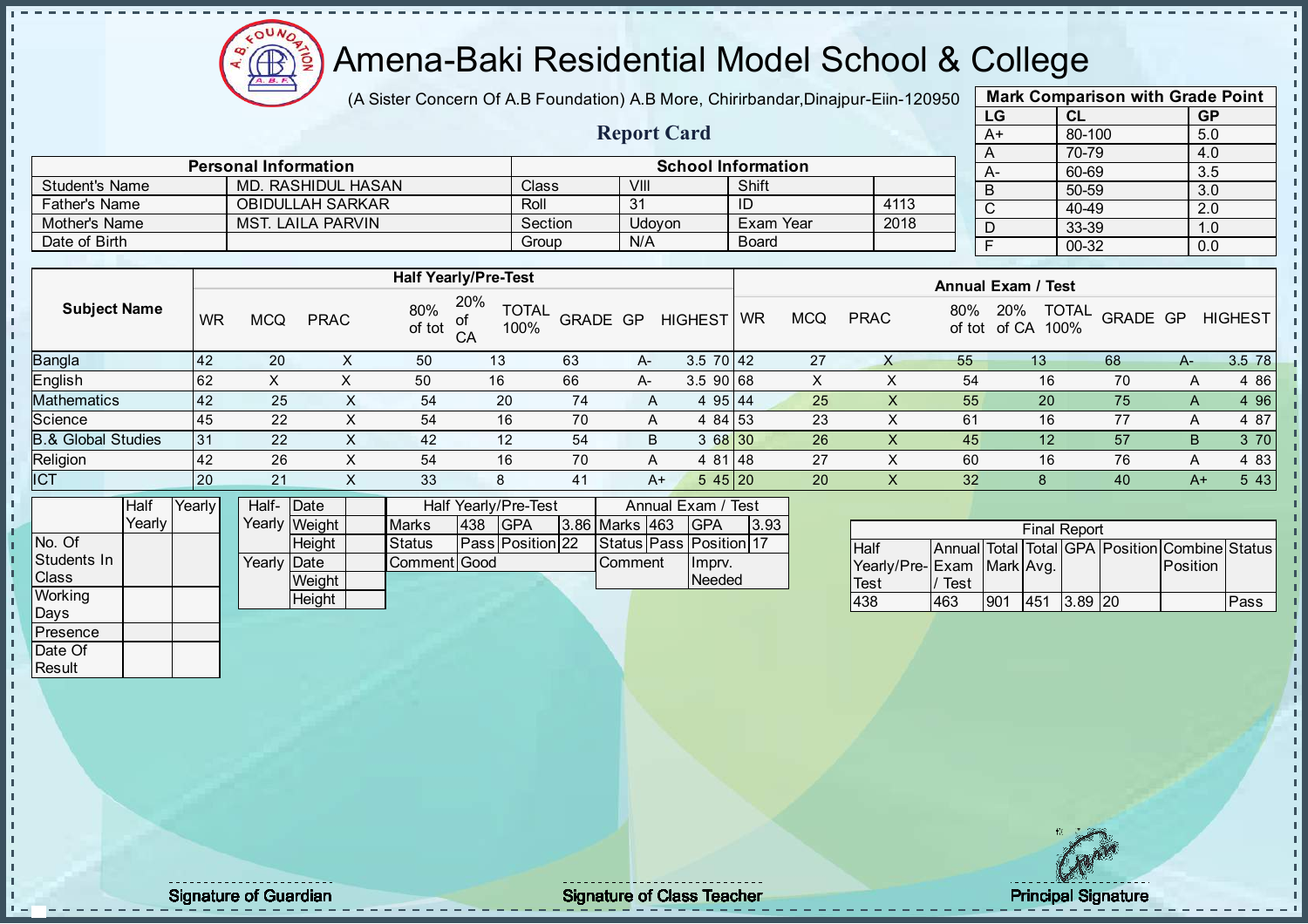

(A Sister Concern Of A.B Foundation) A.B More, Chirirbandar, Dinajpur-Eiin-120950

Report Card

| <b>Mark Comparison with Grade Point</b> |        |           |  |  |  |  |  |  |  |  |
|-----------------------------------------|--------|-----------|--|--|--|--|--|--|--|--|
| LG                                      | CL     | <b>GP</b> |  |  |  |  |  |  |  |  |
| $A+$                                    | 80-100 | 5.0       |  |  |  |  |  |  |  |  |
| Α                                       | 70-79  | 4.0       |  |  |  |  |  |  |  |  |
| А-                                      | 60-69  | 3.5       |  |  |  |  |  |  |  |  |
| B                                       | 50-59  | 3.0       |  |  |  |  |  |  |  |  |
| C                                       | 40-49  | 2.0       |  |  |  |  |  |  |  |  |
| D                                       | 33-39  | 1.0       |  |  |  |  |  |  |  |  |
| F                                       | 00-32  | 0.0       |  |  |  |  |  |  |  |  |
|                                         |        |           |  |  |  |  |  |  |  |  |

|                      | <b>Personal Information</b> |         |        | <b>School Information</b> |      |
|----------------------|-----------------------------|---------|--------|---------------------------|------|
| Student's Name       | MD. ISTIAK HASAN TANVIR     | Class   | VIII   | Shift                     |      |
| <b>Father's Name</b> | MD. SARWAR-UL ISLAM         | Roll    |        |                           | 3921 |
| Mother's Name        | <b>MST. FATEMA KHATUN</b>   | Section | Udovon | ି Exam Year               | 2018 |
| Date of Birth        |                             | Group   | N/A    | <b>Board</b>              |      |

|                               |           |            |             |               | <b>Half Yearly/Pre-Test</b>             |          |    |                 | <b>Annual Exam / Test</b> |            |             |               |                                      |          |      |                |
|-------------------------------|-----------|------------|-------------|---------------|-----------------------------------------|----------|----|-----------------|---------------------------|------------|-------------|---------------|--------------------------------------|----------|------|----------------|
| <b>Subject Name</b>           | <b>WR</b> | <b>MCQ</b> | <b>PRAC</b> | 80%<br>of tot | 20%<br><b>TOTAL</b><br>οf<br>100%<br>СA | GRADE GP |    | <b>HIGHEST</b>  | <b>WR</b>                 | <b>MCQ</b> | <b>PRAC</b> | 80%<br>of tot | <b>TOTAL</b><br>20%<br>of CA<br>100% | GRADE GP |      | <b>HIGHEST</b> |
| <b>Bangla</b>                 | <b>42</b> | 20         | ∧           | 50            | 14                                      | 64       | А- | $3.5 \ 70 \ 44$ |                           | 24         |             | 54            | 14                                   | 68       | A-   | 3.5 78         |
| English                       |           |            | ⋏           | 57            | 17                                      | 74       | A  |                 | 90165                     | ∧          | ⌒           | 52            | 17                                   | 69       | A-   | 3.5 86         |
| <b>Mathematics</b>            | 36        | 23         | $\lambda$   | 47            | 17                                      | 64       | A- | $3.5$ 95 42     |                           | 20         |             | 50            | 17                                   | 67       | A-   | 3.5 96         |
| Science                       | 52        | 21         | X           | 58            | 16                                      | 74       | A  | 4 84 49         |                           | 24         |             | 58            | 16                                   | 74       | A    | 4 87           |
| <b>B.&amp; Global Studies</b> | 35        | 19         | X           | 43            | 14                                      | 57       | B  | 368145          |                           | 21         |             | 53            | 14                                   | 67       | A-   | 3.5 70         |
| Religion                      | 149       | 25         | X           | 59            | 16                                      | 75       | A  | 4 81            | l 154                     | 23         |             | 62            | 16                                   | 78       | A    | 4 83           |
| ICT                           | 21        | 21         | X           | 34            | 8                                       | 42       | A+ | 545 20          |                           | 20         | X.          | 32            |                                      | 40       | $A+$ | 5 4 3          |

|                | Half   | Yearlvl | Half-Date   |               |               |     | <b>Half Yearly/Pre-Test</b> | Annual Exam / Test |                |  |                         |      |
|----------------|--------|---------|-------------|---------------|---------------|-----|-----------------------------|--------------------|----------------|--|-------------------------|------|
|                | Yearlv |         |             | Yearly Weight | <b>Marks</b>  | 450 | <b>IGPA</b>                 |                    | 3.86 Marks 463 |  | IGPA                    | 3.86 |
| No. Of         |        |         |             | <b>Height</b> | <b>Status</b> |     | <b>Pass Position 20</b>     |                    |                |  | Status Pass Position 23 |      |
| Students In    |        |         | Yearly Date |               | Comment Good  |     |                             |                    | <b>Comment</b> |  | Imprv.                  |      |
| <b>Class</b>   |        |         |             | Weight        |               |     |                             |                    |                |  | Needed                  |      |
| <b>Working</b> |        |         |             | Height        |               |     |                             |                    |                |  |                         |      |

|                           |      |     | <b>Final Report</b> |  |                                                |      |
|---------------------------|------|-----|---------------------|--|------------------------------------------------|------|
| <b>Half</b>               |      |     |                     |  | Annual Total Total GPA Position Combine Status |      |
| Yearly/Pre-Exam Mark Avg. |      |     |                     |  | <b>IPosition</b>                               |      |
| <b>Test</b>               | Test |     |                     |  |                                                |      |
| 450                       | 463  | 913 | 457 3.86 21         |  |                                                | Pass |

Days Presence Date Of **Result** 

h. h D  $\frac{1}{1}$  $\mathbf{I}$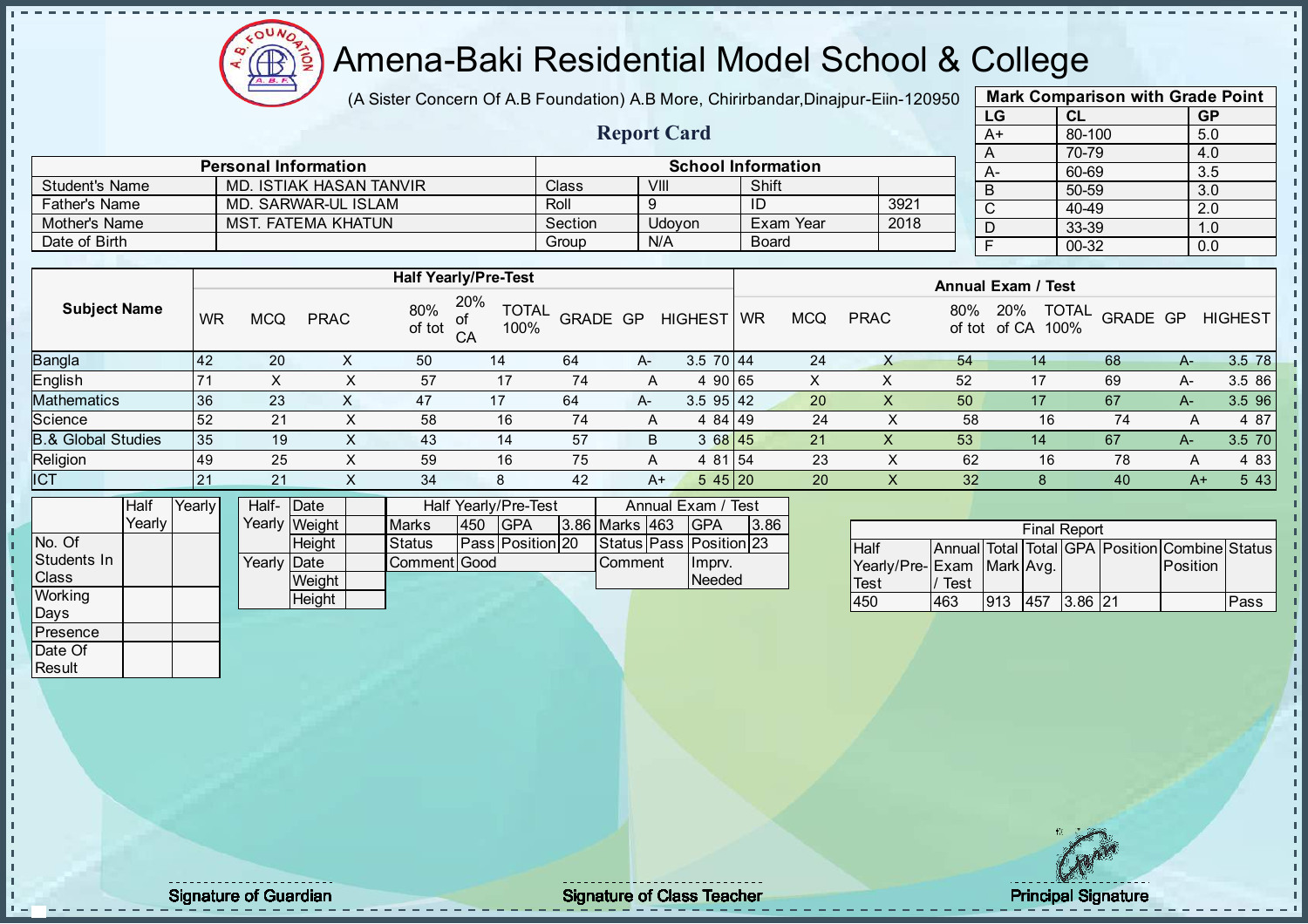

(A Sister Concern Of A.B Foundation) A.B More, Chirirbandar, Dinajpur-Eiin-120950

Report Card

| <b>Mark Comparison with Grade Point</b> |        |           |  |  |  |  |  |  |  |  |
|-----------------------------------------|--------|-----------|--|--|--|--|--|--|--|--|
| LG                                      | CL     | <b>GP</b> |  |  |  |  |  |  |  |  |
| $A+$                                    | 80-100 | 5.0       |  |  |  |  |  |  |  |  |
| A                                       | 70-79  | 4.0       |  |  |  |  |  |  |  |  |
| А-                                      | 60-69  | 3.5       |  |  |  |  |  |  |  |  |
| B                                       | 50-59  | 3.0       |  |  |  |  |  |  |  |  |
| C                                       | 40-49  | 2.0       |  |  |  |  |  |  |  |  |
| D                                       | 33-39  | 1.0       |  |  |  |  |  |  |  |  |
| F                                       | 00-32  | 0.0       |  |  |  |  |  |  |  |  |

|                       | <b>Personal Information</b> |              |        | <b>School Information</b> |      | А- |
|-----------------------|-----------------------------|--------------|--------|---------------------------|------|----|
| <b>Student's Name</b> | ARIYAN AHMED NILOY          | <b>Class</b> | VIII   | Shift                     |      |    |
| <b>Father's Name</b>  | MD. RABIUL ISLAM            | Roll         |        | ID                        | 3994 |    |
| Mother's Name         | MST. PARVIN AKHTER          | Section      | Udovon | Exam Year                 | 2018 |    |
| Date of Birth         |                             | Group        | N/A    | <b>Board</b>              |      |    |

|                               |           |            |             |               | <b>Half Yearly/Pre-Test</b>       |          |    |                | <b>Annual Exam / Test</b> |            |             |     |                                             |                 |      |                |
|-------------------------------|-----------|------------|-------------|---------------|-----------------------------------|----------|----|----------------|---------------------------|------------|-------------|-----|---------------------------------------------|-----------------|------|----------------|
| <b>Subject Name</b>           | <b>WR</b> | <b>MCQ</b> | <b>PRAC</b> | 80%<br>of tot | 20%<br><b>TOTAL</b><br>100%<br>CA | GRADE GP |    | <b>HIGHEST</b> | <b>WR</b>                 | <b>MCQ</b> | <b>PRAC</b> | 80% | <b>TOTAL</b><br>20%<br>100%<br>of tot of CA | <b>GRADE GP</b> |      | <b>HIGHEST</b> |
| Bangla                        | 144       | 19         |             | 50            | 13                                | 63       | A- | 3.5 70 38      |                           | 26         |             | 51  | 13 <sup>°</sup>                             | 64              | $A-$ | 3.5 78         |
| English                       | 63        | X          |             | 50            | 17                                | 67       | A- | 3.5 90 60      |                           | ∧          | ⋏           | 48  | 17                                          | 65              | A-   | 3.5 86         |
| Mathematics                   | 30        | 19         |             | 39            | 10                                | 49       | C. | 295 10         |                           | 16         |             | 21  | 10                                          | 31              |      | 0.096          |
| Science                       | 23        | 17         | $\sim$      | 32            | 12                                | 44       | C. | 2 84 45        |                           | 16         | ∧           | 49  | 12                                          | 61              | A-   | 3.5 87         |
| <b>3.&amp; Global Studies</b> | 33        | 13         | ∧           | 37            | 12                                | 49       | C. | 2 68 30        |                           | 18         | ⋏           | 38  | 12                                          | 50              | B    | 3 70           |
| Religion                      | 134       | 23         | X           | 46            | 15                                | 61       | A- | $3.581$   47   |                           | 23         |             | 56  | 15                                          | 71              | А    | 4 8 3          |
| <b>ICT</b>                    | 21        | 17         |             | 30            | 9                                 | 39       | A  | 445 19         |                           | 16         | ∧           | 28  |                                             | 36              |      | 4 4 3          |
|                               |           |            |             |               |                                   |          |    |                |                           |            |             |     |                                             |                 |      |                |

|                | Half   | Yearly <i>I</i> | Half- Date          |               |                                   |      | Half Yearly/Pre-Test    |  | Annual Exam / Test |  |                      |      |
|----------------|--------|-----------------|---------------------|---------------|-----------------------------------|------|-------------------------|--|--------------------|--|----------------------|------|
|                | Yearlv |                 |                     | Yearly Weight | <b>Marks</b>                      | 1372 | <b>IGPA</b>             |  | 2.93 Marks 378 GPA |  |                      | 0.00 |
| INo. Of        |        |                 |                     | <b>Height</b> | <b>Status</b>                     |      | <b>Pass Position 39</b> |  |                    |  | Status Fail Position |      |
| Students In    |        |                 | Yearly <b>IDate</b> |               | Comment More Impr. Needed Comment |      |                         |  |                    |  | <b>Not</b>           |      |
| <b>Class</b>   |        |                 |                     | Weight        |                                   |      |                         |  |                    |  | Satisfactory         |      |
| <b>Working</b> |        |                 |                     | Height        |                                   |      |                         |  |                    |  |                      |      |

|                              | <b>Final Report</b> |     |     |  |  |                                                |  |  |  |  |  |  |
|------------------------------|---------------------|-----|-----|--|--|------------------------------------------------|--|--|--|--|--|--|
| <b>Half</b>                  |                     |     |     |  |  | Annual Total Total GPA Position Combine Status |  |  |  |  |  |  |
| Yearly/Pre- Exam   Mark Avg. |                     |     |     |  |  | <b>Position</b>                                |  |  |  |  |  |  |
| <b>Test</b>                  | Test                |     |     |  |  |                                                |  |  |  |  |  |  |
| 372                          | 378                 | 750 | 457 |  |  |                                                |  |  |  |  |  |  |

Days Presence Date Of **Result** 

 $\blacksquare$ 

J. n  $\begin{bmatrix} 1 \\ 1 \\ 1 \end{bmatrix}$  $\mathbf{I}$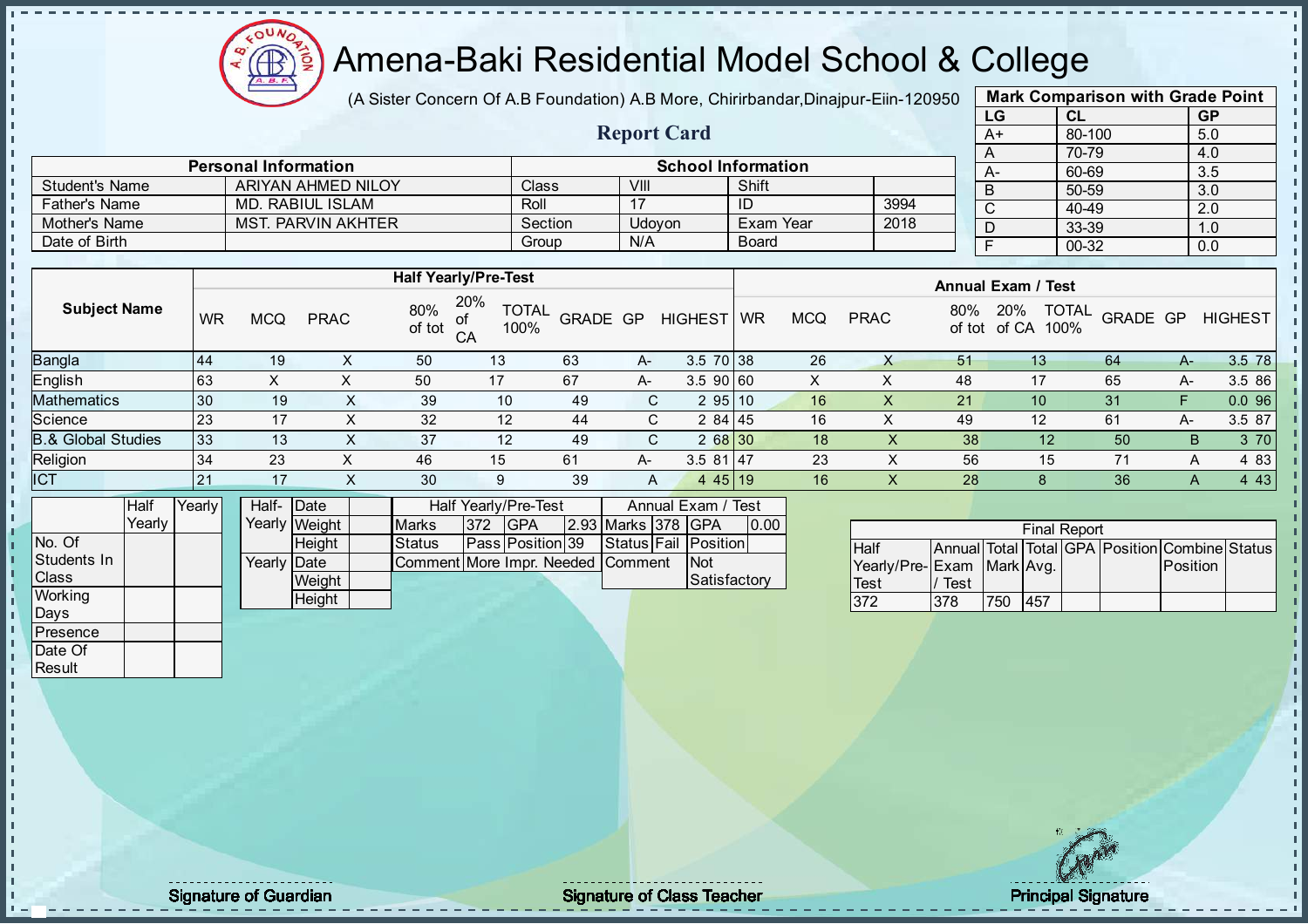$\Omega$ Æ ğ

# Amena-Baki Residential Model School & College

(A Sister Concern Of A.B Foundation) A.B More, Chirirbandar, Dinajpur-Eiin-120950

Report Card

| <b>Mark Comparison with Grade Point</b> |           |           |  |  |  |  |  |  |  |  |
|-----------------------------------------|-----------|-----------|--|--|--|--|--|--|--|--|
| LG                                      | <b>CL</b> | <b>GP</b> |  |  |  |  |  |  |  |  |
| $A+$                                    | 80-100    | 5.0       |  |  |  |  |  |  |  |  |
| A                                       | 70-79     | 4.0       |  |  |  |  |  |  |  |  |
| А-                                      | 60-69     | 3.5       |  |  |  |  |  |  |  |  |
| B                                       | 50-59     | 3.0       |  |  |  |  |  |  |  |  |
| C                                       | 40-49     | 2.0       |  |  |  |  |  |  |  |  |
| D                                       | 33-39     | 1.0       |  |  |  |  |  |  |  |  |
| F                                       | 00-32     | 0.0       |  |  |  |  |  |  |  |  |

|                      | <b>Personal Information</b> |              |               | <b>School Information</b> |      |  |
|----------------------|-----------------------------|--------------|---------------|---------------------------|------|--|
| Student's Name       | S.M. AHSANUL HAQUE NUHASH   | <b>Class</b> | VIII          | Shift                     |      |  |
| <b>Father's Name</b> | <b>SHAH AKRAMUL HAQUE</b>   | Roll         | 10            | ID                        | 3945 |  |
| Mother's Name        | <b>MST NASRIN AKHTER</b>    | Section      | <b>Udovon</b> | Exam Year                 | 2018 |  |
| Date of Birth        |                             | Group        | N/A           | Board                     |      |  |

|                               |    |            |             |               | <b>Half Yearly/Pre-Test</b>       |          |      |                | <b>Annual Exam / Test</b> |            |             |               |                                      |          |      |                |
|-------------------------------|----|------------|-------------|---------------|-----------------------------------|----------|------|----------------|---------------------------|------------|-------------|---------------|--------------------------------------|----------|------|----------------|
| <b>Subject Name</b>           | WR | <b>MCQ</b> | <b>PRAC</b> | 80%<br>of tot | 20%<br><b>TOTAL</b><br>100%<br>CA | GRADE GP |      | <b>HIGHEST</b> | <b>WR</b>                 | <b>MCQ</b> | <b>PRAC</b> | 80%<br>of tot | <b>TOTAL</b><br>20%<br>of CA<br>100% | GRADE GP |      | <b>HIGHEST</b> |
| <b>Bangla</b>                 | 42 | 20         |             | 50            | 14                                | 64       | $A-$ | $3.570$ 43     |                           | 24         |             | 54            | 14                                   | 68       | $A-$ | 3.5 78         |
| <b>English</b>                | 77 |            |             | 62            | 16                                | 78       | A    | 4 90 70        |                           | X          |             | 56            | 16                                   | 72       |      | 4 8 6          |
| <b>Mathematics</b>            | 47 | 22         | $\sim$      | 55            | 14                                | 69       | A-   | $3.5$ 95 50    |                           | 27         | $\lambda$   | 62            | 14                                   | 76       | A    | 4 9 6          |
| Science                       | 53 | 27         |             | 64            | 16                                | 80       | A+   | 584 56         |                           | 24         |             | 64            | 16                                   | 80       | A+   | 5 87           |
| <b>B.&amp; Global Studies</b> | 29 | 16         | X.          | 36            | 13                                | 49       | C.   | $268$ 44       |                           | 26         | ⋏           | 56            | 13 <sup>°</sup>                      | 69       | A-   | 3.5 70         |
| Religion                      | 46 | 28         |             | 59            | 16                                | 75       | A    | 4 81 56        |                           | 24         |             | 64            | 16                                   | 80       | A+   | 5 83           |
| <b>ICT</b>                    | 21 | 23         |             | 35            |                                   | 44       | $A+$ | 545 21         |                           | 21         | ∧           | 34            |                                      | 43       | $A+$ | 5 4 3          |
|                               |    |            |             |               |                                   |          |      |                |                           |            |             |               |                                      |          |      |                |

|             | Half   | Yearly | Half-Date    |                 |               |     | Half Yearly/Pre-Test | Annual Exam / Test    |  |                              |      |
|-------------|--------|--------|--------------|-----------------|---------------|-----|----------------------|-----------------------|--|------------------------------|------|
|             | Yearlv |        |              | Yearly Weight   | <b>Marks</b>  | 459 | <b>IGPA</b>          | <b>3.86 Marks 488</b> |  | <b>IGPA</b>                  | 4.29 |
| No. Of      |        |        |              | <b>I Heiaht</b> | <b>Status</b> |     | Pass Position 19     |                       |  | Status   Pass   Position   8 |      |
| Students In |        |        | Yearly  Date |                 | Comment Good  |     |                      | <b>Comment</b>        |  | <b>IGood</b>                 |      |
| Class       |        |        |              | Weight          |               |     |                      |                       |  |                              |      |
| Working     |        |        |              | <b>Height</b>   |               |     |                      |                       |  |                              |      |
| Davs        |        |        |              |                 |               |     |                      |                       |  |                              |      |

|                           |      |     |     | <b>Final Report</b> |    |                                                |      |
|---------------------------|------|-----|-----|---------------------|----|------------------------------------------------|------|
| <b>Half</b>               |      |     |     |                     |    | Annual Total Total GPA Position Combine Status |      |
| Yearly/Pre-Exam Mark Avg. |      |     |     |                     |    | <b>Position</b>                                |      |
| <b>Test</b>               | Test |     |     |                     |    |                                                |      |
| 459                       | 488  | 947 | 474 |                     | 14 |                                                | Pass |

**Presence** Date Of **Result** 

- n J. J. İ  $\mathbf{I}$ 

extending the contract of Class Teacher Class Teacher Principal Signature of Guardian Signature of Class Teacher Principal Signature of Class Teacher Principal Signature of Class Teacher Principal Signature of Class Teache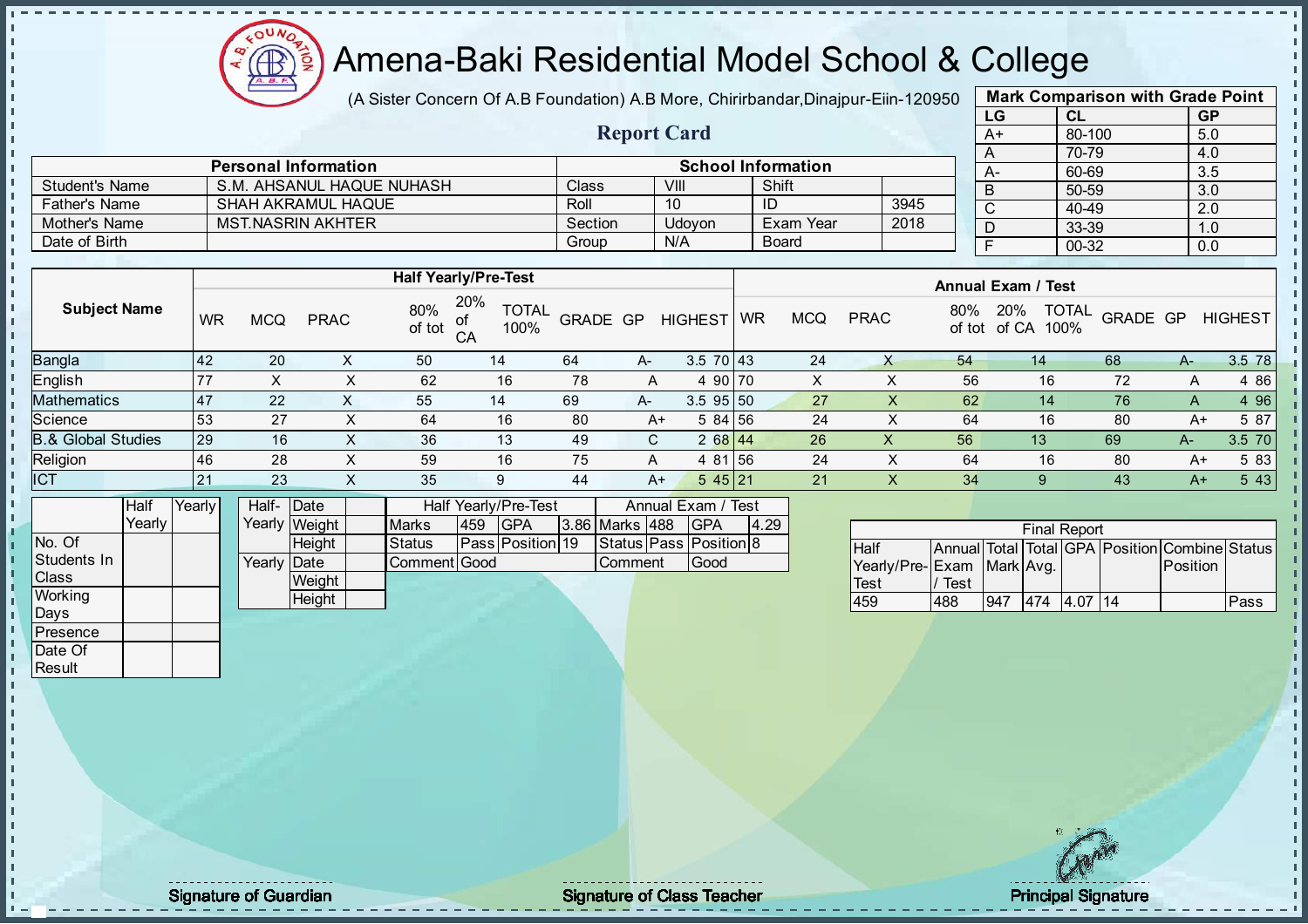Æ ó

# Amena-Baki Residential Model School & College

(A Sister Concern Of A.B Foundation) A.B More, Chirirbandar, Dinajpur-Eiin-120950

Report Card

|      | <b>Mark Comparison with Grade Point</b> |           |  |  |  |  |  |  |  |  |
|------|-----------------------------------------|-----------|--|--|--|--|--|--|--|--|
| LG   | CL                                      | <b>GP</b> |  |  |  |  |  |  |  |  |
| $A+$ | 80-100                                  | 5.0       |  |  |  |  |  |  |  |  |
| A    | 70-79                                   | 4.0       |  |  |  |  |  |  |  |  |
| А-   | 60-69                                   | 3.5       |  |  |  |  |  |  |  |  |
| B    | 50-59                                   | 3.0       |  |  |  |  |  |  |  |  |
| C    | 40-49                                   | 2.0       |  |  |  |  |  |  |  |  |
| D    | 33-39                                   | 1.0       |  |  |  |  |  |  |  |  |
| F    | 00-32                                   | 0.0       |  |  |  |  |  |  |  |  |

|                      | <b>Personal Information</b> |              |        | <b>School Information</b> |      |  |
|----------------------|-----------------------------|--------------|--------|---------------------------|------|--|
| Student's Name       | MD. MARUFUJJAMAN TURJO      | <b>Class</b> | VIII   | Shift                     |      |  |
| <b>Father's Name</b> | MD.BABUL HOSSON             | Roll         | 36     |                           | 4141 |  |
| Mother's Name        | <b>MST.TULY BEGUM</b>       | Section      | Udovon | <b>Exam Year</b>          | 2018 |  |
| Date of Birth        |                             | Group        | N/A    | <b>Board</b>              |      |  |

|                               |           |            |             |               | <b>Half Yearly/Pre-Test</b>             |          |      |                |           |            |             |               | <b>Annual Exam / Test</b>            |          |      |                |
|-------------------------------|-----------|------------|-------------|---------------|-----------------------------------------|----------|------|----------------|-----------|------------|-------------|---------------|--------------------------------------|----------|------|----------------|
| <b>Subject Name</b>           | <b>WR</b> | <b>MCQ</b> | <b>PRAC</b> | 80%<br>of tot | 20%<br><b>TOTAL</b><br>of<br>CA<br>100% | GRADE GP |      | <b>HIGHEST</b> | <b>WR</b> | <b>MCQ</b> | <b>PRAC</b> | 80%<br>of tot | <b>TOTAL</b><br>20%<br>100%<br>of CA | GRADE GP |      | <b>HIGHEST</b> |
| <b>Bangla</b>                 | 45        | 18         |             | 50            | 12                                      | 62       | $A-$ | $3.570$ 41     |           | 26         | X           | 54            | $12 \overline{ }$                    | 66       | A-   | 3.5 78         |
| <b>English</b>                | 74        |            |             | 59            | 17                                      | 76       | A    | 4 90 63        |           |            |             | 50            | 17                                   | 67       | A-   | 3.5 86         |
| Mathematics                   | 37        | 23         | $\sim$      | 48            | 13                                      | 61       | A-   | $3.595$ 28     |           | 20         |             | 38            | 13 <sup>°</sup>                      | 51       | B    | 3 9 6          |
| Science                       | 43        | 24         |             | 54            | 12                                      | 66       | A-   | $3.584$ 55     |           | 27         |             | 66            | 12                                   | 78       | А    | 4 87           |
| <b>B.&amp; Global Studies</b> | 36        | 21         | X.          | 46            | 9                                       | 55       | B.   | 3 68 39        |           | 26         | X           | 52            | 9                                    | 61       | $A-$ | 3.5 70         |
| Religion                      | 43        | 24         |             | 54            | 16                                      | 70       | A    | 4 81 55        |           | 26         |             | 65            | 16                                   | 81       | A+   | 5 83           |
| <b>ICT</b>                    | 20        | 23         | $\sim$      | 34            | 8                                       | 42       | A+   | 545 20         |           | 22         | X.          | 34            |                                      | 43       | A+   | 5 4 3          |
|                               |           |            |             |               |                                         |          |      |                |           |            |             |               |                                      |          |      |                |

|                | Half   | Yearly | Half- Date           |               |               |     | <b>Half Yearly/Pre-Test</b> |                |                               | Annual Exam / Test |  |
|----------------|--------|--------|----------------------|---------------|---------------|-----|-----------------------------|----------------|-------------------------------|--------------------|--|
|                | Yearlv |        |                      | Yearly Weight | <b>Marks</b>  | 432 | <b>IGPA</b>                 | 3.79 Marks 447 | IGPA                          | 3.93               |  |
| No. Of         |        |        |                      | Heiaht        | <b>Status</b> |     | <b>Pass Position 24</b>     |                | Status   Pass   Position   19 |                    |  |
| Students In    |        |        | Yearlv <b>I</b> Date |               | Comment Good  |     |                             | <b>Comment</b> | Imprv.                        |                    |  |
| <b>Class</b>   |        |        |                      | Weight        |               |     |                             |                | Needed                        |                    |  |
| <b>Working</b> |        |        |                      | Height        |               |     |                             |                |                               |                    |  |

|                           | <b>Final Report</b> |     |     |             |  |                                                |      |  |  |  |  |  |
|---------------------------|---------------------|-----|-----|-------------|--|------------------------------------------------|------|--|--|--|--|--|
| <b>Half</b>               |                     |     |     |             |  | Annual Total Total GPA Position Combine Status |      |  |  |  |  |  |
| Yearly/Pre-Exam Mark Avg. |                     |     |     |             |  | Position                                       |      |  |  |  |  |  |
| <b>Test</b>               | Test                |     |     |             |  |                                                |      |  |  |  |  |  |
| 432                       | 447                 | 879 | 440 | $3.86\,123$ |  |                                                | ⊃ass |  |  |  |  |  |

Days Presence Date Of **Result** 

h. h n  $\frac{1}{1}$  $\mathbf{I}$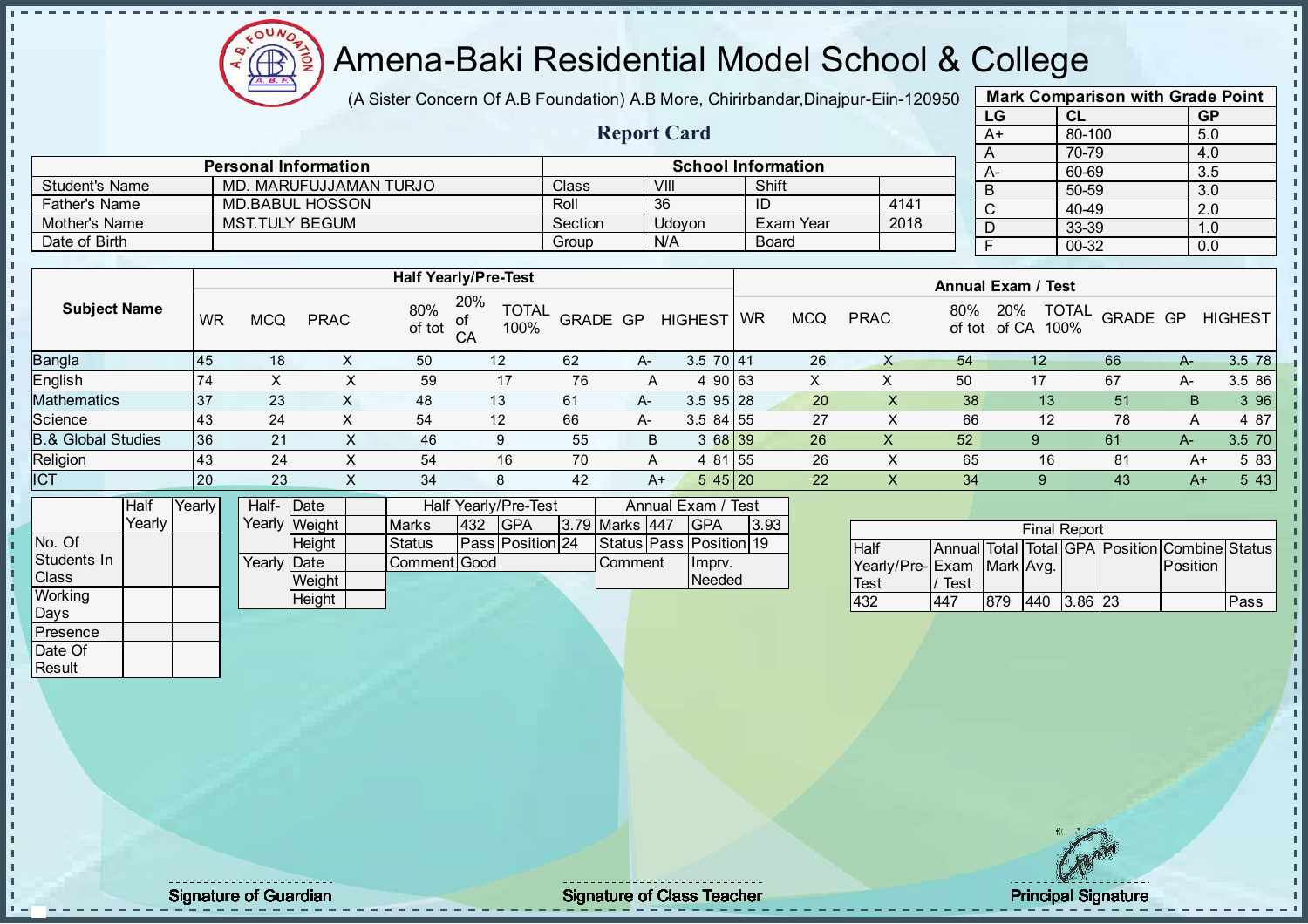

(A Sister Concern Of A.B Foundation) A.B More, Chirirbandar, Dinajpur-Eiin-120950

Report Card

|      | <b>Mark Comparison with Grade Point</b> |           |  |  |  |  |  |  |  |  |
|------|-----------------------------------------|-----------|--|--|--|--|--|--|--|--|
| LG   | CL                                      | <b>GP</b> |  |  |  |  |  |  |  |  |
| $A+$ | 80-100                                  | 5.0       |  |  |  |  |  |  |  |  |
| A    | 70-79                                   | 4.0       |  |  |  |  |  |  |  |  |
| А-   | 60-69                                   | 3.5       |  |  |  |  |  |  |  |  |
| B    | 50-59                                   | 3.0       |  |  |  |  |  |  |  |  |
| C    | 40-49                                   | 2.0       |  |  |  |  |  |  |  |  |
| D    | 33-39                                   | 1.0       |  |  |  |  |  |  |  |  |
| F    | 00-32                                   | 0.0       |  |  |  |  |  |  |  |  |
|      |                                         |           |  |  |  |  |  |  |  |  |

|                       | <b>Personal Information</b> |                    |        | <b>School Information</b> |      | А- |  |
|-----------------------|-----------------------------|--------------------|--------|---------------------------|------|----|--|
| <b>Student's Name</b> | MD. RAIYAN TAKRIM           | Class <sup>®</sup> | VIII   | Shift                     |      | B  |  |
| <b>Father's Name</b>  | MD. RAISUL ALAM             | Roll               |        |                           | 3969 |    |  |
| Mother's Name         | MST. ROKEYA KHATUN          | Section            | Udovon | Exam Year                 | 2018 |    |  |
| Date of Birth         |                             | Group              | N/A    | <b>Board</b>              |      |    |  |

|                               |    |     |             |               | <b>Half Yearly/Pre-Test</b>       |                 |      |                 |    |            |             |               | <b>Annual Exam / Test</b>            |          |      |                |
|-------------------------------|----|-----|-------------|---------------|-----------------------------------|-----------------|------|-----------------|----|------------|-------------|---------------|--------------------------------------|----------|------|----------------|
| <b>Subject Name</b>           | WR | MCQ | <b>PRAC</b> | 80%<br>of tot | 20%<br><b>TOTAL</b><br>100%<br>CA | <b>GRADE GP</b> |      | <b>HIGHEST</b>  | WR | <b>MCQ</b> | <b>PRAC</b> | 80%<br>of tot | <b>TOTAL</b><br>20%<br>of CA<br>100% | GRADE GP |      | <b>HIGHEST</b> |
| <b>Bangla</b>                 | 45 | 15  |             | 48            | 14                                | 62              | $A-$ | $3.5 \ 70 \ 44$ |    | 24         |             | 54            | 14                                   | 68       | A-   | 3.5 78         |
| English                       | 80 |     | ⋏           | 64            | 16                                | 80              | $A+$ | 5 90 74         |    | X          |             | 59            | 16                                   | 75       | A    | 4 86           |
| <b>Mathematics</b>            | 48 | 24  | $\sim$      | 58            | 18                                | 76              | A    | 4 95 50         |    | 20         | Y.          | 56            | 18                                   | 74       | A    | 4 9 6          |
| Science                       | 50 | 20  | X           | 56            | 17                                | 73              | A    | 4 84 54         |    | 19         | ∧           | 58            | 17                                   | 75       | A    | 4 87           |
| <b>B.&amp; Global Studies</b> | 31 | 21  | X           | 42            | 13                                | 55              | B    | $368$ 26        |    | 26         | X           | 42            | 13 <sup>1</sup>                      | 55       | B    | 3 70           |
| Religion                      | 48 | 18  |             | 53            | 16                                | 69              | A-   | $3.581$ 50      |    | 20         |             | 56            | 16                                   | 72       | A    | 4 83           |
| <b>ICT</b>                    | 21 | 20  | ⌒           | 33            | 10                                | 43              | $A+$ | 545 20          |    | 21         |             | 33            |                                      | 42       | $A+$ | 5 4 3          |

|                    | <b>Half</b> | Yearlvl | Half- Date  |               |               | Half Yearly/Pre-Test | Annual Exam / Test                             |    |                |  |         |      |
|--------------------|-------------|---------|-------------|---------------|---------------|----------------------|------------------------------------------------|----|----------------|--|---------|------|
|                    | Yearly      |         |             | Yearly Weight | <b>Marks</b>  | 458                  | <b>IGPA</b>                                    | 14 | Marks 461      |  | IGPA    | 3.93 |
| No. Of             |             |         |             | <b>Height</b> | <b>Status</b> |                      | Pass  Position  16  Status  Pass  Position  18 |    |                |  |         |      |
| <b>Students In</b> |             |         | Yearly Date |               | Comment Good  |                      |                                                |    | <b>Comment</b> |  | Ilmpry. |      |
| <b>Class</b>       |             |         |             | Weight        |               |                      |                                                |    |                |  | Needed  |      |
| Working            |             |         |             | Height        |               |                      |                                                |    |                |  |         |      |
| <b>Days</b>        |             |         |             |               |               |                      |                                                |    |                |  |         |      |

| <b>Final Report</b>       |      |     |     |           |  |                                                |      |  |  |  |  |
|---------------------------|------|-----|-----|-----------|--|------------------------------------------------|------|--|--|--|--|
| <b>Half</b>               |      |     |     |           |  | Annual Total Total GPA Position Combine Status |      |  |  |  |  |
| Yearly/Pre-Exam Mark Avg. |      |     |     |           |  | <b>IPosition</b>                               |      |  |  |  |  |
| <b>Test</b>               | Test |     |     |           |  |                                                |      |  |  |  |  |
| 458                       | 461  | 919 | 460 | $3.96$ 17 |  |                                                | Pass |  |  |  |  |

**Presence** Date Of **Result** 

п h J. n  $\frac{1}{1}$  $\mathbf{I}$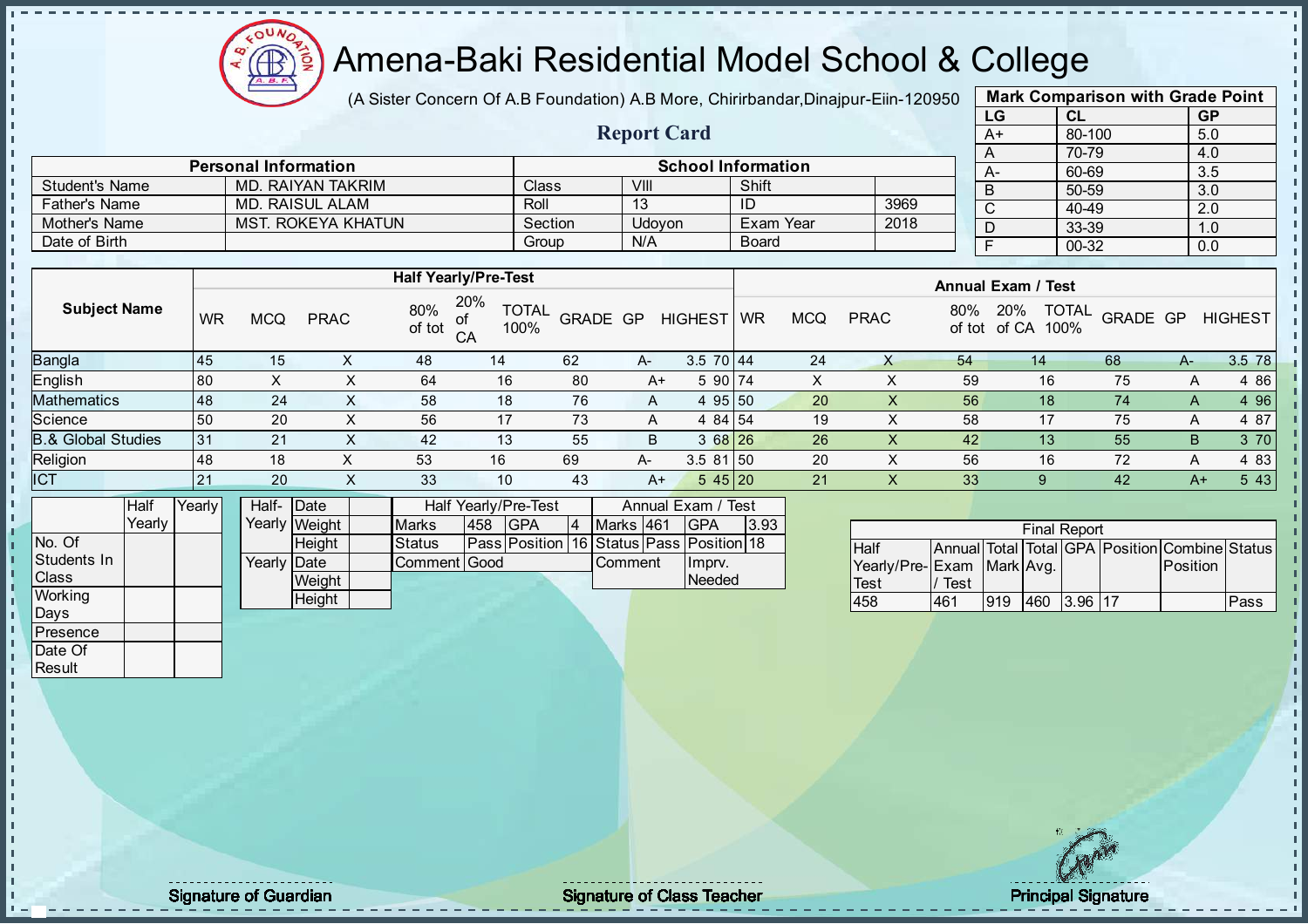$\Omega$ Æ ğ

# Amena-Baki Residential Model School & College

(A Sister Concern Of A.B Foundation) A.B More, Chirirbandar, Dinajpur-Eiin-120950

Report Card

| <b>Mark Comparison with Grade Point</b><br>LG |           |  |  |  |  |  |  |  |  |
|-----------------------------------------------|-----------|--|--|--|--|--|--|--|--|
| <b>CL</b>                                     | <b>GP</b> |  |  |  |  |  |  |  |  |
| 80-100                                        | 5.0       |  |  |  |  |  |  |  |  |
| 70-79                                         | 4.0       |  |  |  |  |  |  |  |  |
| 60-69                                         | 3.5       |  |  |  |  |  |  |  |  |
| 50-59                                         | 3.0       |  |  |  |  |  |  |  |  |
| 40-49                                         | 2.0       |  |  |  |  |  |  |  |  |
| 33-39                                         | 1.0       |  |  |  |  |  |  |  |  |
| 00-32                                         | 0.0       |  |  |  |  |  |  |  |  |
|                                               |           |  |  |  |  |  |  |  |  |

|                      | <b>Personal Information</b> | <b>School Information</b> |        |              |      |  |  |  |
|----------------------|-----------------------------|---------------------------|--------|--------------|------|--|--|--|
| Student's Name       | MAHAMMAD RAIYAN -UL- SUNZID | <b>Class</b>              | VIII   | Shift        |      |  |  |  |
| <b>Father's Name</b> | MD. REZAUL ALOM             | Roll                      | 35     | ID           | 4140 |  |  |  |
| Mother's Name        | <b>MST. SHAHER BANU</b>     | Section                   | Udovon | Exam Year    | 2018 |  |  |  |
| Date of Birth        |                             | Group                     | N/A    | <b>Board</b> |      |  |  |  |

|                               |           |            |             |               | <b>Half Yearly/Pre-Test</b>       |          |      |                                                      |    |            |             |               | <b>Annual Exam / Test</b>            |          |    |                |
|-------------------------------|-----------|------------|-------------|---------------|-----------------------------------|----------|------|------------------------------------------------------|----|------------|-------------|---------------|--------------------------------------|----------|----|----------------|
| <b>Subject Name</b>           | <b>WR</b> | <b>MCQ</b> | <b>PRAC</b> | 80%<br>of tot | 20%<br><b>TOTAL</b><br>100%<br>CA | GRADE GP |      | <b>HIGHEST</b>                                       | WR | <b>MCQ</b> | <b>PRAC</b> | 80%<br>of tot | <b>TOTAL</b><br>20%<br>100%<br>of CA | GRADE GP |    | <b>HIGHEST</b> |
| Bangla                        | 141       | 16         |             | 46            | 12                                | 58       | B    | 3 70 33                                              |    | 27         |             | 48            | 12                                   | -60      | A- | 3.5 78         |
| English                       | 176       | X          |             | 61            | 16                                | 77       | A    | 4 90 62                                              |    |            | х           | 50            | 16                                   | 66       | А- | 3.5 86         |
| Mathematics                   | 33        | 21         | X.          | 43            | 10                                | 53       | B    | 395 21                                               |    | 21         | X           | 34            | 10                                   | 44       | C. | 2 9 6          |
| Science                       | 136       | 17         | х           | 42            | 14                                | 56       | B    | 3 84 51                                              |    | 23         |             | 59            | 14                                   | 73       | A  | 4 87           |
| <b>B.&amp; Global Studies</b> | 30        | 19         | ⌒           | 39            | 9                                 | 48       | C.   | 2 68 27                                              |    | 21         |             | 38            | 9                                    | 47       | C. | 2 70           |
| Religion                      | 37        | 19         | х           | 45            | 13                                | 58       | B    | 3 81 37                                              |    | 26         | ∧           | 50            | 13                                   | 63       | A- | 3.5 83         |
| ICT                           | l 18      | 23         | X           | 33            |                                   | 40       | $A+$ | 545 17                                               |    | 18         | $\lambda$   | 28            |                                      | 35       | A  | 4 4 3          |
| .                             |           |            |             | .             | .                                 |          |      | $\overline{\phantom{a}}$<br>$\overline{\phantom{a}}$ |    |            |             |               |                                      |          |    |                |

|              | Half   | Yearlvl | Half- Date          |               |                       |     | Half Yearly/Pre-Test    |                  | Annual Exam / Test      |      |
|--------------|--------|---------|---------------------|---------------|-----------------------|-----|-------------------------|------------------|-------------------------|------|
|              | Yearly |         |                     | Yearly Weight | <b>Marks</b>          | 390 | <b>IGPA</b>             | 3.29 Marks 388   | <b>IGPA</b>             | 3.21 |
| No. Of       |        |         |                     | <b>Height</b> | <b>Status</b>         |     | <b>Pass Position 35</b> |                  | Status Pass Position 38 |      |
| Students In  |        |         | Yearly <b>IDate</b> |               | CommentIImpry, Needed |     |                         | <b>I</b> Comment | More Impr.              |      |
| <b>Class</b> |        |         |                     | Weight        |                       |     |                         |                  | Needed                  |      |
| Working      |        |         |                     | Height        |                       |     |                         |                  |                         |      |

|                                                               |      |      |  | <b>Final Report</b>  |  |          |      |  |  |  |  |  |  |
|---------------------------------------------------------------|------|------|--|----------------------|--|----------|------|--|--|--|--|--|--|
| Annual Total Total GPA Position Combine Status<br><b>Half</b> |      |      |  |                      |  |          |      |  |  |  |  |  |  |
| Yearly/Pre-Exam Mark Avg.                                     |      |      |  |                      |  | Position |      |  |  |  |  |  |  |
| Test                                                          | Test |      |  |                      |  |          |      |  |  |  |  |  |  |
| 390                                                           | 388  | 1778 |  | $ 389 \t  3.25   36$ |  |          | Pass |  |  |  |  |  |  |

Days Presence Date Of **Result** 

J. п  $\frac{1}{1}$  $\mathbf{I}$ 

extending the Class Teacher Class Teacher Class Teacher Principal Signature of Guardian Class Teacher Principal Signature of Class Teacher Principal Signature of Class Teacher Principal Signature of Class Teacher Class Tea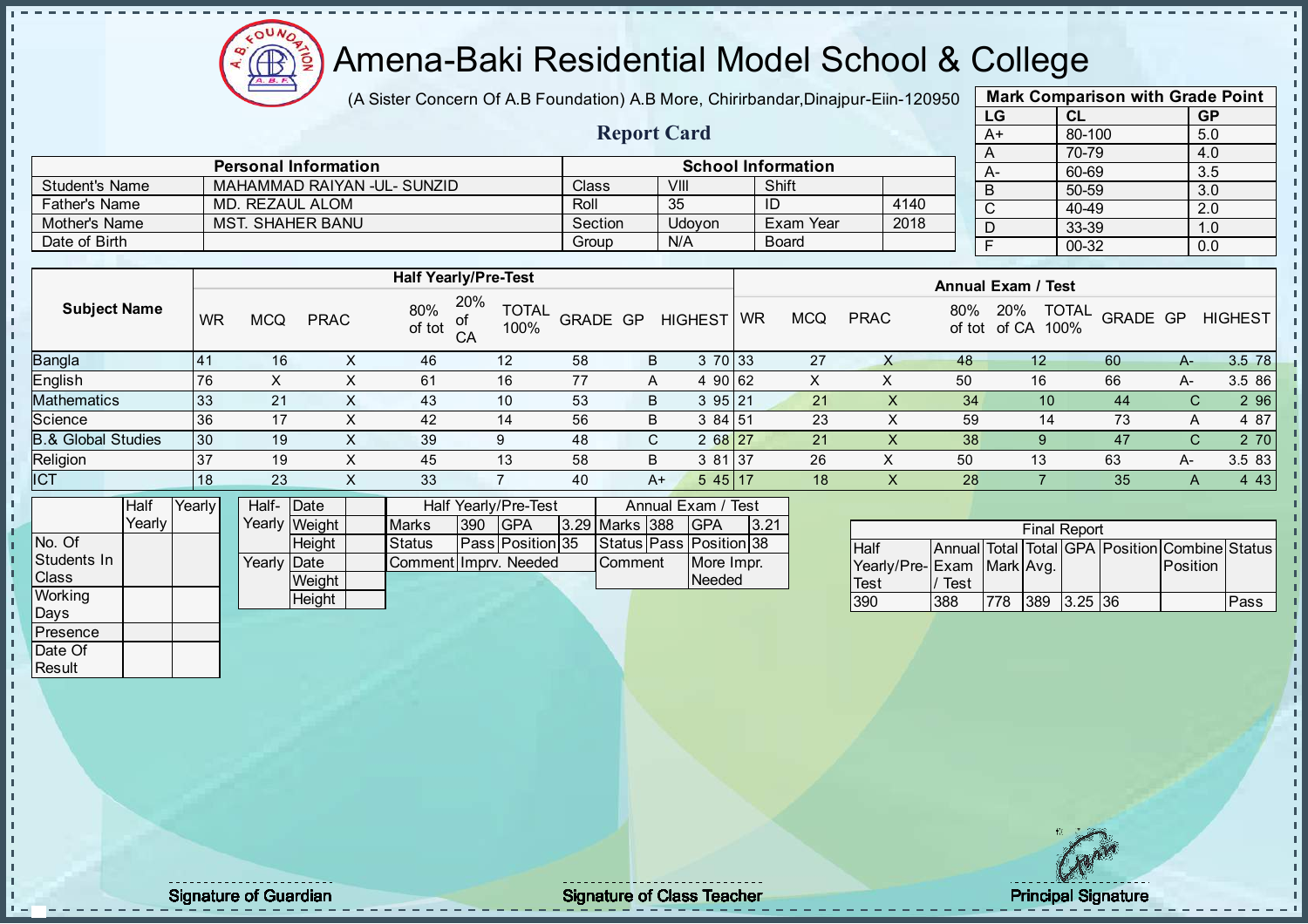

(A Sister Concern Of A.B Foundation) A.B More, Chirirbandar, Dinajpur-Eiin-120950

Report Card

| <b>Mark Comparison with Grade Point</b> |        |           |  |  |  |  |  |  |  |  |  |  |
|-----------------------------------------|--------|-----------|--|--|--|--|--|--|--|--|--|--|
| LG                                      | CL     | <b>GP</b> |  |  |  |  |  |  |  |  |  |  |
| $A+$                                    | 80-100 | 5.0       |  |  |  |  |  |  |  |  |  |  |
| A                                       | 70-79  | 4.0       |  |  |  |  |  |  |  |  |  |  |
| А-                                      | 60-69  | 3.5       |  |  |  |  |  |  |  |  |  |  |
| B                                       | 50-59  | 3.0       |  |  |  |  |  |  |  |  |  |  |
| C                                       | 40-49  | 2.0       |  |  |  |  |  |  |  |  |  |  |
| D                                       | 33-39  | 1.0       |  |  |  |  |  |  |  |  |  |  |
| F<br>$00 - 32$<br>0.0                   |        |           |  |  |  |  |  |  |  |  |  |  |
|                                         |        |           |  |  |  |  |  |  |  |  |  |  |

|                      | <b>Personal Information</b> |         |        | <b>School Information</b> |      |  |
|----------------------|-----------------------------|---------|--------|---------------------------|------|--|
| Student's Name       | MD. SABA AL SIYAM           | Class   | VIII   | Shift                     |      |  |
| <b>Father's Name</b> | MD. GOLAM RABBANI           | Roll    | -15    | ID                        | 3990 |  |
| Mother's Name        | MST. SURAIYA KHATUN         | Section | Udovon | Exam Year                 | 2018 |  |
| Date of Birth        |                             | Group   | N/A    | <b>Board</b>              |      |  |

|                               |           |            |             |               | <b>Half Yearly/Pre-Test</b>             |                 |      |                |    |            |             |               | <b>Annual Exam / Test</b>            |          |      |                |
|-------------------------------|-----------|------------|-------------|---------------|-----------------------------------------|-----------------|------|----------------|----|------------|-------------|---------------|--------------------------------------|----------|------|----------------|
| <b>Subject Name</b>           | <b>WR</b> | <b>MCQ</b> | <b>PRAC</b> | 80%<br>of tot | 20%<br><b>TOTAL</b><br>οt<br>100%<br>CA | <b>GRADE GP</b> |      | <b>HIGHEST</b> | WR | <b>MCQ</b> | <b>PRAC</b> | 80%<br>of tot | <b>TOTAL</b><br>20%<br>100%<br>of CA | GRADE GP |      | <b>HIGHEST</b> |
| <b>Bangla</b>                 | 46        | 20         |             | 53            | 13                                      | 66              | $A-$ | $3.5$ 70 47    |    | 28         |             | 60            | 13 <sup>°</sup>                      | 73       | A    | 4 78           |
| English                       | 80        | ⌒          | ∧           | 64            | 16                                      | 80              | A+   | 5 90 66        |    | X          | х           | 53            | 16                                   | 69       | A-   | 3.5 86         |
| <b>Mathematics</b>            | 55        | 24         | ∧           | 63            | 17                                      | 80              | A+   | 595 57         |    | 24         |             | 65            | 17                                   | 82       | $A+$ | 5 96           |
| Science                       | 51        | 26         | ∧           | 62            | 16                                      | 78              | A    | 4 84 52        |    | 22         |             | 59            | 16                                   | 75       | A    | 4 87           |
| <b>B.&amp; Global Studies</b> | 31        | 20         | ∧           | 41            | 13                                      | 54              | B    | 3 68 40        |    | 21         | Χ           | 49            | 13                                   | 62       | A-   | 3.5 70         |
| Religion                      | 53        | 27         | х           | 64            | 16                                      | 80              | A+   | 5 81 56        |    | 24         |             | 64            | 16                                   | 80       | A+   | 5 83           |
| <b>ICT</b>                    | 20        | 20         | $\sim$      | 32            | 8                                       | 40              | $A+$ | 545 20         |    | 22         |             | 34            |                                      | 43       | A+   | 5 4 3          |
|                               |           |            |             |               |                                         |                 |      |                |    |            |             |               |                                      |          |      |                |

|              | Half   | Yearly | Half- Date          |               |               |     | Half Yearly/Pre-Test   |                  |                |  | Annual Exam / Test     |      |  |
|--------------|--------|--------|---------------------|---------------|---------------|-----|------------------------|------------------|----------------|--|------------------------|------|--|
|              | Yearly |        |                     | Yearly Weight | <b>Marks</b>  | 478 | <b>IGPA</b>            |                  | 4.36 Marks 484 |  | <b>IGPA</b>            | 4.29 |  |
| INo. Of      |        |        |                     | Height        | <b>Status</b> |     | <b>Pass Position 9</b> |                  |                |  | Status Pass Position 9 |      |  |
| Students In  |        |        | Yearly <b>IDate</b> |               | Comment Good  |     |                        | 'Good<br>Comment |                |  |                        |      |  |
| <b>Class</b> |        |        |                     | Weight        |               |     |                        |                  |                |  |                        |      |  |
| Working      |        |        |                     | Height        |               |     |                        |                  |                |  |                        |      |  |
| Days         |        |        |                     |               |               |     |                        |                  |                |  |                        |      |  |

|                           |      |      |     | <b>Final Report</b> |                                                |      |
|---------------------------|------|------|-----|---------------------|------------------------------------------------|------|
| <b>IHalf</b>              |      |      |     |                     | Annual Total Total GPA Position Combine Status |      |
| Yearly/Pre-Exam Mark Avg. |      |      |     |                     | <b>IPosition</b>                               |      |
| <b>Test</b>               | Test |      |     |                     |                                                |      |
| 478                       | 484  | 1962 | 481 | 4.32 9              |                                                | Pass |

**Presence** Date Of **Result** 

J. J. J. İ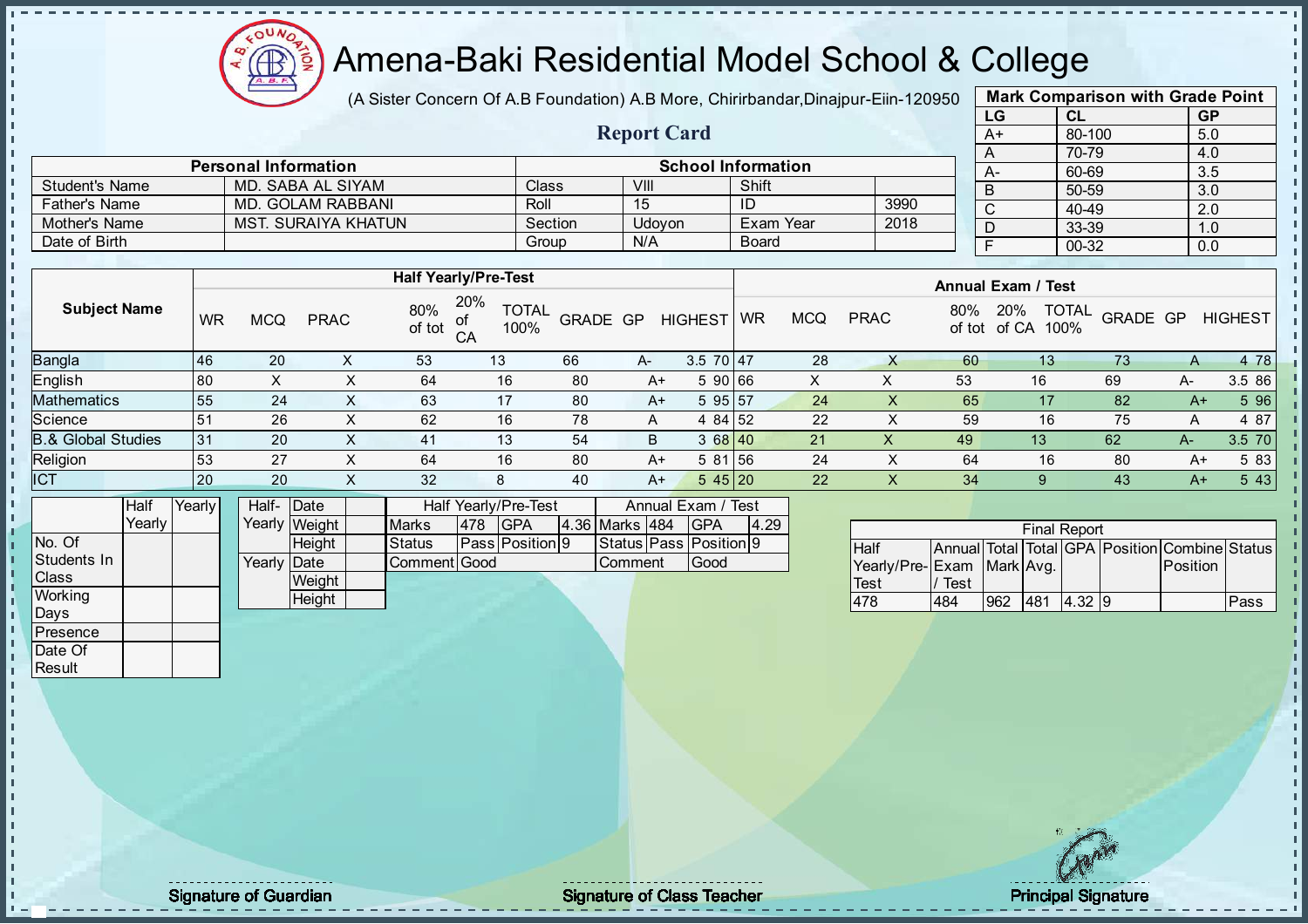

(A Sister Concern Of A.B Foundation) A.B More, Chirirbandar, Dinajpur-Eiin-120950

Report Card

| <b>Mark Comparison with Grade Point</b> |        |           |  |  |  |  |  |  |  |  |  |  |
|-----------------------------------------|--------|-----------|--|--|--|--|--|--|--|--|--|--|
| LG                                      | CL     | <b>GP</b> |  |  |  |  |  |  |  |  |  |  |
| $A+$                                    | 80-100 | 5.0       |  |  |  |  |  |  |  |  |  |  |
| Α                                       | 70-79  | 4.0       |  |  |  |  |  |  |  |  |  |  |
| А-                                      | 60-69  | 3.5       |  |  |  |  |  |  |  |  |  |  |
| B                                       | 50-59  | 3.0       |  |  |  |  |  |  |  |  |  |  |
| C                                       | 40-49  | 2.0       |  |  |  |  |  |  |  |  |  |  |
| D                                       | 33-39  | 1.0       |  |  |  |  |  |  |  |  |  |  |
| F                                       | 00-32  | 0.0       |  |  |  |  |  |  |  |  |  |  |
|                                         |        |           |  |  |  |  |  |  |  |  |  |  |

|                       | <b>Personal Information</b> |         |        | <b>School Information</b> |      |  |
|-----------------------|-----------------------------|---------|--------|---------------------------|------|--|
| <b>Student's Name</b> | MD. AL RIYED SHOPOT         | Class   | VIII   | Shift                     |      |  |
| <b>Father's Name</b>  | MD. SHAHADOT HOSSAIN        | Roll    | 33     | ID                        | 4123 |  |
| Mother's Name         | MST. LAILA ARJUMAND         | Section | Udovon | Exam Year                 | 2018 |  |
| Date of Birth         |                             | Group   | N/A    | <b>Board</b>              |      |  |

|                               |           |     |             |               | <b>Half Yearly/Pre-Test</b>       |                 |      |                 |           |            |             |               | <b>Annual Exam / Test</b> |              |          |                |
|-------------------------------|-----------|-----|-------------|---------------|-----------------------------------|-----------------|------|-----------------|-----------|------------|-------------|---------------|---------------------------|--------------|----------|----------------|
| <b>Subject Name</b>           | WR        | MCQ | <b>PRAC</b> | 80%<br>of tot | 20%<br><b>TOTAL</b><br>100%<br>CA | <b>GRADE GP</b> |      | <b>HIGHEST</b>  | <b>WR</b> | <b>MCQ</b> | <b>PRAC</b> | 80%<br>of tot | 20%<br>100%<br>of CA      | <b>TOTAL</b> | GRADE GP | <b>HIGHEST</b> |
| Bangla                        | l 41      | 18  |             | 47            | 13                                | 60              | $A-$ | $3.5 \ 70 \ 38$ |           | 17         |             | 44            | 13                        | 57           | B        | 3 78           |
| English                       | 68        | ㅅ   | X           | 54            | 17                                | 71              | A    | 4 90 54         |           | X          | х           | 43            | 17                        | 60           | A-       | 3.5 86         |
| <b>Mathematics</b>            | 25        | 16  | X.          | 33            | 12                                | 45              | C.   | 295 27          |           | 18         |             | 36            | 12                        | 48           | C.       | 2 9 6          |
| Science                       | 42        | 20  | $\sim$      | 50            | 10                                | 60              | A-   | $3.584$ 52      |           | 25         |             | 62            | 10                        | 72           | Α        | 4 87           |
| <b>B.&amp; Global Studies</b> | 36        | 14  |             | 40            | 11                                | 51              | B    | 368 35          |           | 19         |             | 43            |                           | 54           | B        | 3 70           |
| Religion                      | 34        | 23  |             | 46            | 16                                | 62              | A-   | $3.581$ 46      |           | 24         |             | 56            | 16                        | 72           | A        | 4 8 3          |
| ICT                           | <b>20</b> | 23  | X           | 34            | 9                                 | 43              | $A+$ | $545$   19      |           | 19         |             | 30            |                           | 38           | A        | 4 4 3          |
|                               |           |     |             |               |                                   |                 |      |                 |           |            |             |               |                           |              |          |                |

|                | <b>Half</b> | Yearly | Half- Date  |               |               |     | Half Yearly/Pre-Test                     |                  | Annual Exam / Test |      |
|----------------|-------------|--------|-------------|---------------|---------------|-----|------------------------------------------|------------------|--------------------|------|
|                | Yearly      |        |             | Yearly Weight | <b>Marks</b>  | 392 | IGPA                                     | 3.5 Marks 401    | <b>IGPA</b>        | 3.36 |
| No. Of         |             |        |             | <b>Height</b> | <b>Status</b> |     | Pass Position 33 Status Pass Position 34 |                  |                    |      |
| Students In    |             |        | Yearly Date |               | Comment Good  |     |                                          | <b>I</b> Comment | More Impr.         |      |
| <b>Class</b>   |             |        |             | Weight        |               |     |                                          |                  | Needed             |      |
| <b>Working</b> |             |        |             | Height        |               |     |                                          |                  |                    |      |

| <b>Final Report</b> |                                   |             |     |                                  |  |             |                                                            |  |  |
|---------------------|-----------------------------------|-------------|-----|----------------------------------|--|-------------|------------------------------------------------------------|--|--|
|                     |                                   |             |     |                                  |  |             |                                                            |  |  |
|                     |                                   |             |     |                                  |  |             |                                                            |  |  |
|                     |                                   |             |     |                                  |  |             |                                                            |  |  |
|                     |                                   |             |     |                                  |  |             | Pass                                                       |  |  |
|                     | <b>Half</b><br><b>Test</b><br>392 | Test<br>401 | 793 | Yearly/Pre-Exam Mark Avg.<br>397 |  | $3.43$ $34$ | Annual Total Total GPA Position Combine Status<br>Position |  |  |

Days Presence Date Of **Result** 

J. n  $\frac{1}{1}$  $\mathbf{I}$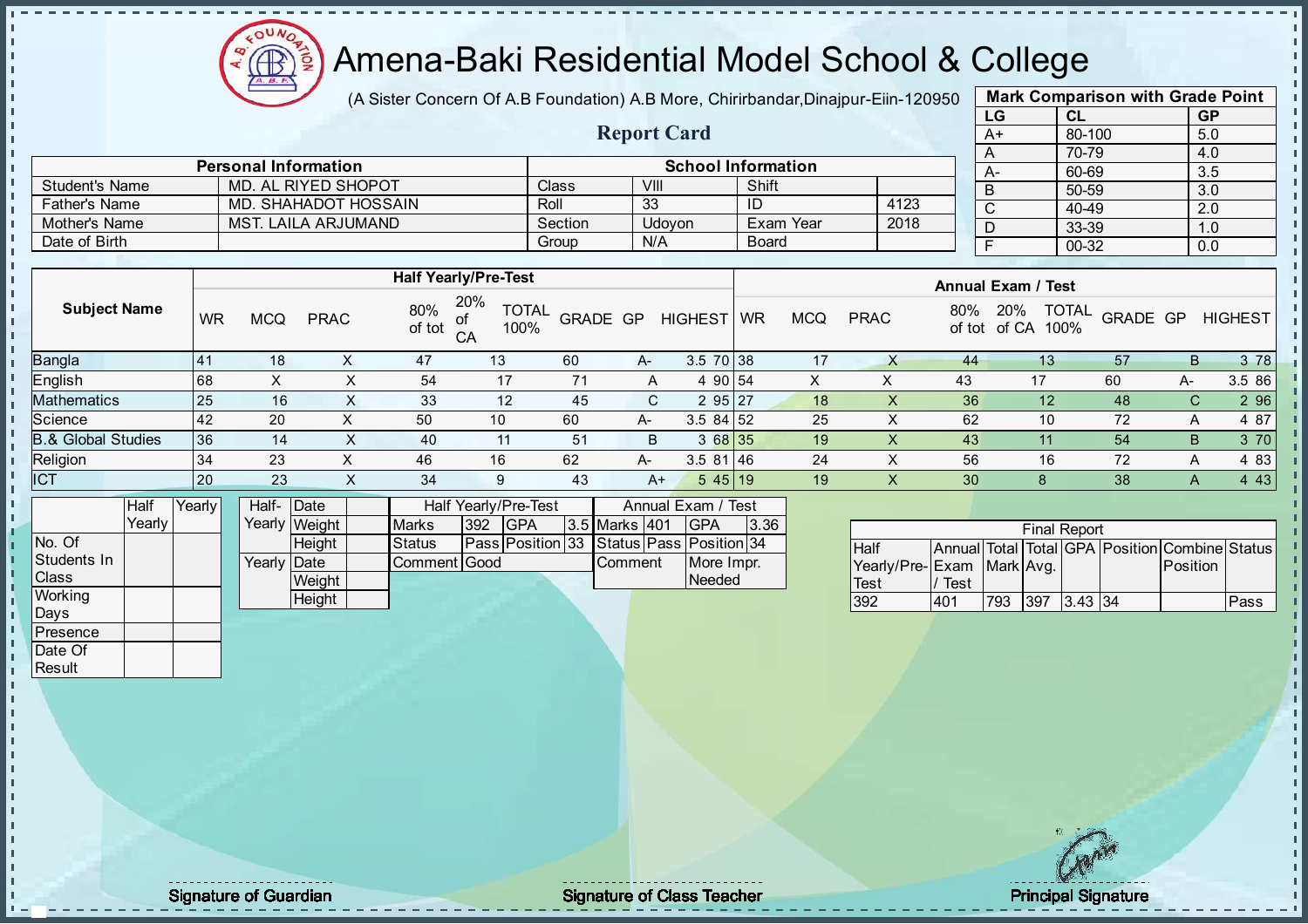Æ

# Amena-Baki Residential Model School & College

(A Sister Concern Of A.B Foundation) A.B More, Chirirbandar, Dinajpur-Eiin-120950

Report Card

| <b>Mark Comparison with Grade Point</b> |        |           |  |  |  |  |  |  |
|-----------------------------------------|--------|-----------|--|--|--|--|--|--|
| LG                                      | CL     | <b>GP</b> |  |  |  |  |  |  |
| $A+$                                    | 80-100 | 5.0       |  |  |  |  |  |  |
| A                                       | 70-79  | 4.0       |  |  |  |  |  |  |
| A-                                      | 60-69  | 3.5       |  |  |  |  |  |  |
| B                                       | 50-59  | 3.0       |  |  |  |  |  |  |
| C                                       | 40-49  | 2.0       |  |  |  |  |  |  |
| D                                       | 33-39  | 1.0       |  |  |  |  |  |  |
| F                                       | 00-32  | 0.0       |  |  |  |  |  |  |
|                                         |        |           |  |  |  |  |  |  |

|                      | <b>Personal Information</b> |         | <b>School Information</b> |                  |      |  |  |  |  |  |
|----------------------|-----------------------------|---------|---------------------------|------------------|------|--|--|--|--|--|
| Student's Name       | MD. RAIHAN ALI              | Class   | VIII                      | Shift            |      |  |  |  |  |  |
| <b>Father's Name</b> | MD. ISRAIL HOSSAIN          | Roll    | 25                        | ID               | 4069 |  |  |  |  |  |
| Mother's Name        | <b>MST. REHANA PARVIN</b>   | Section | <b>Udovon</b>             | <b>Exam Year</b> | 2018 |  |  |  |  |  |
| Date of Birth        |                             | Group   | N/A                       | <b>Board</b>     |      |  |  |  |  |  |

|                               |     |            |             |               | <b>Half Yearly/Pre-Test</b>       |          |      |                 |           |            |             |                 | <b>Annual Exam / Test</b>                   |          |      |                |
|-------------------------------|-----|------------|-------------|---------------|-----------------------------------|----------|------|-----------------|-----------|------------|-------------|-----------------|---------------------------------------------|----------|------|----------------|
| <b>Subject Name</b>           | WR  | <b>MCQ</b> | <b>PRAC</b> | 80%<br>of tot | 20%<br><b>TOTAL</b><br>100%<br>CA | GRADE GP |      | <b>HIGHEST</b>  | <b>WR</b> | <b>MCQ</b> | <b>PRAC</b> | 80%             | <b>TOTAL</b><br>20%<br>100%<br>of tot of CA | GRADE GP |      | <b>HIGHEST</b> |
| Bangla                        | 146 | 23         |             | 55            | 12 <sup>°</sup>                   | 67       | $A-$ | $3.5 \ 70 \ 45$ |           | 24         | X           | 55              | 12                                          | 67       | $A-$ | 3.5 78         |
| English                       | 78  |            | ⋏           | 62            | 17                                | 79       | A    | 4 90 61         |           |            |             | 49              | 17                                          | 66       | A-   | 3.5 86         |
| Mathematics                   | 33  | 26         |             | 47            | 17                                | 64       | $A-$ | 3.5 95 37       |           | 22         | X           | 47              | 17                                          | 64       | $A-$ | 3.5 96         |
| Science                       | 48  | 22         |             | 56            | 16                                | 72       | A    | 4 84 54         |           | 21         |             | 60              | 16                                          | 76       | Α    | 4 87           |
| <b>B.&amp; Global Studies</b> | 34  | 17         |             | 41            | 14                                | 55       | B    | 3 68 37         |           | 25         | X           | 50              | 11                                          | 61       | $A-$ | 3.5 70         |
| Religion                      | 48  | 23         |             | 57            | 16                                | 73       | A    | 4 81 56         |           | 27         |             | 66              | 16                                          | 82       | A+   | 5 83           |
| <b>ICT</b>                    | 20  | 19         | ∧           | 31            | 8                                 | 39       | A    | 4 4 $5$   20    |           | 20         | X.          | 32 <sub>2</sub> |                                             | 40       | $A+$ | 5 4 3          |
|                               |     |            |             |               |                                   |          |      |                 |           |            |             |                 |                                             |          |      |                |

|                | Half   | Yearly | Half- Date          |               | Half Yearly/Pre-Test |     |                         |  | Annual Exam / Test |  |                         |  |
|----------------|--------|--------|---------------------|---------------|----------------------|-----|-------------------------|--|--------------------|--|-------------------------|--|
|                | Yearlv |        |                     | Yearly Weight | <b>Marks</b>         | 449 | <b>IGPA</b>             |  | 3.71 Marks 456     |  | <b>IGPA</b>             |  |
| No. Of         |        |        |                     | <b>Height</b> | <b>Status</b>        |     | <b>Pass Position 25</b> |  |                    |  | Status Pass Position 16 |  |
| Students In    |        |        | Yearly <b>IDate</b> |               | Comment Good         |     |                         |  | <b>I</b> Comment   |  | Good                    |  |
| <b>Class</b>   |        |        |                     | Weight        |                      |     |                         |  |                    |  |                         |  |
| <b>Working</b> |        |        |                     | <b>Height</b> |                      |     |                         |  |                    |  |                         |  |
| Days           |        |        |                     |               |                      |     |                         |  |                    |  |                         |  |

|                           | <b>Final Report</b> |            |  |             |  |                                                |      |  |  |  |  |
|---------------------------|---------------------|------------|--|-------------|--|------------------------------------------------|------|--|--|--|--|
| Half                      |                     |            |  |             |  | Annual Total Total GPA Position Combine Status |      |  |  |  |  |
| Yearly/Pre-Exam Mark Avg. |                     |            |  |             |  | <b>IPosition</b>                               |      |  |  |  |  |
| <b>Test</b>               | Test                |            |  |             |  |                                                |      |  |  |  |  |
| 449                       | 456                 | <b>905</b> |  | 453 3.86 22 |  |                                                | Pass |  |  |  |  |

**Presence** Date Of **Result** 

- n -f J. h  $\mathbf{I}$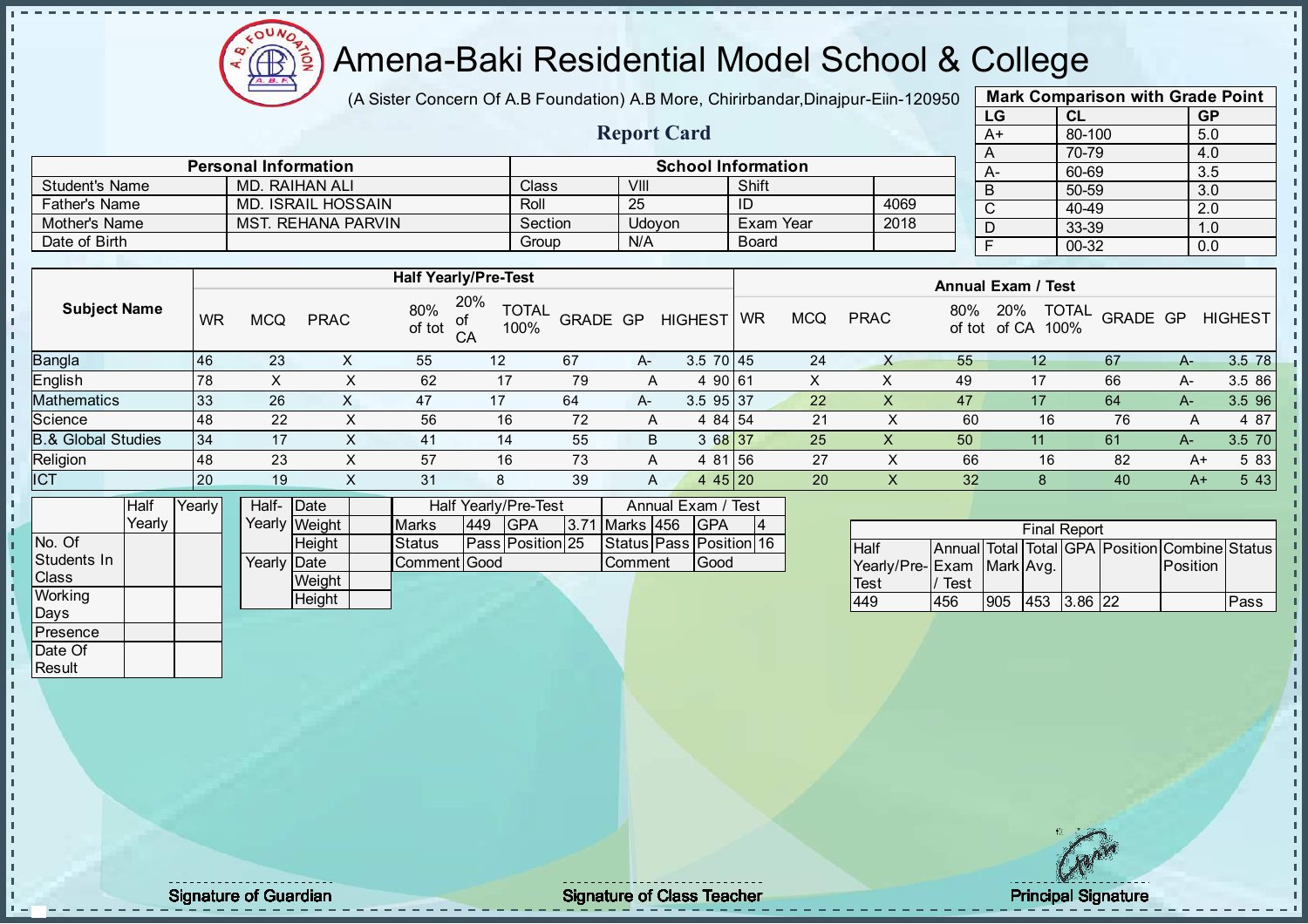$\Omega$ Æ

# Amena-Baki Residential Model School & College

(A Sister Concern Of A.B Foundation) A.B More, Chirirbandar, Dinajpur-Eiin-120950

Report Card

| <b>Mark Comparison with Grade Point</b> |        |           |  |  |  |  |  |  |
|-----------------------------------------|--------|-----------|--|--|--|--|--|--|
| LG                                      | CL     | <b>GP</b> |  |  |  |  |  |  |
| $A+$                                    | 80-100 | 5.0       |  |  |  |  |  |  |
| A                                       | 70-79  | 4.0       |  |  |  |  |  |  |
| А-                                      | 60-69  | 3.5       |  |  |  |  |  |  |
| B                                       | 50-59  | 3.0       |  |  |  |  |  |  |
| C                                       | 40-49  | 2.0       |  |  |  |  |  |  |
| D                                       | 33-39  | 1.0       |  |  |  |  |  |  |
| F                                       | 00-32  | 0.0       |  |  |  |  |  |  |
|                                         |        |           |  |  |  |  |  |  |

|                      | <b>Personal Information</b> |         | <b>School Information</b> |              |       |  |  |  |
|----------------------|-----------------------------|---------|---------------------------|--------------|-------|--|--|--|
| Student's Name       | MD. KAMRUL ISLAM KOLLOL     | Class   | VIII                      | Shift        |       |  |  |  |
| <b>Father's Name</b> | MD. KEARUL ISLAM            | Roll    | 29                        |              | -4104 |  |  |  |
| Mother's Name        | MST. AYESHA SIDDIKA         | Section | <b>Udovon</b>             | Exam Year    | 2018  |  |  |  |
| Date of Birth        |                             | Group   | N/A                       | <b>Board</b> |       |  |  |  |

|                               |     |     |             |               | <b>Half Yearly/Pre-Test</b>             |          |    |                         |           |            |             |               | <b>Annual Exam / Test</b>            |          |    |                |
|-------------------------------|-----|-----|-------------|---------------|-----------------------------------------|----------|----|-------------------------|-----------|------------|-------------|---------------|--------------------------------------|----------|----|----------------|
| <b>Subject Name</b>           | WR  | MCQ | <b>PRAC</b> | 80%<br>of tot | 20%<br><b>TOTAL</b><br>οf<br>100%<br>CA | GRADE GP |    | <b>HIGHEST</b>          | <b>WR</b> | <b>MCQ</b> | <b>PRAC</b> | 80%<br>of tot | <b>TOTAL</b><br>20%<br>of CA<br>100% | GRADE GP |    | <b>HIGHEST</b> |
| <b>Bangla</b>                 | 136 | 16  |             | 42            | 12                                      | 54       | B  | 3 70 30                 |           | 19         |             | 39            |                                      | 51       | B  | 3 78           |
| English                       | 168 |     |             | 54            | 16                                      | 70       |    | 90 63<br>$\overline{a}$ |           |            |             | 50            | 16                                   | 66       | A- | 3.5 86         |
| <b>Mathematics</b>            | 36  | 20  |             | 45            | 14                                      | 59       | B  | 395 38                  |           | 22         |             | 48            | 14                                   | 62       | A- | 3.5 96         |
| Science                       | 44  | 16  |             | 48            | 15                                      | 63       | A- | $3.584$   44            |           | 22         |             | 53            | 15                                   | 68       | A- | 3.5 87         |
| <b>B.&amp; Global Studies</b> | 30  | 14  | X.          | 35            | 8                                       | 43       | C. | 2 68 32                 |           | 15         | λ.          | 38            |                                      | 46       | С  | 2 70           |
| Religion                      | 36  | 22  | x           | 46            | 16                                      | 62       | A- | $3.581$   43            |           | 25         |             | 54            | 16                                   | 70       | A  | 4 83           |
| <b>ICT</b>                    | 19  | 19  | X           | 30            |                                         | 37       | A  | $445$ 17                |           | 16         |             | 26            |                                      | 33       | А- | 3.5 43         |

|                | Half     | Yearlvl | Half- Date           |               |                       |     | <b>Half Yearly/Pre-Test</b> |                | Annual Exam / Test            |      |
|----------------|----------|---------|----------------------|---------------|-----------------------|-----|-----------------------------|----------------|-------------------------------|------|
|                | Yearlv l |         |                      | Yearly Weight | <b>Marks</b>          | 388 | <b>IGPA</b>                 | 3.29 Marks 396 | <b>IGPA</b>                   | 3.29 |
| INo. Of        |          |         |                      | <b>Height</b> | <b>Status</b>         |     | <b>IPassIPosition136</b>    |                | Status   Pass   Position   37 |      |
| Students In    |          |         | Yearly <b>I</b> Date |               | CommentIImprv. Needed |     |                             | <b>Comment</b> | More Impr.                    |      |
| <b>Class</b>   |          |         |                      | Weight        |                       |     |                             |                | Needed                        |      |
| <b>Working</b> |          |         |                      | Height        |                       |     |                             |                |                               |      |

| <b>Final Report</b>       |      |     |                    |  |  |                                                |      |  |  |
|---------------------------|------|-----|--------------------|--|--|------------------------------------------------|------|--|--|
| <b>Half</b>               |      |     |                    |  |  | Annual Total Total GPA Position Combine Status |      |  |  |
| Yearly/Pre-Exam Mark Avg. |      |     |                    |  |  | <b>Position</b>                                |      |  |  |
| <b>Test</b>               | Test |     |                    |  |  |                                                |      |  |  |
| 388                       | 396  | 784 | $ 392 $ $ 3.29 35$ |  |  |                                                | Pass |  |  |

Days **Presence** Date Of **Result** 

п h J. n  $\begin{bmatrix} 1 \\ 1 \\ 1 \end{bmatrix}$  $\mathbf{I}$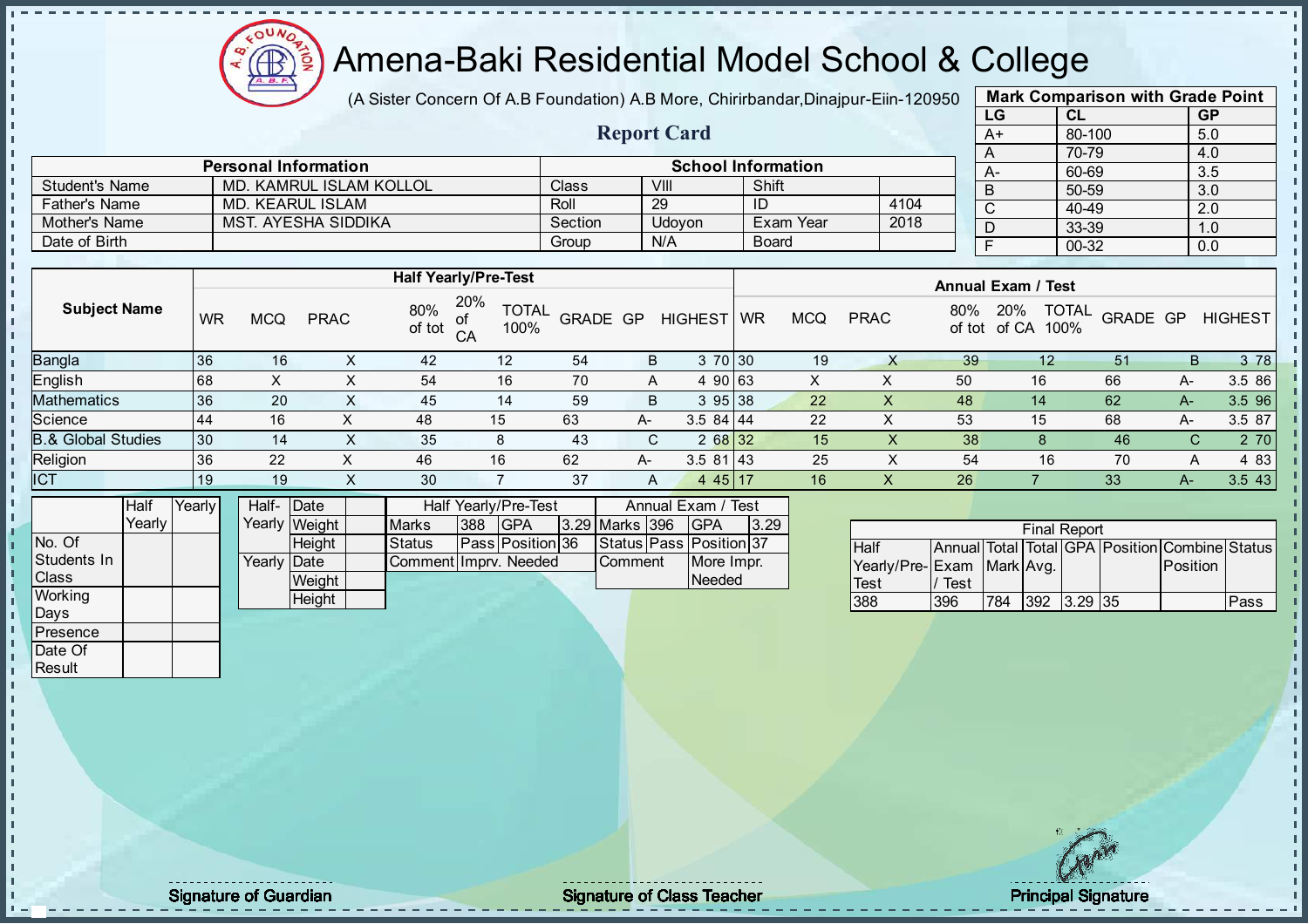

(A Sister Concern Of A.B Foundation) A.B More, Chirirbandar, Dinajpur-Eiin-120950

Report Card

| <b>Mark Comparison with Grade Point</b> |           |           |  |  |  |  |  |  |  |
|-----------------------------------------|-----------|-----------|--|--|--|--|--|--|--|
| LG                                      | CL        | <b>GP</b> |  |  |  |  |  |  |  |
| $A+$                                    | 80-100    | 5.0       |  |  |  |  |  |  |  |
| A                                       | 70-79     | 4.0       |  |  |  |  |  |  |  |
| А-                                      | 60-69     | 3.5       |  |  |  |  |  |  |  |
| B                                       | 50-59     | 3.0       |  |  |  |  |  |  |  |
| C                                       | $40 - 49$ | 2.0       |  |  |  |  |  |  |  |
| D                                       | 33-39     | 1.0       |  |  |  |  |  |  |  |
| F                                       | $00 - 32$ | 0.0       |  |  |  |  |  |  |  |
|                                         |           |           |  |  |  |  |  |  |  |

|                       | <b>Personal Information</b> | <b>School Information</b> |        |              |      |           |  |  |  |
|-----------------------|-----------------------------|---------------------------|--------|--------------|------|-----------|--|--|--|
| <b>Student's Name</b> | MD. ASMAUL RAHAMAN          | Class                     | VIII   | Shift        |      | $A-$<br>B |  |  |  |
| <b>Father's Name</b>  | MD. HAFIJUR RAHMAN          | Roll                      |        |              | 3920 |           |  |  |  |
| Mother's Name         | MST. SAMSUN NAHAR           | Section                   | Udovon | Exam Year    | 2018 |           |  |  |  |
| Date of Birth         |                             | Group                     | N/A    | <b>Board</b> |      |           |  |  |  |

|                               |           |            |             |               | <b>Half Yearly/Pre-Test</b>       |                 |      |                | <b>Annual Exam / Test</b> |            |             |               |                                      |          |      |                |
|-------------------------------|-----------|------------|-------------|---------------|-----------------------------------|-----------------|------|----------------|---------------------------|------------|-------------|---------------|--------------------------------------|----------|------|----------------|
| <b>Subject Name</b>           | <b>WR</b> | <b>MCQ</b> | <b>PRAC</b> | 80%<br>of tot | 20%<br><b>TOTAL</b><br>100%<br>CA | <b>GRADE GP</b> |      | <b>HIGHEST</b> | WR                        | <b>MCQ</b> | <b>PRAC</b> | 80%<br>of tot | <b>TOTAL</b><br>20%<br>of CA<br>100% | GRADE GP |      | <b>HIGHEST</b> |
| <b>Bangla</b>                 | 48        | 22         |             | 56            | 14                                | 70              | A    | 4 70 52        |                           | 26         |             | 62            | 14                                   | 76       | Α    | 4 78           |
| <b>English</b>                | 83        |            |             | 66            | 17                                | 83              | A+   | 5 90 76        |                           | х          |             | 61            | 17                                   | 78       | A    | 4 8 6          |
| <b>Mathematics</b>            | 48        | 23         |             | 57            | 20                                | 77              | A    | 4 95 67        |                           | 28         | X           | 76            | 20                                   | 96       | $A+$ | 5 96           |
| Science                       | 52        | 27         | x           | 63            | 17                                | 80              | A+   | $584$ 52       |                           | 28         |             | 64            | 17                                   | 81       | A+   | 5 87           |
| <b>B.&amp; Global Studies</b> | 34        | 25         | $\sim$      | 47            | 14                                | 61              | $A-$ | $3.568$ 45     |                           | 24         | X           | 55            | 14                                   | 69       | A-   | 3.5 70         |
| Religion                      | 50        | 24         | х           | 59            | 15                                | 74              | A    | 4 81 54        |                           | 27         | ∧           | 65            | 15                                   | 80       | A+   | 5 83           |
| <b>ICT</b>                    | 21        | 22         |             | 34            |                                   | 42              | $A+$ | 545 20         |                           | 21         |             | 33            |                                      | 42       | $A+$ | 5 4 3          |

|              | Half   | Yearly | Half-Date   |               |                     |     | Half Yearly/Pre-Test   | Annual Exam / Test |       |                              |     |
|--------------|--------|--------|-------------|---------------|---------------------|-----|------------------------|--------------------|-------|------------------------------|-----|
|              | Yearlv |        |             | Yearly Weight | <b>Marks</b>        | 487 | <b>IGPA</b>            | 4.36 Marks 522     |       | <b>IGPA</b>                  | 4.5 |
| No. Of       |        |        |             | Height        | Status              |     | <b>Pass Position 8</b> |                    |       | Status   Pass   Position   2 |     |
| Students In  |        |        | Yearly Date |               | <b>Comment Good</b> |     | Comment                |                    | lGood |                              |     |
| <b>Class</b> |        |        |             | Weight        |                     |     |                        |                    |       |                              |     |
| Working      |        |        |             | Height        |                     |     |                        |                    |       |                              |     |
| Days         |        |        |             |               |                     |     |                        |                    |       |                              |     |

|                           |      |                 | <b>Final Report</b> |                                                |      |
|---------------------------|------|-----------------|---------------------|------------------------------------------------|------|
| <b>Half</b>               |      |                 |                     | Annual Total Total GPA Position Combine Status |      |
| Yearly/Pre-Exam Mark Avg. |      |                 |                     | <b>Position</b>                                |      |
| <b>Test</b>               | Test |                 |                     |                                                |      |
| 487                       | 522  | 1009 505 4.43 3 |                     |                                                | Pass |

**Presence** Date Of **Result** 

J. T. J. h  $\mathbf{I}$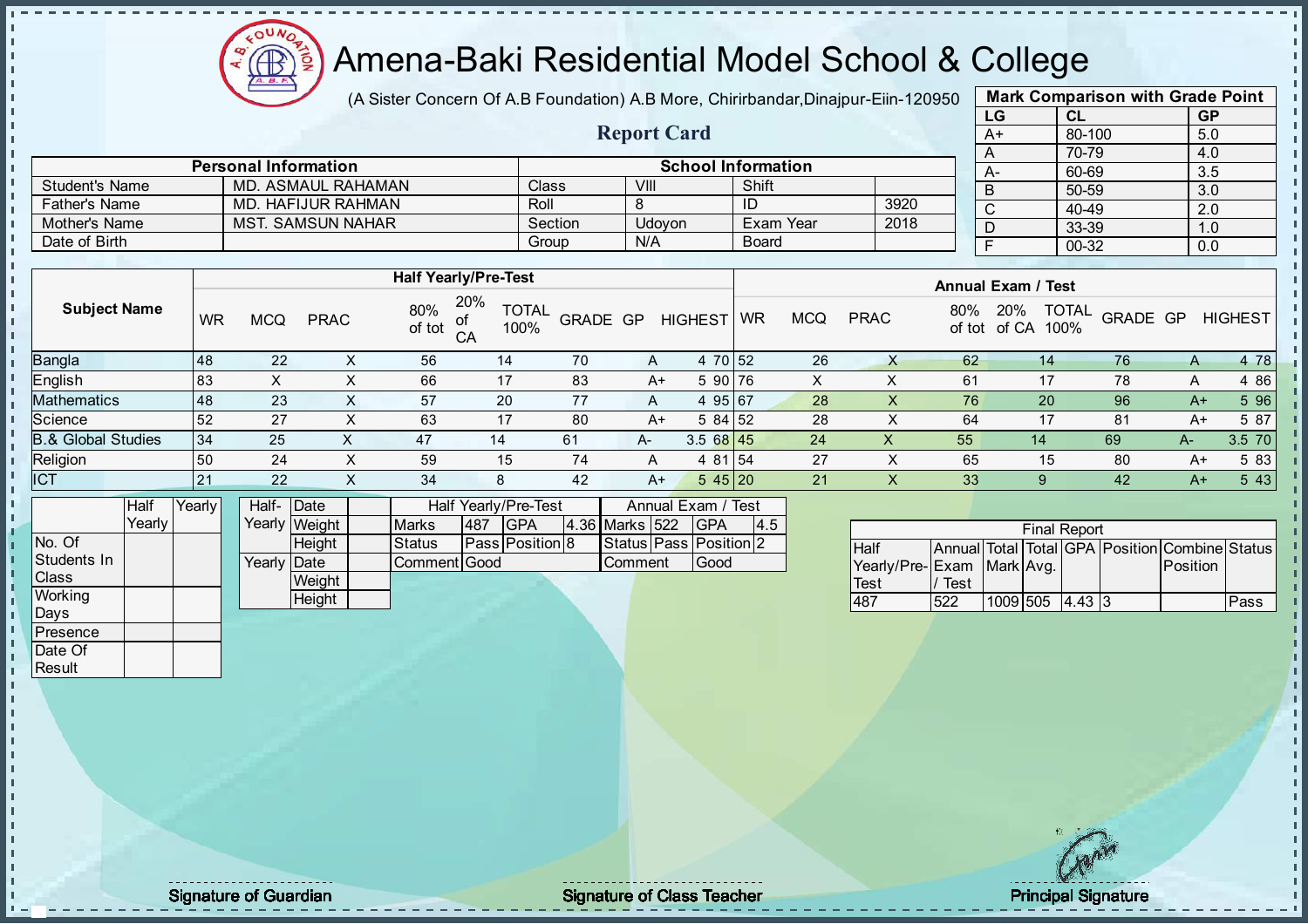**AR** 

# Amena-Baki Residential Model School & College

(A Sister Concern Of A.B Foundation) A.B More, Chirirbandar, Dinajpur-Eiin-120950

Report Card

| <b>Mark Comparison with Grade Point</b> |        |           |  |  |  |  |  |  |  |  |
|-----------------------------------------|--------|-----------|--|--|--|--|--|--|--|--|
| LG                                      | CL     | <b>GP</b> |  |  |  |  |  |  |  |  |
| $A+$                                    | 80-100 | 5.0       |  |  |  |  |  |  |  |  |
| A                                       | 70-79  | 4.0       |  |  |  |  |  |  |  |  |
| А-                                      | 60-69  | 3.5       |  |  |  |  |  |  |  |  |
| B                                       | 50-59  | 3.0       |  |  |  |  |  |  |  |  |
| C                                       | 40-49  | 2.0       |  |  |  |  |  |  |  |  |
| D                                       | 33-39  | 1.0       |  |  |  |  |  |  |  |  |
| F                                       | 00-32  | 0.0       |  |  |  |  |  |  |  |  |
|                                         |        |           |  |  |  |  |  |  |  |  |

|                      | <b>Personal Information</b> |         |        | <b>School Information</b> |      |
|----------------------|-----------------------------|---------|--------|---------------------------|------|
| Student's Name       | MD. MEZBAUR RAHMAN          | Class   | VIII   | Shift                     |      |
| <b>Father's Name</b> | MD. MOKLASAR RAHMAN         | Roll    | 27     | ID                        | 4092 |
| Mother's Name        | MST. MABIA KHATUN           | Section | Jdovon | Exam Year                 | 2018 |
| Date of Birth        |                             | Group   | N/A    | <b>Board</b>              |      |

|                               |    |            |             |               | <b>Half Yearly/Pre-Test</b>       |                 |      |                | <b>Annual Exam / Test</b> |            |             |               |                                      |          |      |                |
|-------------------------------|----|------------|-------------|---------------|-----------------------------------|-----------------|------|----------------|---------------------------|------------|-------------|---------------|--------------------------------------|----------|------|----------------|
| <b>Subject Name</b>           | WR | <b>MCQ</b> | <b>PRAC</b> | 80%<br>of tot | 20%<br><b>TOTAL</b><br>100%<br>CA | <b>GRADE GP</b> |      | <b>HIGHEST</b> | WR                        | <b>MCQ</b> | <b>PRAC</b> | 80%<br>of tot | <b>TOTAL</b><br>20%<br>of CA<br>100% | GRADE GP |      | <b>HIGHEST</b> |
| Bangla                        | 44 | 25         |             | 55            | 14                                | 69              | A-   | $3.570$   41   |                           | 26         |             | 54            | 14                                   | 68       | A-   | 3.5 78         |
| English                       | 82 | х          |             | 66            | 17                                | 83              | $A+$ | 5 90 81        |                           | $\sim$     |             | 65            | 17                                   | 82       | $A+$ | 5 86           |
| Mathematics                   | 54 | 28         |             | 66            | 16                                | 82              | $A+$ | 595 47         |                           | 19         |             | 53            | 16                                   | 69       | $A-$ | 3.5 96         |
| Science                       | 55 | 27         |             | 66            | 17                                | 83              | $A+$ | 584 53         |                           | 28         |             | 65            | 17                                   | 82       | $A+$ | 5 87           |
| <b>B.&amp; Global Studies</b> | 40 | 25         |             | 52            |                                   | 63              | A-   | $3.568$ 41     |                           | 27         |             | 54            | 11                                   | 65       | A-   | 3.5 70         |
| Religion                      | 44 | 25         | ⌒           | 55            | 16                                | 71              | A    | 4 81 48        |                           | 27         |             | 60            | 16                                   | 76       | А    | 4 8 3          |
| <b>ICT</b>                    | 20 | 20         | $\sim$      | 32            | 9                                 | 41              | $A+$ | 545 20         |                           | 22         | ∧           | 34            |                                      | 42       | $A+$ | 5 4 3          |
|                               |    |            |             |               |                                   |                 |      |                |                           |            |             |               |                                      |          |      |                |

|             | Half   | Yearly | Half- Date           |               |               |          | Half Yearly/Pre-Test   | Annual Exam / Test |  |                               |      |
|-------------|--------|--------|----------------------|---------------|---------------|----------|------------------------|--------------------|--|-------------------------------|------|
|             | Yearly |        |                      | Yearly Weight | <b>Marks</b>  | 492      | <b>IGPA</b>            | 4.43 Marks 484     |  | <b>IGPA</b>                   | 4.21 |
| No. Of      |        |        |                      | <b>Height</b> | <b>Status</b> |          | <b>Pass Position 5</b> |                    |  | Status   Pass   Position   11 |      |
| Students In |        |        | Yearlv <b>I</b> Date |               | Comment Good  | ∎Comment |                        | Good               |  |                               |      |
| Class       |        |        |                      | Weight        |               |          |                        |                    |  |                               |      |
| Working     |        |        |                      | Height        |               |          |                        |                    |  |                               |      |
| Days        |        |        |                      |               |               |          |                        |                    |  |                               |      |

|                           |      |     |     | <b>Final Report</b> |                                                |      |
|---------------------------|------|-----|-----|---------------------|------------------------------------------------|------|
| <b>Half</b>               |      |     |     |                     | Annual Total Total GPA Position Combine Status |      |
| Yearly/Pre-Exam Mark Avg. |      |     |     |                     | <b>IPosition</b>                               |      |
| Test                      | Test |     |     |                     |                                                |      |
| 492                       | 484  | 976 | 488 | 4.32 8              |                                                | Pass |

**Presence** Date Of **Result** 

J. -f J. İ  $\mathbf{I}$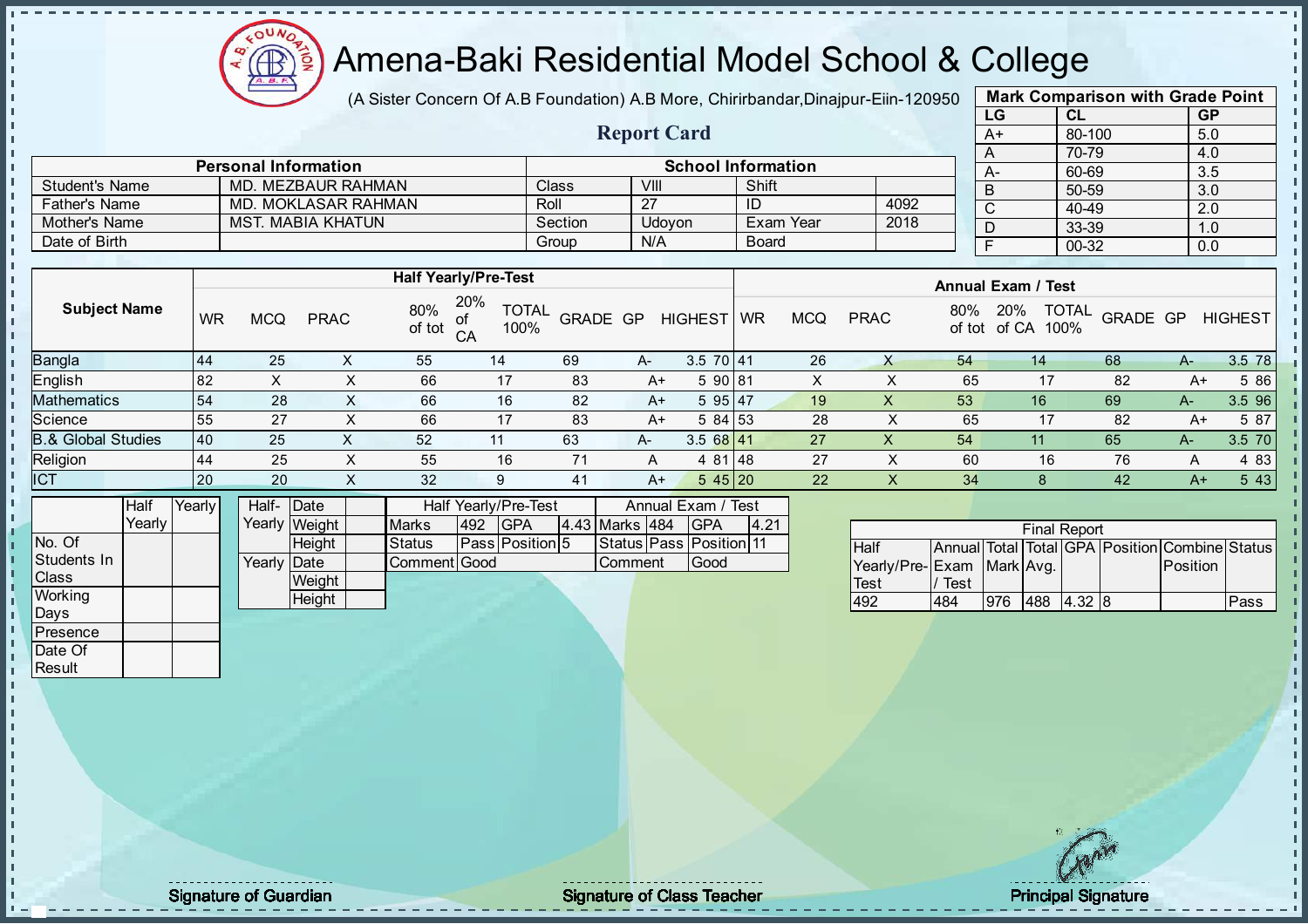

(A Sister Concern Of A.B Foundation) A.B More, Chirirbandar, Dinajpur-Eiin-120950

Report Card

| <b>Mark Comparison with Grade Point</b> |        |           |  |  |  |  |  |  |  |  |
|-----------------------------------------|--------|-----------|--|--|--|--|--|--|--|--|
| LG                                      | CL     | <b>GP</b> |  |  |  |  |  |  |  |  |
| A+                                      | 80-100 | 5.0       |  |  |  |  |  |  |  |  |
| Α                                       | 70-79  | 4.0       |  |  |  |  |  |  |  |  |
| А-                                      | 60-69  | 3.5       |  |  |  |  |  |  |  |  |
| B                                       | 50-59  | 3.0       |  |  |  |  |  |  |  |  |
| C                                       | 40-49  | 2.0       |  |  |  |  |  |  |  |  |
| D                                       | 33-39  | 1.0       |  |  |  |  |  |  |  |  |
| F                                       | 00-32  | 0.0       |  |  |  |  |  |  |  |  |
|                                         |        |           |  |  |  |  |  |  |  |  |

|                      | <b>Personal Information</b> |         | <b>School Information</b> |              |      |  |  |  |  |
|----------------------|-----------------------------|---------|---------------------------|--------------|------|--|--|--|--|
| Student's Name       | MD. MAHIR MUZAHID           | Class   | VIII                      | Shift        |      |  |  |  |  |
| <b>Father's Name</b> | MD. MOZAFFOR HOSSAIN        | Roll    | 30                        | ID           | 4112 |  |  |  |  |
| Mother's Name        | MST. MAMTAZ BEGUM           | Section | Udovon                    | Exam Year    | 2018 |  |  |  |  |
| Date of Birth        |                             | Group   | N/A                       | <b>Board</b> |      |  |  |  |  |

|                               |           |            |             |                     | <b>Half Yearly/Pre-Test</b> |          |      |                 | <b>Annual Exam / Test</b> |            |             |     |                                             |          |      |                |  |
|-------------------------------|-----------|------------|-------------|---------------------|-----------------------------|----------|------|-----------------|---------------------------|------------|-------------|-----|---------------------------------------------|----------|------|----------------|--|
| <b>Subject Name</b>           | <b>WR</b> | <b>MCQ</b> | <b>PRAC</b> | 80%<br>of tot<br>CA | 20%<br><b>TOTAL</b><br>100% | GRADE GP |      | <b>HIGHEST</b>  | <b>WR</b>                 | <b>MCQ</b> | <b>PRAC</b> | 80% | <b>TOTAL</b><br>20%<br>of tot of CA<br>100% | GRADE GP |      | <b>HIGHEST</b> |  |
| Bangla                        | 44        | 20         |             | 51                  | 13                          | 64       | A-   | $3.5 \ 70 \ 45$ |                           | 28         | X           | 58  | 13 <sup>°</sup>                             | 71       | A    | 4 78           |  |
| English                       | 174       | Х          |             | 59                  | 17                          | 76       | A    | 4 90 81         |                           | X          |             | 65  | 17                                          | 82       | A+   | 5 86           |  |
| <b>Mathematics</b>            | 50        | 27         |             | 62                  | 20                          | 82       | $A+$ | 595 42          |                           | 23         |             | 52  | 20                                          | 72       | A    | 4 9 6          |  |
| Science                       | 40        | 19         |             | 47                  | 15                          | 62       | A-   | $3.584$   49    |                           | 23         |             | 58  | 15                                          | 73       | A    | 4 87           |  |
| <b>B.&amp; Global Studies</b> | 30        | 19         |             | 39                  | 14                          | 53       | B    | 3 68 29         |                           | 19         | X           | 38  | 14                                          | 52       | B    | 3 70           |  |
| Religion                      | <b>42</b> | 25         | х           | 54                  | 16                          | 70       | A    | 4 81 50         |                           | 24         |             | 59  | 16                                          | 75       | A    | 4 8 3          |  |
| <b>ICT</b>                    | 18        | 23         | ⌒           | 33                  | 8                           | 41       | $A+$ | 545 20          |                           | 21         | $\lambda$   | 33  |                                             | 41       | $A+$ | 5 4 3          |  |
|                               |           |            |             |                     |                             |          |      |                 |                           |            |             |     |                                             |          |      |                |  |

|              | Half   | Yearlv l | Half- Date  |               |               | Half Yearly/Pre-Test |                                          |  |                |  | Annual Exam / Test |      |  |  |
|--------------|--------|----------|-------------|---------------|---------------|----------------------|------------------------------------------|--|----------------|--|--------------------|------|--|--|
|              | Yearly |          |             | Yearly Weight | <b>Marks</b>  | 448                  | <b>IGPA</b>                              |  | Marks 466      |  | IGPA               | 4.14 |  |  |
| No. Of       |        |          |             | <b>Height</b> | <b>Status</b> |                      | Pass Position 18 Status Pass Position 14 |  |                |  |                    |      |  |  |
| Students In  |        |          | Yearly Date |               | Comment Good  |                      |                                          |  | <b>Comment</b> |  | Good               |      |  |  |
| <b>Class</b> |        |          |             | Weight        |               |                      |                                          |  |                |  |                    |      |  |  |
| Working      |        |          |             | <b>Height</b> |               |                      |                                          |  |                |  |                    |      |  |  |
| Days         |        |          |             |               |               |                      |                                          |  |                |  |                    |      |  |  |

| <b>Final Report</b>       |      |     |     |          |  |                                                |      |  |  |  |  |
|---------------------------|------|-----|-----|----------|--|------------------------------------------------|------|--|--|--|--|
|                           |      |     |     |          |  |                                                |      |  |  |  |  |
| <b>Half</b>               |      |     |     |          |  | Annual Total Total GPA Position Combine Status |      |  |  |  |  |
| Yearly/Pre-Exam Mark Avg. |      |     |     |          |  | Position                                       |      |  |  |  |  |
| <b>Test</b>               | Test |     |     |          |  |                                                |      |  |  |  |  |
| 448                       | 466  | 914 | 457 | 4.07 115 |  |                                                | Pass |  |  |  |  |

**Presence** Date Of **Result** 

J. J. J. İ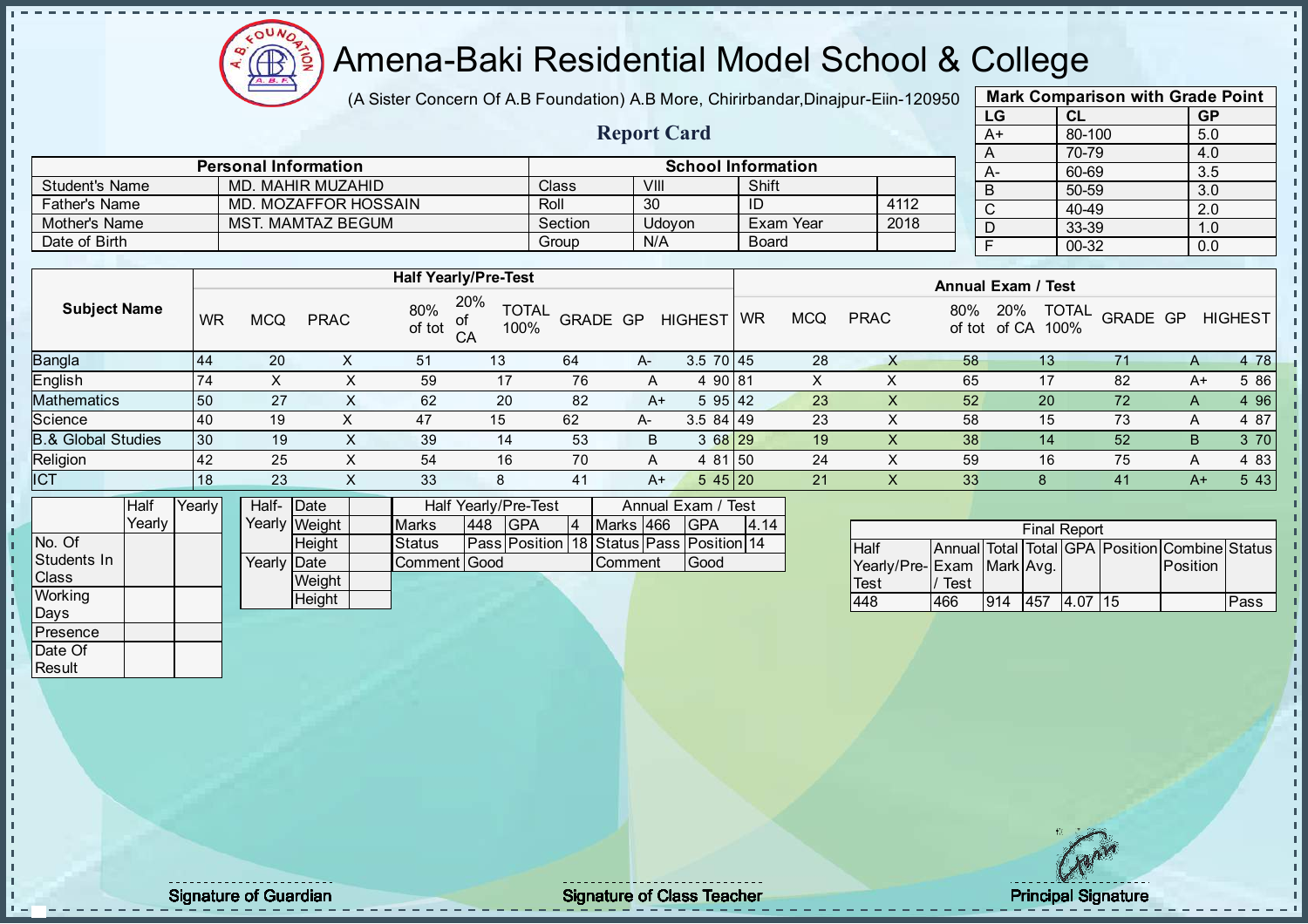

(A Sister Concern Of A.B Foundation) A.B More, Chirirbandar, Dinajpur-Eiin-120950

Report Card

| <b>Mark Comparison with Grade Point</b> |           |           |  |  |  |  |  |  |  |
|-----------------------------------------|-----------|-----------|--|--|--|--|--|--|--|
| LG                                      | <b>CL</b> | <b>GP</b> |  |  |  |  |  |  |  |
| $A+$                                    | 80-100    | 5.0       |  |  |  |  |  |  |  |
| A                                       | 70-79     | 4.0       |  |  |  |  |  |  |  |
| A-                                      | 60-69     | 3.5       |  |  |  |  |  |  |  |
| $\mathsf B$                             | 50-59     | 3.0       |  |  |  |  |  |  |  |
| $\mathsf{C}$                            | 40-49     | 2.0       |  |  |  |  |  |  |  |
| D                                       | 33-39     | 1.0       |  |  |  |  |  |  |  |
| F.                                      | $00 - 32$ | 0.0       |  |  |  |  |  |  |  |

|                       | <b>Personal Information</b> |         |        | <b>School Information</b> |      | $A-$ |
|-----------------------|-----------------------------|---------|--------|---------------------------|------|------|
| <b>Student's Name</b> | MD. SHAHIN ISLAM            | Class   | VIII   | Shift                     |      |      |
| <b>Father's Name</b>  | <b>MD.KAIRUL ISLAM</b>      | Roll    |        | ID                        | 3946 |      |
| Mother's Name         | MST. MOZIRON BIBI           | Section | Jdovon | Exam Year                 | 2018 |      |
| Date of Birth         |                             | Group   | N/A    | <b>Board</b>              |      |      |

|                     |           |            |                  |               | <b>Half Yearly/Pre-Test</b>             |          |    |                 |           |     |             |               | <b>Annual Exam / Test</b> |                          |      |                |
|---------------------|-----------|------------|------------------|---------------|-----------------------------------------|----------|----|-----------------|-----------|-----|-------------|---------------|---------------------------|--------------------------|------|----------------|
| <b>Subject Name</b> | <b>WR</b> | <b>MCQ</b> | <b>PRAC</b>      | 80%<br>of tot | 20%<br><b>TOTAL</b><br>of<br>100%<br>CA | GRADE GP |    | <b>HIGHEST</b>  | <b>WR</b> | MCQ | <b>PRAC</b> | 80%<br>of tot | 20%<br>of CA<br>100%      | <b>TOTAL</b><br>GRADE GP |      | <b>HIGHEST</b> |
| Bangla              | 142       | 20         |                  | 50            | 13                                      | 63       | A- | $3.5 \ 70 \ 42$ |           | 25  | X           | 54            | 13                        | 67                       | $A-$ | 3.5 78         |
| English             | 79        | X          |                  | 63            | 17                                      | 80       | A+ | 5 90 64         |           | х   |             | 51            | 17                        | 68                       | А-   | 3.5 86         |
| Mathematics         | 54        | 27         | ⌒                | 65            | 14                                      | 79       | A  | 4 95 38         |           | 20  | х           | 46            | 14                        | 60                       | $A-$ | 3.5 96         |
| Science             | 44        | 27         | $\check{ }$<br>∧ | 57            | 17                                      | 74       | A  | 4 84 47         |           | 25  |             | 58            | 17                        | 75                       | A    | 4 87           |
| 8.& Global Studies  | 36        | 17         | ⌒                | 42            | 13                                      | 55       | B  | 3 68 36         |           | 24  | X           | 48            | 13                        | 61                       | $A-$ | 3.5 70         |
| Religion            | 50        | 22         |                  | 58            | 16                                      | 74       | A  | 4 81 52         |           | 26  |             | 62            | 16                        | 78                       | A    | 4 83           |
| <b>ICT</b>          | <b>20</b> | 20         | X                | 32            | 9                                       | 41       | A+ | 545 20          |           | 22  | X           | 34            | 9                         | 43                       | $A+$ | 5 4 3          |
|                     |           |            |                  |               |                                         |          |    |                 |           |     |             |               |                           |                          |      |                |

|                | <b>Half</b> | Yearly | Half- Date  |               |               |      | <b>Half Yearly/Pre-Test</b> |                | Annual Exam / Test      |      |
|----------------|-------------|--------|-------------|---------------|---------------|------|-----------------------------|----------------|-------------------------|------|
|                | Yearlv I    |        |             | Yearly Weight | <b>Marks</b>  | 1466 | IGPA                        | 4.07 Marks 452 | <b>IGPA</b>             | 3.86 |
| INo. Of        |             |        |             | <b>Height</b> | <b>Status</b> |      | <b>Pass Position 14</b>     |                | Status Pass Position 25 |      |
| Students In    |             |        | Yearly Date |               | Comment Good  |      |                             | Comment        | Impry.                  |      |
| <b>Class</b>   |             |        |             | Weight        |               |      |                             |                | Needed                  |      |
| <b>Working</b> |             |        |             | Height        |               |      |                             |                |                         |      |

|                           |      |     | <b>Final Report</b> |                                                |      |
|---------------------------|------|-----|---------------------|------------------------------------------------|------|
| Half                      |      |     |                     | Annual Total Total GPA Position Combine Status |      |
| Yearly/Pre-Exam Mark Avg. |      |     |                     | Position                                       |      |
| <b>Test</b>               | Test |     |                     |                                                |      |
| 466                       | 452  | 918 | 459 3.96 18         |                                                | Pass |

Days **Presence** Date Of **Result** 

 $\mathbf{r}$ 

п h J.

 $\begin{bmatrix} 1 \\ 1 \\ 1 \\ 1 \end{bmatrix}$ 

 $\mathbf{I}$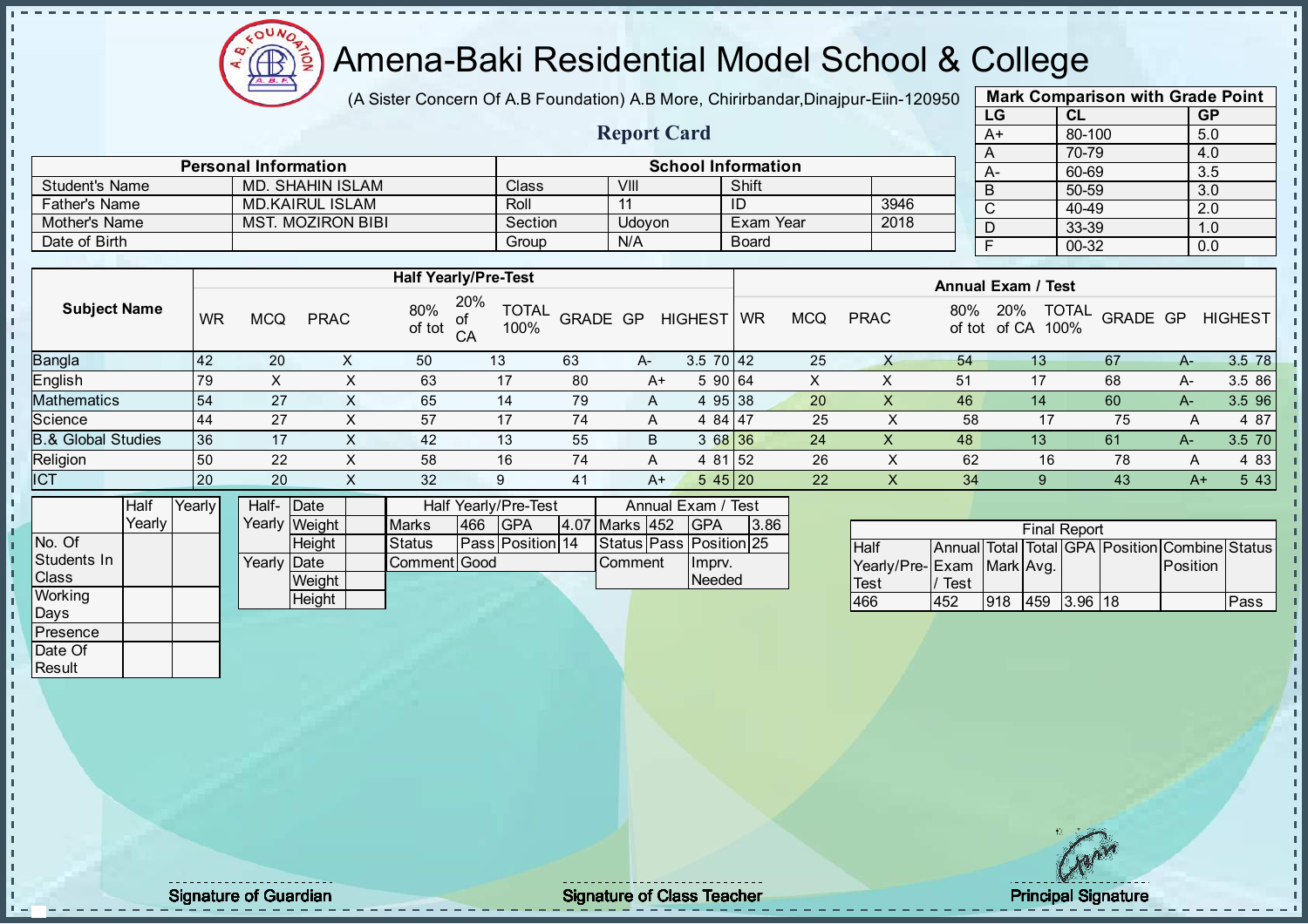

(A Sister Concern Of A.B Foundation) A.B More, Chirirbandar, Dinajpur-Eiin-120950

Report Card

| <b>Mark Comparison with Grade Point</b> |           |           |  |  |  |  |  |  |  |
|-----------------------------------------|-----------|-----------|--|--|--|--|--|--|--|
| LG                                      | <b>CL</b> | <b>GP</b> |  |  |  |  |  |  |  |
| $A+$                                    | 80-100    | 5.0       |  |  |  |  |  |  |  |
| A                                       | 70-79     | 4.0       |  |  |  |  |  |  |  |
| A-                                      | 60-69     | 3.5       |  |  |  |  |  |  |  |
| B                                       | 50-59     | 3.0       |  |  |  |  |  |  |  |
| $\overline{C}$                          | 40-49     | 2.0       |  |  |  |  |  |  |  |
| D                                       | 33-39     | 1.0       |  |  |  |  |  |  |  |
| F                                       | 00-32     | 0.0       |  |  |  |  |  |  |  |
|                                         |           |           |  |  |  |  |  |  |  |

|                      | <b>Personal Information</b> |                    |        | <b>School Information</b> |      |  |
|----------------------|-----------------------------|--------------------|--------|---------------------------|------|--|
| Student's Name       | MD. EBTESIR YEASA           | Class <sup>®</sup> | VIII   | Shift                     |      |  |
| <b>Father's Name</b> | <b>MD.BULBUL HOSSAIN</b>    | Roll               | 14     | ID                        | 3988 |  |
| Mother's Name        | <b>MST. YESMIN AKTER</b>    | Section            | Udovon | Exam Year                 | 2018 |  |
| Date of Birth        |                             | Group              | N/A    | <b>Board</b>              |      |  |

|                               |    |            |             |               | <b>Half Yearly/Pre-Test</b>       |          |      |                 |           |            |             |               | <b>Annual Exam / Test</b>            |                 |              |                |
|-------------------------------|----|------------|-------------|---------------|-----------------------------------|----------|------|-----------------|-----------|------------|-------------|---------------|--------------------------------------|-----------------|--------------|----------------|
| <b>Subject Name</b>           | WR | <b>MCQ</b> | <b>PRAC</b> | 80%<br>of tot | 20%<br><b>TOTAL</b><br>100%<br>CA | GRADE GP |      | <b>HIGHEST</b>  | <b>WR</b> | <b>MCQ</b> | <b>PRAC</b> | 80%<br>of tot | <b>TOTAL</b><br>20%<br>100%<br>of CA | <b>GRADE GP</b> |              | <b>HIGHEST</b> |
| <b>Bangla</b>                 | 46 | 22         | ⌒           | 54            | 13                                | 67       | A-   | $3.5 \ 70 \ 50$ |           | 25         |             | 60            | 13                                   | 73              | $\mathsf{A}$ | 4 78           |
| English                       | 89 | ∧          | $\lambda$   | 71            | 17                                | 88       | A+   | 590 81          |           | x          |             | 65            | 17                                   | 82              | A+           | 5 86           |
| <b>Mathematics</b>            | 61 | 25         | X.          | 69            | 18                                | -87      | $A+$ | 595 57          |           | 27         | X           | 67            | 18                                   | 85              | $A+$         | 5 96           |
| Science                       | 57 | 25         | х           | 66            | 17                                | 83       | A+   | 5 84 47         |           | 24         | X.          | 57            | 17                                   | 74              |              | 4 87           |
| <b>B.&amp; Global Studies</b> | 31 | 26         | ∧           | 46            | 13                                | 59       | B    | 3 68 38         |           | 27         | ∧           | 52            | 13                                   | 65              | A-           | 3.5 70         |
| Religion                      | 50 | 24         | v           | 59            | 16                                | 75       | A    | 4 81 48         |           | 22         | ∧           | 56            | 16                                   | 72              | A            | 4 8 3          |
| <b>ICT</b>                    | 20 | 20         | ∧           | 32            | 10                                | 42       | A+   | 545 20          |           | 20         | X           | 32            | 9                                    | 41              | $A+$         | 5 4 3          |
| .                             |    |            |             |               |                                   |          |      |                 |           |            |             |               |                                      |                 |              |                |

|                | Half     | Yearly | Half- Date  |               |              |     | Half Yearly/Pre-Test   |                | Annual Exam / Test           |      |
|----------------|----------|--------|-------------|---------------|--------------|-----|------------------------|----------------|------------------------------|------|
|                | Yearlv I |        |             | Yearly Weight | <b>Marks</b> | 501 | <b>IGPA</b>            | 4.36 Marks 492 | <b>IGPA</b>                  | 4.36 |
| No. Of         |          |        |             | <b>Height</b> | Status       |     | <b>Pass Position 7</b> |                | Status   Pass   Position   6 |      |
| Students In    |          |        | Yearly Date |               | Comment Good |     |                        | <b>Comment</b> | Good                         |      |
| <b>Class</b>   |          |        |             | Weight        |              |     |                        |                |                              |      |
| <b>Working</b> |          |        |             | Height        |              |     |                        |                |                              |      |
| Days           |          |        |             |               |              |     |                        |                |                              |      |

|                           |      |     | <b>Final Report</b> |               |                                                |      |
|---------------------------|------|-----|---------------------|---------------|------------------------------------------------|------|
| Half                      |      |     |                     |               | Annual Total Total GPA Position Combine Status |      |
| Yearly/Pre-Exam Mark Avg. |      |     |                     |               | Position                                       |      |
| Test                      | Test |     |                     |               |                                                |      |
| 501                       | 492  | 993 | 1497                | <b>4.36 5</b> |                                                | Pass |

**Presence** Date Of **Result** 

л T. J. h  $\mathbf{I}$  $\blacksquare$ 

Signature of Guardian **Signature Signature of Class Teacher** Principal Signature Principal Signature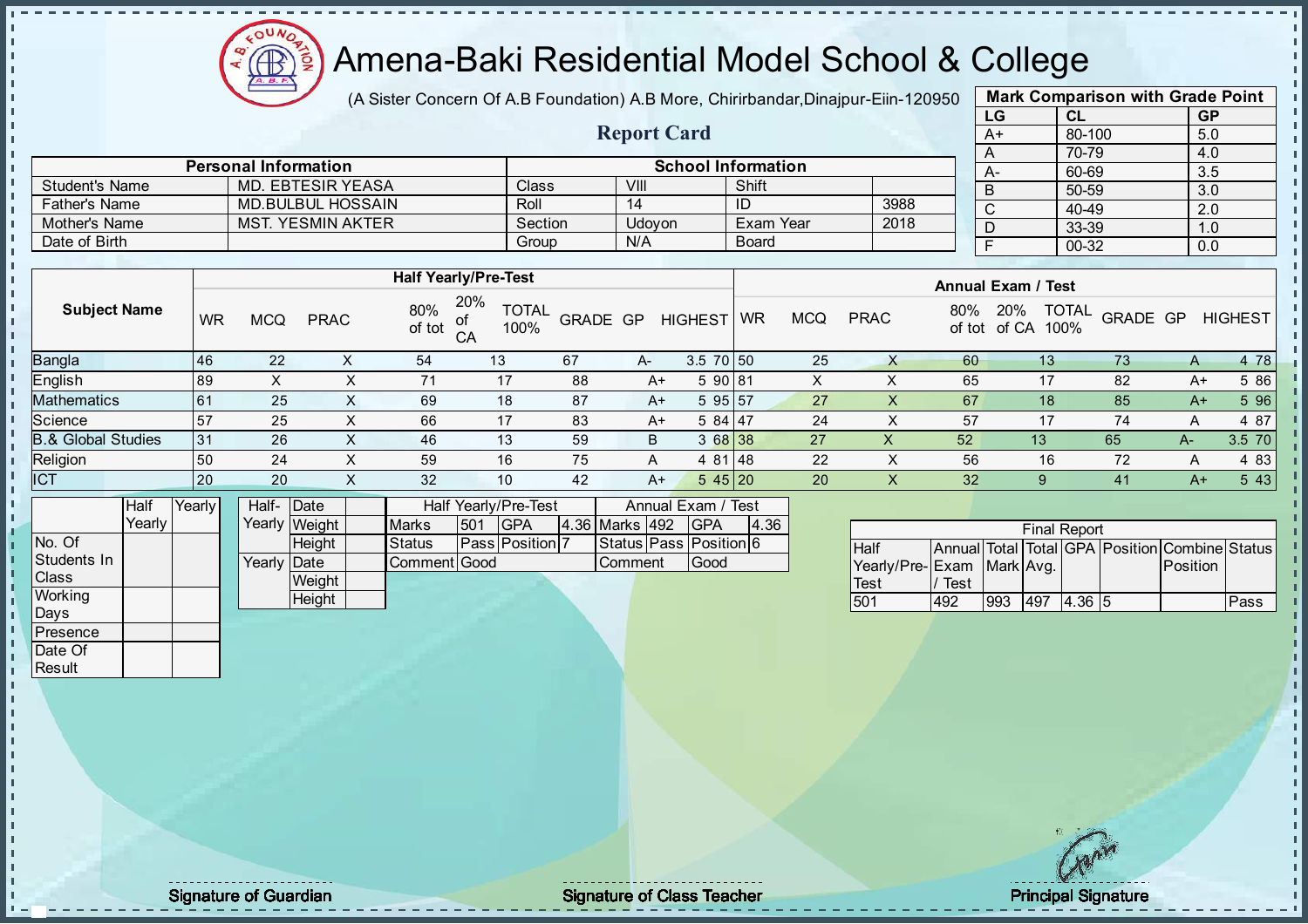$\Omega$ Æ

# Amena-Baki Residential Model School & College

(A Sister Concern Of A.B Foundation) A.B More, Chirirbandar, Dinajpur-Eiin-120950

Report Card

|                   | <b>Mark Comparison with Grade Point</b> |           |  |  |  |  |  |  |  |  |  |
|-------------------|-----------------------------------------|-----------|--|--|--|--|--|--|--|--|--|
| LG                | <b>CL</b>                               | <b>GP</b> |  |  |  |  |  |  |  |  |  |
| $A+$              | 80-100                                  | 5.0       |  |  |  |  |  |  |  |  |  |
| 70-79<br>4.0<br>A |                                         |           |  |  |  |  |  |  |  |  |  |
|                   | 60-69                                   | 3.5       |  |  |  |  |  |  |  |  |  |
| B                 | 50-59                                   | 3.0       |  |  |  |  |  |  |  |  |  |
| C                 | 40-49                                   | 2.0       |  |  |  |  |  |  |  |  |  |
|                   | 33-39                                   | 1.0       |  |  |  |  |  |  |  |  |  |
| 00-32<br>0.0      |                                         |           |  |  |  |  |  |  |  |  |  |
|                   |                                         |           |  |  |  |  |  |  |  |  |  |

|                       | <b>Personal Information</b> |         |        | <b>School Information</b> |      |
|-----------------------|-----------------------------|---------|--------|---------------------------|------|
| <b>Student's Name</b> | SHAFIUZZAMAN SHISHIR        | Class   | VIII   | Shift                     |      |
| <b>Father's Name</b>  | GOLZER RAHMAN               | Roll    | 20     |                           | 3998 |
| Mother's Name         | <b>SHIRIN AKHTER</b>        | Section | Udovon | Exam Year                 | 2018 |
| Date of Birth         |                             | Group   | N/A    | <b>Board</b>              |      |

|                               |           |            |             |               | <b>Half Yearly/Pre-Test</b>             |          |       |                |           |            |             |               | <b>Annual Exam / Test</b>            |          |      |                |
|-------------------------------|-----------|------------|-------------|---------------|-----------------------------------------|----------|-------|----------------|-----------|------------|-------------|---------------|--------------------------------------|----------|------|----------------|
| <b>Subject Name</b>           | WR        | <b>MCQ</b> | <b>PRAC</b> | 80%<br>of tot | 20%<br><b>TOTAL</b><br>of<br>CA<br>100% | GRADE GP |       | <b>HIGHEST</b> | <b>WR</b> | <b>MCQ</b> | <b>PRAC</b> | 80%<br>of tot | <b>TOTAL</b><br>20%<br>100%<br>of CA | GRADE GP |      | <b>HIGHEST</b> |
| <b>Bangla</b>                 | <b>40</b> | 22         |             | 50            | 13                                      | 63       | A-    | $3.5$ 70 33    |           | 27         |             | 48            | 13                                   | 61       | А-   | 3.5 78         |
| <b>English</b>                | 70        |            |             | 56            | 17                                      | 73       | A     | 4 90 57        |           |            |             | 46            |                                      | 63       | A-   | 3.5 86         |
| Mathematics                   | 33        | 25         | $\sim$      | 46            | 14                                      | 60       | A-    | $3.5$ 95 37    |           | 24         | х           | 49            | 14                                   | 63       | A-   | 3.5 96         |
| Science                       | 40        | 23         |             | 50            | 16                                      | 66       | $A -$ | $3.584$ 51     |           | 25         |             | 61            | 16                                   | 77       | A    | 4 87           |
| <b>B.&amp; Global Studies</b> | 32        | 21         |             | 42            | 11                                      | 53       | B.    | 3 68 22        |           | 27         |             | 39            |                                      | 50       | B    | 3 70           |
| Religion                      | 143       | 20         |             | 50            | 15                                      | 65       | A-    | 3.581 44       |           | 27         |             | 57            | 15                                   | 72       | A    | 4 83           |
| <b>ICT</b>                    | 21        | 19         | X           | 32            | 8                                       | 40       | $A+$  | 545 20         |           | 20         | X.          | 32            | 9                                    | 41       | $A+$ | 5 4 3          |
| $\sim$ $\sim$ $\sim$ $\sim$   |           |            |             |               |                                         |          |       |                |           |            |             |               |                                      |          |      |                |

|              | Half   | Yearly | Half- Date           |               |               |     | Half Yearly/Pre-Test | Annual Exam / Test |  |                         |      |
|--------------|--------|--------|----------------------|---------------|---------------|-----|----------------------|--------------------|--|-------------------------|------|
|              | Yearly |        |                      | Yearly Weight | <b>Marks</b>  | 420 | <b>IGPA</b>          | 3.71 Marks 427     |  | <b>IGPA</b>             | 3.79 |
| No. Of       |        |        |                      | <b>Height</b> | <b>Status</b> |     | Pass Position 28     |                    |  | Status Pass Position 30 |      |
| Students In  |        |        | Yearlv <b>I</b> Date |               | Comment Good  |     |                      | <b>I</b> Comment   |  | Imprv.                  |      |
| <b>Class</b> |        |        |                      | Weight        |               |     |                      |                    |  | Needed                  |      |
| Working      |        |        |                      | Height        |               |     |                      |                    |  |                         |      |

| <b>Final Report</b>       |      |     |  |             |  |                                                |      |  |  |  |  |  |
|---------------------------|------|-----|--|-------------|--|------------------------------------------------|------|--|--|--|--|--|
| Half                      |      |     |  |             |  | Annual Total Total GPA Position Combine Status |      |  |  |  |  |  |
| Yearly/Pre-Exam Mark Avg. |      |     |  |             |  | Position                                       |      |  |  |  |  |  |
| <b>Test</b>               | Test |     |  |             |  |                                                |      |  |  |  |  |  |
| 420                       | 427  | 847 |  | 424 3.75 28 |  |                                                | Pass |  |  |  |  |  |

Days **Presence** Date Of **Result** 

п h J. п  $\frac{1}{1}$  $\mathbf{I}$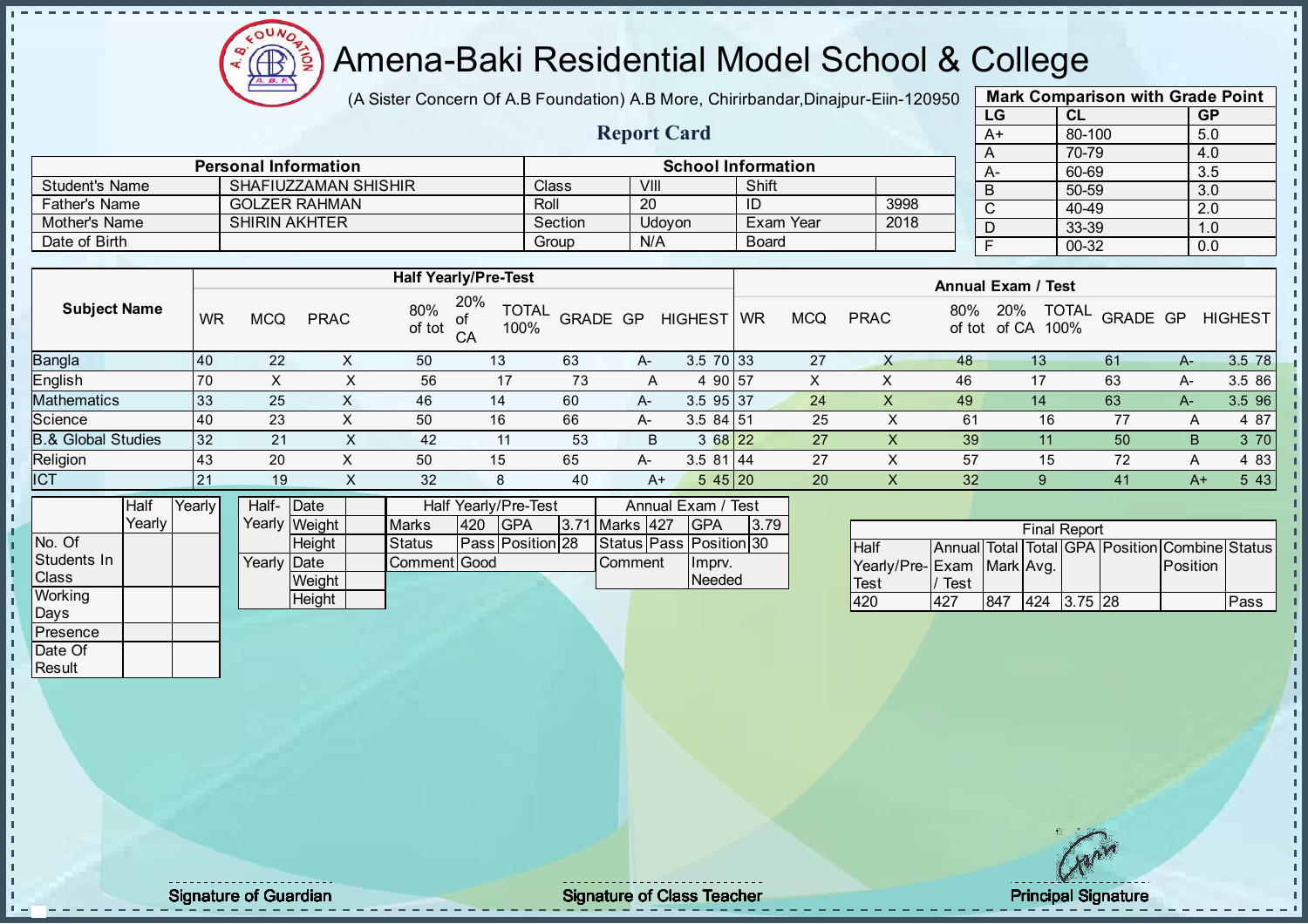

(A Sister Concern Of A.B Foundation) A.B More, Chirirbandar, Dinajpur-Eiin-120950

Report Card

| <b>Mark Comparison with Grade Point</b> |           |           |  |  |  |  |  |  |  |
|-----------------------------------------|-----------|-----------|--|--|--|--|--|--|--|
| LG                                      | <b>CL</b> | <b>GP</b> |  |  |  |  |  |  |  |
| $A+$                                    | 80-100    | 5.0       |  |  |  |  |  |  |  |
| 70-79<br>4.0<br>A                       |           |           |  |  |  |  |  |  |  |
| A-                                      | 60-69     | 3.5       |  |  |  |  |  |  |  |
| B                                       | 50-59     | 3.0       |  |  |  |  |  |  |  |
| C                                       | 40-49     | 2.0       |  |  |  |  |  |  |  |
| D                                       | 33-39     | 1.0       |  |  |  |  |  |  |  |
| F<br>00-32<br>0.0                       |           |           |  |  |  |  |  |  |  |
|                                         |           |           |  |  |  |  |  |  |  |

|                      | <b>Personal Information</b> |                    |        | <b>School Information</b> |      |
|----------------------|-----------------------------|--------------------|--------|---------------------------|------|
| Student's Name       | MD. ROUF ALAMIN RAHAT       | Class <sup>®</sup> | VIII   | Shift                     |      |
| <b>Father's Name</b> | MD. ENAMUL HAQUE            | Roll               | 26     |                           | 4091 |
| Mother's Name        | <b>MST ROKSHANE KHATUN</b>  | Section            | Udovon | Exam Year                 | 2018 |
| Date of Birth        |                             | Group              | N/A    | <b>Board</b>              |      |

|                               |                 |            |             |               | <b>Half Yearly/Pre-Test</b>          |          |    |                      |           |            |             |     | <b>Annual Exam / Test</b> |                      |          |                |
|-------------------------------|-----------------|------------|-------------|---------------|--------------------------------------|----------|----|----------------------|-----------|------------|-------------|-----|---------------------------|----------------------|----------|----------------|
| <b>Subject Name</b>           | <b>WR</b>       | <b>MCQ</b> | <b>PRAC</b> | 80%<br>of tot | 20%<br><b>TOTAL</b><br>100%<br>$C$ A | GRADE GP |    | <b>HIGHEST</b>       | <b>WR</b> | <b>MCQ</b> | <b>PRAC</b> | 80% | 20%<br>of tot of CA       | <b>TOTAL</b><br>100% | GRADE GP | <b>HIGHEST</b> |
| <b>Bangla</b>                 | 41              | 26         |             | 54            | 13                                   | 67       | A- | $3.5$ 70 $\sqrt{44}$ |           | 28         |             | 58  | 13.                       |                      | A        | 4 78           |
| English                       | 87              | $\sim$     | $\sim$      | 70            | 18                                   | 88       | A+ | 5 90 85              |           | X          |             | 68  | 18                        | 86                   | A+       | 5 86           |
| <b>Mathematics</b>            | 38              | 24         | X.          | 50            | 16                                   | 66       | A- | $3.5$ 95 56          |           | 22         | X.          | 62  | 16                        | 78                   | A        | 4 9 6          |
| Science                       | $\overline{47}$ | 25         | ㅅ           | 58            | 16                                   | 74       | A  | 4 84 53              |           | 25         | X           | 62  | 16                        | 78                   | A        | 4 87           |
| <b>B.&amp; Global Studies</b> | 33              | 27         | X           | 48            | 11                                   | 59       | B. | 3 68 37              |           | 28         | х           | 52  | 11                        | 63                   | A-       | 3.5 70         |
| Religion                      | 42              | 27         | ㅅ           | 55            | 16                                   | 71       | A  | 4 81 51              |           | 29         | X           | 64  | 16                        | 80                   | A+       | 5 83           |
| <b>ICT</b>                    | 20              | 23         | X           | 34            | 9                                    | 43       | A+ | 545 19               |           | 19         | X           | 30  | 9                         | 39                   | A        | 4 4 3          |
|                               |                 |            |             |               |                                      |          |    |                      |           |            |             |     |                           |                      |          |                |

|                | Half   | Yearly | Half- Date  |               |               | Half Yearly/Pre-Test |                                                | Annual Exam / Test |                |  |             |      |
|----------------|--------|--------|-------------|---------------|---------------|----------------------|------------------------------------------------|--------------------|----------------|--|-------------|------|
|                | Yearlv |        |             | Yearly Weight | <b>Marks</b>  | 468                  | <b>IGPA</b>                                    | 4                  | Marks 495      |  | <b>IGPA</b> | 4.21 |
| No. Of         |        |        |             | <b>Height</b> | <b>Status</b> |                      | Pass  Position  15  Status  Pass  Position  10 |                    |                |  |             |      |
| Students In    |        |        | Yearly Date |               | Comment Good  |                      |                                                |                    | <b>Comment</b> |  | lGood       |      |
| <b>Class</b>   |        |        |             | Weight        |               |                      |                                                |                    |                |  |             |      |
| <b>Working</b> |        |        |             | Height        |               |                      |                                                |                    |                |  |             |      |
| Days           |        |        |             |               |               |                      |                                                |                    |                |  |             |      |

| <b>Final Report</b>          |      |     |  |             |  |                                                |      |  |  |  |  |  |
|------------------------------|------|-----|--|-------------|--|------------------------------------------------|------|--|--|--|--|--|
| <b>Half</b>                  |      |     |  |             |  | Annual Total Total GPA Position Combine Status |      |  |  |  |  |  |
| Yearly/Pre- Exam   Mark Avg. |      |     |  |             |  | <b>IPosition</b>                               |      |  |  |  |  |  |
| Test                         | Test |     |  |             |  |                                                |      |  |  |  |  |  |
| 468                          | 495  | 963 |  | 482 4.11 13 |  |                                                | Pass |  |  |  |  |  |

**Presence** Date Of **Result** 

J. J. J. i,  $\blacksquare$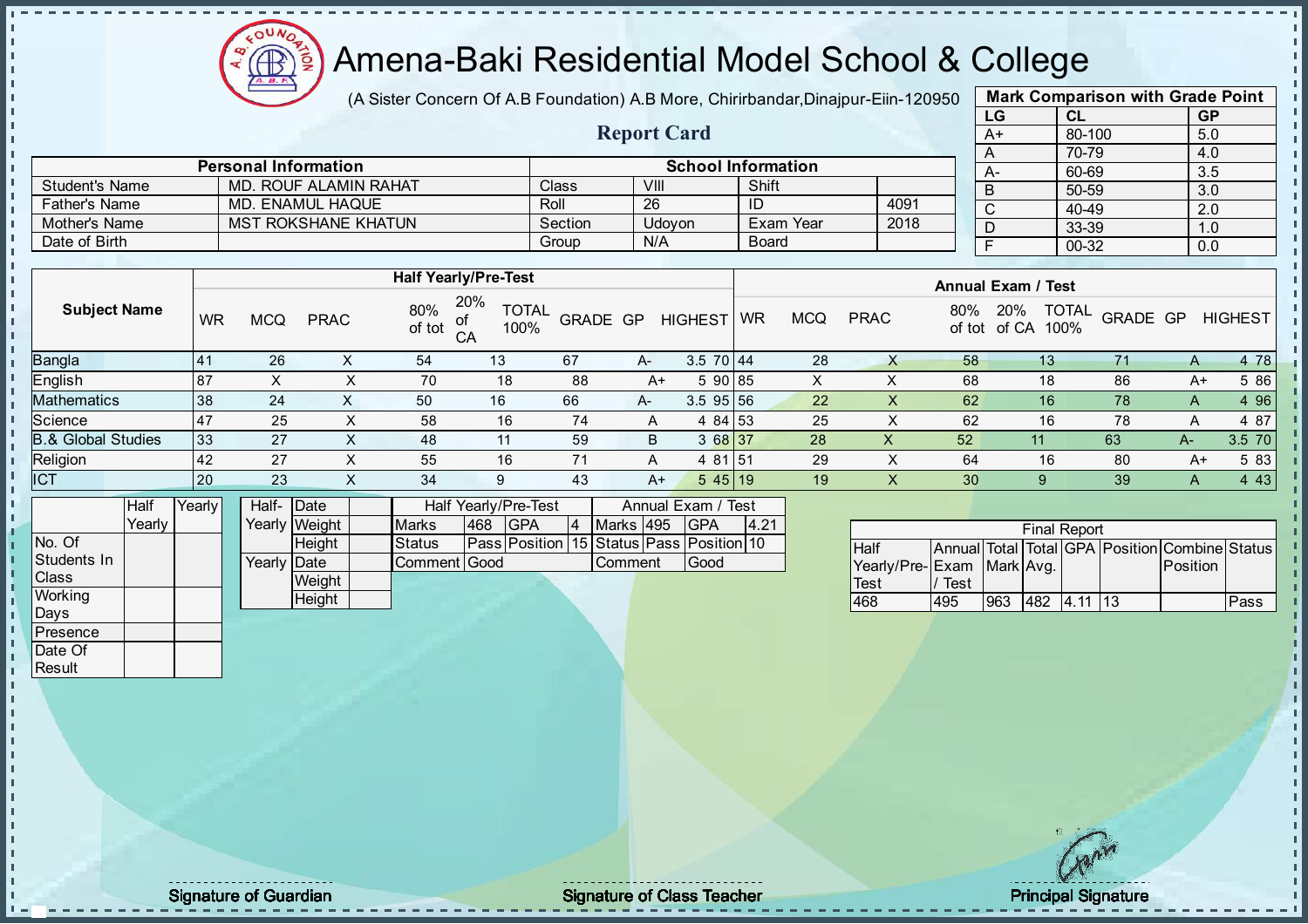**AR** 

# Amena-Baki Residential Model School & College

(A Sister Concern Of A.B Foundation) A.B More, Chirirbandar, Dinajpur-Eiin-120950

Report Card

| <b>Mark Comparison with Grade Point</b> |        |           |  |  |  |  |  |  |  |  |
|-----------------------------------------|--------|-----------|--|--|--|--|--|--|--|--|
| LG                                      | CL     | <b>GP</b> |  |  |  |  |  |  |  |  |
| $A+$                                    | 80-100 | 5.0       |  |  |  |  |  |  |  |  |
| A                                       | 70-79  | 4.0       |  |  |  |  |  |  |  |  |
| А-                                      | 60-69  | 3.5       |  |  |  |  |  |  |  |  |
| B                                       | 50-59  | 3.0       |  |  |  |  |  |  |  |  |
| C                                       | 40-49  | 2.0       |  |  |  |  |  |  |  |  |
| D                                       | 33-39  | 1.0       |  |  |  |  |  |  |  |  |
| F<br>00-32<br>0.0                       |        |           |  |  |  |  |  |  |  |  |
|                                         |        |           |  |  |  |  |  |  |  |  |

|                      | <b>Personal Information</b> |         |        | <b>School Information</b> |      |
|----------------------|-----------------------------|---------|--------|---------------------------|------|
| Student's Name       | MD. RUBAYAD HASAN TOUFIK    | Class   | VIII   | Shift                     |      |
| <b>Father's Name</b> | MD. ABDUL KHALEK            | Roll    | ີ      |                           | 4051 |
| Mother's Name        | MST. RUNA LAILA             | Section | Udovon | Exam Year                 | 2018 |
| Date of Birth        |                             | Group   | N/A    | <b>Board</b>              |      |

|                               |           |            |             | <b>Half Yearly/Pre-Test</b> |                             |          |      |                 |    |            |             |     | <b>Annual Exam / Test</b>                   |          |      |                |
|-------------------------------|-----------|------------|-------------|-----------------------------|-----------------------------|----------|------|-----------------|----|------------|-------------|-----|---------------------------------------------|----------|------|----------------|
| <b>Subject Name</b>           | <b>WR</b> | <b>MCQ</b> | <b>PRAC</b> | 80%<br>of<br>of tot<br>CA   | 20%<br><b>TOTAL</b><br>100% | GRADE GP |      | HIGHEST         | WR | <b>MCQ</b> | <b>PRAC</b> | 80% | <b>TOTAL</b><br>20%<br>100%<br>of tot of CA | GRADE GP |      | <b>HIGHEST</b> |
| Bangla                        | 42        | 22         |             | 51                          | 14                          | 65       | $A-$ | $3.5 \ 70 \ 48$ |    | 25         |             | 58  | 14                                          | 72       | A    | 4 78           |
| English                       | 83        | X          |             | 66                          | 17                          | 83       | A+   | 5 90 70         |    |            |             | 56  | 17                                          | 73       | A    | 4 8 6          |
| Mathematics                   | 35        | 25         |             | 48                          | 19                          | 67       | A-   | $3.5$ 95 66     |    | 21         |             | 70  | 19                                          | 89       | $A+$ | 5 96           |
| Science                       | 48        | 26         |             | 59                          | 16                          | 75       | A    | 4 84 56         |    | 24         |             | 64  | 16                                          | 80       | A+   | 5 87           |
| <b>B.&amp; Global Studies</b> | 37        | 25         |             | 50                          | 13                          | 63       | A-   | $3.568$ 45      |    | 23         | х           | 54  | 13                                          | 67       | $A-$ | $3.5$ 70       |
| Religion                      | 45        | 25         |             | 56                          | 15                          | 71       | A    | 4 81 54         |    | 27         |             | 65  | 15                                          | 80       | A+   | 5 83           |
| <b>ICT</b>                    | 20        | 24         | X           | 35                          | 9                           | 44       | $A+$ | $545$ 20        |    | 21         |             | 33  |                                             | 42       | $A+$ | 5 4 3          |
|                               |           |            |             |                             |                             |          |      |                 |    |            |             |     |                                             |          |      |                |

|              | Half   | Yearly | Half- Date           |               |              |      | Half Yearly/Pre-Test    |  | Annual Exam / Test |                              |     |
|--------------|--------|--------|----------------------|---------------|--------------|------|-------------------------|--|--------------------|------------------------------|-----|
|              | Yearly |        |                      | Yearly Weight | <b>Marks</b> | 1468 | <b>IGPA</b>             |  | 4.07 Marks   503   | <b>IGPA</b>                  | 4.5 |
| No. Of       |        |        |                      | <b>Height</b> | Status       |      | <b>Pass Position 13</b> |  |                    | Status   Pass   Position   3 |     |
| Students In  |        |        | Yearlv <b>I</b> Date |               | Comment Good |      |                         |  | Comment            | <b>Good</b>                  |     |
| <b>Class</b> |        |        |                      | Weight        |              |      |                         |  |                    |                              |     |
| Working      |        |        |                      | Height        |              |      |                         |  |                    |                              |     |
| Days         |        |        |                      |               |              |      |                         |  |                    |                              |     |

|                           |      |     |     | <b>Final Report</b> |                                                |      |
|---------------------------|------|-----|-----|---------------------|------------------------------------------------|------|
|                           |      |     |     |                     |                                                |      |
| <b>Half</b>               |      |     |     |                     | Annual Total Total GPA Position Combine Status |      |
| Yearly/Pre-Exam Mark Avg. |      |     |     |                     | Position                                       |      |
| Test                      | Test |     |     |                     |                                                |      |
| 468                       | 503  | 971 | 486 | 4.29                |                                                | Pass |

**Presence** Date Of **Result** 

×

л J. J. İ  $\mathbf{I}$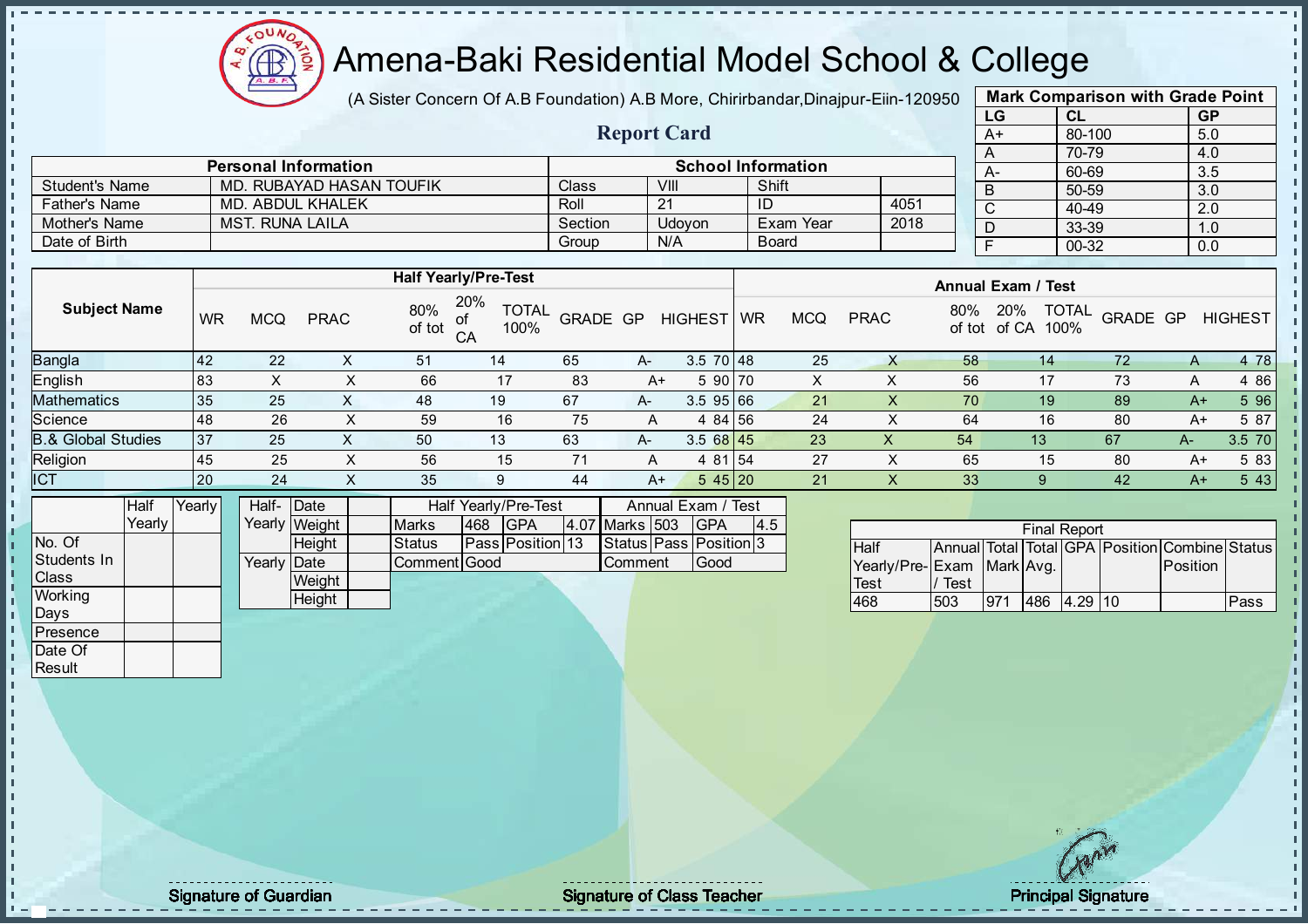Æ ğ

# Amena-Baki Residential Model School & College

(A Sister Concern Of A.B Foundation) A.B More, Chirirbandar, Dinajpur-Eiin-120950

Report Card

| <b>Mark Comparison with Grade Point</b> |        |           |  |  |  |  |  |  |  |  |  |
|-----------------------------------------|--------|-----------|--|--|--|--|--|--|--|--|--|
| LG                                      | CL     | <b>GP</b> |  |  |  |  |  |  |  |  |  |
| A+                                      | 80-100 | 5.0       |  |  |  |  |  |  |  |  |  |
| A                                       | 70-79  | 4.0       |  |  |  |  |  |  |  |  |  |
| А-                                      | 60-69  | 3.5       |  |  |  |  |  |  |  |  |  |
| B                                       | 50-59  | 3.0       |  |  |  |  |  |  |  |  |  |
| C                                       | 40-49  | 2.0       |  |  |  |  |  |  |  |  |  |
| D                                       | 33-39  | 1.0       |  |  |  |  |  |  |  |  |  |
| F<br>00-32<br>0.0                       |        |           |  |  |  |  |  |  |  |  |  |
|                                         |        |           |  |  |  |  |  |  |  |  |  |

|                      | <b>Personal Information</b>  |         |        | <b>School Information</b> |      |
|----------------------|------------------------------|---------|--------|---------------------------|------|
| Student's Name       | MD. MURTASHIN AHOMMED SHEJAN | Class   | VIII   | Shift                     |      |
| <b>Father's Name</b> | MD. JOYNUL ABADIN            | Roll    | 34     | ID                        | 4124 |
| Mother's Name        | <b>MST. SHAHANA BEGUM</b>    | Section | Udovon | Exam Year                 | 2018 |
| Date of Birth        |                              | Group   | N/A    | Board                     |      |

|                               |           |            |             |                      | <b>Half Yearly/Pre-Test</b>                                                                                           |                 |      |                |               |            |             |               | <b>Annual Exam / Test</b>            |          |      |                |
|-------------------------------|-----------|------------|-------------|----------------------|-----------------------------------------------------------------------------------------------------------------------|-----------------|------|----------------|---------------|------------|-------------|---------------|--------------------------------------|----------|------|----------------|
| <b>Subject Name</b>           | <b>WR</b> | <b>MCQ</b> | <b>PRAC</b> | 80%<br>.of<br>of tot | 20%<br><b>TOTAL</b><br>100%<br>CA                                                                                     | <b>GRADE GP</b> |      | <b>HIGHEST</b> | <b>WR</b>     | <b>MCQ</b> | <b>PRAC</b> | 80%<br>of tot | <b>TOTAL</b><br>20%<br>100%<br>of CA | GRADE GP |      | <b>HIGHEST</b> |
| Bangla                        | 41        | 18         |             | 47                   | 13                                                                                                                    | 60              | A-   | $3.5$ 70 47    |               | 24         |             | 57            | 13                                   | 70       | A    | 4 78           |
| English                       | 65        | х          |             | 52                   | 16                                                                                                                    | 68              | A-   | $3.5$ 90 55    |               |            |             | 44            | 16                                   | 60       | A-   | 3.5 86         |
| Mathematics                   | 27        | 18         | ∧           | 36                   | 11                                                                                                                    | 47              | C.   | 2 95 33        |               | 22         | X           | 44            |                                      | 55       | B    | 3 96           |
| Science                       | 40        | 20         | X.          | 48                   | 13                                                                                                                    | 61              | A-   | $3.584$   44   |               | 26         | X           | 56            | 13                                   | 69       | A-   | 3.5 87         |
| <b>3.&amp; Global Studies</b> | 32        | 16         | X           | 38                   | 13                                                                                                                    | 51              | B    | 3 68 35        |               | 26         | X           | 49            | 13                                   | 62       | A-7  | $3.5$ 70       |
| Religion                      | 47        | 24         | X.          | 57                   | 15                                                                                                                    | 72              | A    | 4 81 53        |               | 27         | ∧           | 64            | 15                                   | 79       | A    | 4 8 3          |
| <b>ICT</b>                    | 20        | 23         | X.          | 34                   | 8                                                                                                                     | 42              | $A+$ | 545 20         |               | 20         | ∧           | 32            | 8                                    | 40       | $A+$ | 5 4 3          |
| $\mathbf{1}$<br>.             |           |            |             |                      | $\mathbf{r}$ , $\mathbf{r}$ , $\mathbf{r}$ , $\mathbf{r}$ , $\mathbf{r}$ , $\mathbf{r}$ , $\mathbf{r}$ , $\mathbf{r}$ |                 |      | $\sim$         | $\sim$ $\sim$ |            |             |               |                                      |          |      |                |

|              | Half   | Yearly | Half- Date  |               |              |     | Half Yearly/Pre-Test                     |               | Annual Exam / Test |      |
|--------------|--------|--------|-------------|---------------|--------------|-----|------------------------------------------|---------------|--------------------|------|
|              | Yearly |        |             | Yearly Weight | <b>Marks</b> | 401 | <b>IGPA</b>                              | 3.5 Marks 435 | <b>IGPA</b>        | 3.79 |
| No. Of       |        |        |             | <b>Height</b> | Status       |     | Pass Position 32 Status Pass Position 28 |               |                    |      |
| Students In  |        |        | Yearly Date |               | Comment Good |     |                                          | Comment       | Ilmpry.            |      |
| <b>Class</b> |        |        |             | Weight        |              |     |                                          |               | Needed             |      |
| Working      |        |        |             | Height        |              |     |                                          |               |                    |      |

|                           |      |     | <b>Final Report</b> |  |                                                |      |
|---------------------------|------|-----|---------------------|--|------------------------------------------------|------|
| <b>I</b> Half             |      |     |                     |  | Annual Total Total GPA Position Combine Status |      |
| Yearly/Pre-Exam Mark Avg. |      |     |                     |  | Position                                       |      |
| <b>Test</b>               | Test |     |                     |  |                                                |      |
| 401                       | 435  | 836 | 418 3.64 31         |  |                                                | Pass |

Days **Presence** Date Of **Result** 

п h J. n  $\begin{bmatrix} 1 \\ 1 \\ 1 \end{bmatrix}$  $\mathbf{I}$ 

 $\blacksquare$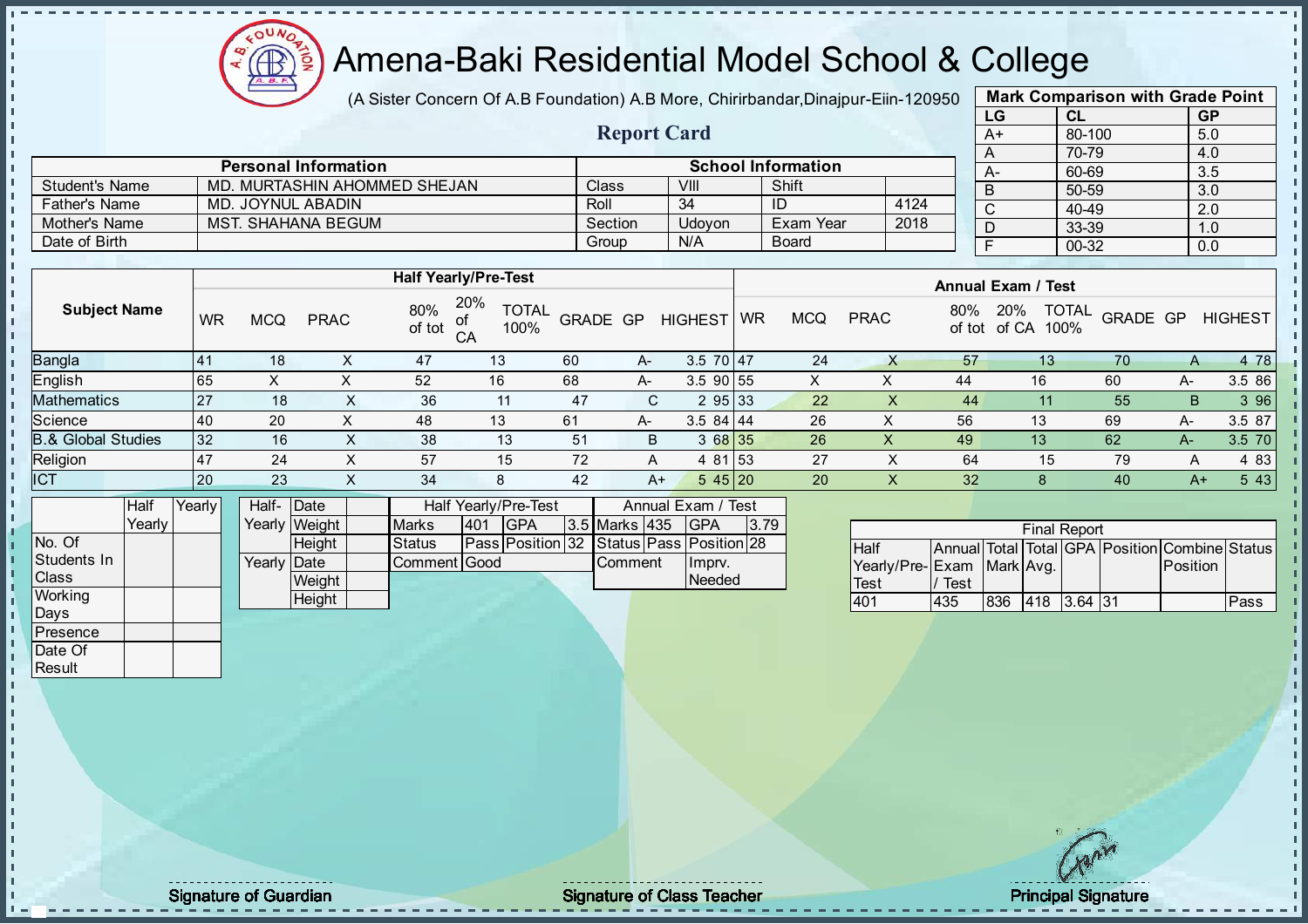

(A Sister Concern Of A.B Foundation) A.B More, Chirirbandar, Dinajpur-Eiin-120950

Report Card

| <b>Mark Comparison with Grade Point</b> |           |     |  |  |  |  |  |  |  |  |  |  |
|-----------------------------------------|-----------|-----|--|--|--|--|--|--|--|--|--|--|
| LG<br><b>GP</b><br>CL                   |           |     |  |  |  |  |  |  |  |  |  |  |
| $A+$                                    | 80-100    | 5.0 |  |  |  |  |  |  |  |  |  |  |
| A                                       | 70-79     | 4.0 |  |  |  |  |  |  |  |  |  |  |
| А-                                      | 60-69     | 3.5 |  |  |  |  |  |  |  |  |  |  |
| B                                       | 50-59     | 3.0 |  |  |  |  |  |  |  |  |  |  |
| C                                       | $40 - 49$ | 2.0 |  |  |  |  |  |  |  |  |  |  |
| D                                       | 33-39     | 1.0 |  |  |  |  |  |  |  |  |  |  |
| F<br>$00 - 32$<br>0.0                   |           |     |  |  |  |  |  |  |  |  |  |  |
|                                         |           |     |  |  |  |  |  |  |  |  |  |  |

|                      | <b>Personal Information</b> |         |        | <b>School Information</b> |      |  |
|----------------------|-----------------------------|---------|--------|---------------------------|------|--|
| Student's Name       | MD. ZAKARIA PERVEZ          | Class   | VIII   | Shift                     |      |  |
| <b>Father's Name</b> | MD, KAWSAR ZAMAN            | Roll    | 18     | ID                        | 3995 |  |
| Mother's Name        | MST. LUTFA BEGUM            | Section | Udovon | Exam Year                 | 2018 |  |
| Date of Birth        |                             | Group   | N/A    | Board                     |      |  |

|                               |           |            |             |               | <b>Half Yearly/Pre-Test</b>             |                 |      |                 |           |            |             |               | <b>Annual Exam / Test</b>            |          |    |                |
|-------------------------------|-----------|------------|-------------|---------------|-----------------------------------------|-----------------|------|-----------------|-----------|------------|-------------|---------------|--------------------------------------|----------|----|----------------|
| <b>Subject Name</b>           | <b>WR</b> | <b>MCQ</b> | <b>PRAC</b> | 80%<br>of tot | 20%<br><b>TOTAL</b><br>of<br>CA<br>100% | <b>GRADE GP</b> |      | <b>HIGHEST</b>  | <b>WR</b> | <b>MCQ</b> | <b>PRAC</b> | 80%<br>of tot | <b>TOTAL</b><br>20%<br>100%<br>of CA | GRADE GP |    | <b>HIGHEST</b> |
| <b>Bangla</b>                 | 46        | 23         | ∧           | 55            | 13                                      | 68              | $A-$ | $3.5 \ 70 \ 42$ |           | 26         | Х           | 54            | 13                                   | 67       | A- | 3.5 78         |
| English                       | 62        | X          |             | 50            | 16                                      | 66              | A-   | 3.5 90 64       |           | X          | ∧           | 51            | 16                                   | 67       | A- | 3.5 86         |
| Mathematics                   | 50        | 25         |             | 60            | 14                                      | 74              | A    | 4 95 43         |           | 25         | х           | 54            | 14                                   | 68       | A- | 3.5 96         |
| Science                       | 45        | 25         | ⌒           | 56            | 17                                      | 73              | A    | 4 84 54         |           | 27         |             | 65            | 17                                   | 82       | A+ | 5 87           |
| <b>B.&amp; Global Studies</b> | 35        | 17         |             | 42            | 11                                      | 53              | B    | 3 68 38         |           | 25         | Χ           | 50            | 18                                   | 68       | A- | 3.5 70         |
| Religion                      | 39        | 25         |             | 51            | 15                                      | 66              | A-   | $3.581$   49    |           | 24         |             | 58            | 15                                   | 73       | A  | 4 8 3          |
| <b>ICT</b>                    | 21        | 22         |             | 34            | 8                                       | 42              | A+   | 545 20          |           | 19         |             | 31            |                                      | 39       | A  | 4 4 3          |
|                               |           |            |             |               |                                         |                 |      |                 |           |            |             |               |                                      |          |    |                |

|              | Half   | Yearly | Half- Date  |               |               |     | Half Yearly/Pre-Test    |                | Annual Exam / Test      |      |
|--------------|--------|--------|-------------|---------------|---------------|-----|-------------------------|----------------|-------------------------|------|
|              | Yearly |        |             | Yearly Weight | <b>Marks</b>  | 442 | <b>IGPA</b>             | 3.79 Marks 464 | <b>IGPA</b>             | 3.86 |
| INo. Of      |        |        |             | <b>Height</b> | <b>Status</b> |     | <b>Pass Position 23</b> |                | Status Pass Position 22 |      |
| Students In  |        |        | Yearly Date |               | Comment Good  |     |                         | <b>Comment</b> | Ilmprv.                 |      |
| <b>Class</b> |        |        |             | Weight        |               |     |                         |                | Needed                  |      |
| Working      |        |        |             | Height        |               |     |                         |                |                         |      |

| <b>Final Report</b>       |      |     |                 |  |  |                                                |      |  |  |  |
|---------------------------|------|-----|-----------------|--|--|------------------------------------------------|------|--|--|--|
| <b>Half</b>               |      |     |                 |  |  | Annual Total Total GPA Position Combine Status |      |  |  |  |
| Yearly/Pre-Exam Mark Avg. |      |     |                 |  |  | Position                                       |      |  |  |  |
| <b>Test</b>               | Test |     |                 |  |  |                                                |      |  |  |  |
| 442                       | 464  | 906 | $ 453 $ 3.82 24 |  |  |                                                | Pass |  |  |  |

Days Presence Date Of **Result** 

п h J. n  $\frac{1}{1}$  $\mathbf{I}$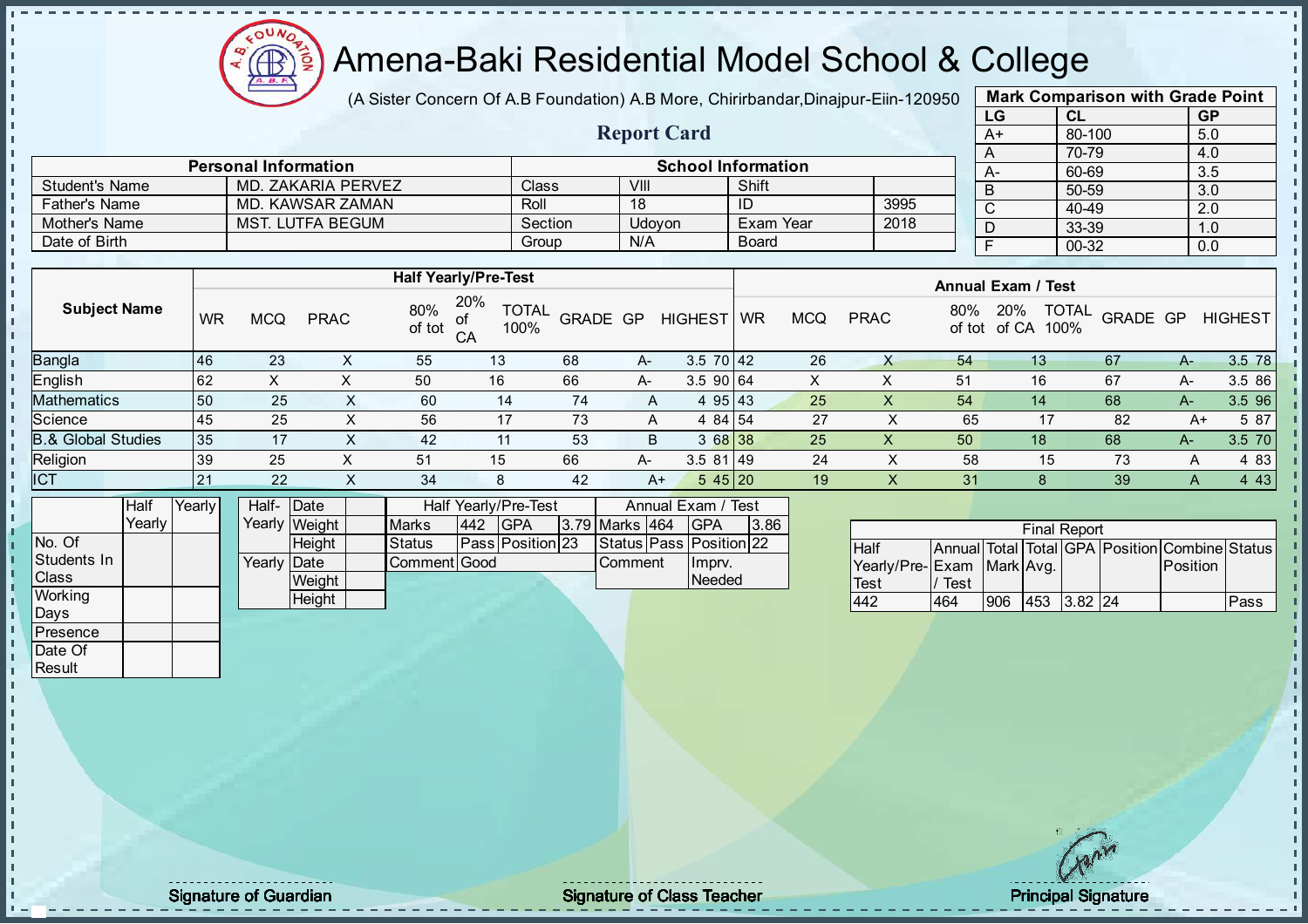

(A Sister Concern Of A.B Foundation) A.B More, Chirirbandar, Dinajpur-Eiin-120950

Report Card

| <b>Mark Comparison with Grade Point</b> |           |           |  |  |  |  |  |  |  |
|-----------------------------------------|-----------|-----------|--|--|--|--|--|--|--|
| LG                                      | CL        | <b>GP</b> |  |  |  |  |  |  |  |
| A+                                      | 80-100    | 5.0       |  |  |  |  |  |  |  |
| A                                       | 70-79     | 4.0       |  |  |  |  |  |  |  |
| A-                                      | 60-69     | 3.5       |  |  |  |  |  |  |  |
| B                                       | 50-59     | 3.0       |  |  |  |  |  |  |  |
| $\mathsf{C}$                            | $40 - 49$ | 2.0       |  |  |  |  |  |  |  |
| D                                       | 33-39     | 1.0       |  |  |  |  |  |  |  |
| F                                       | $00 - 32$ | 0.0       |  |  |  |  |  |  |  |
|                                         |           |           |  |  |  |  |  |  |  |

|                       | <b>Personal Information</b> |         | <b>School Information</b> |              |      |  |            |  |  |
|-----------------------|-----------------------------|---------|---------------------------|--------------|------|--|------------|--|--|
| <b>Student's Name</b> | MD. RIDWAN-UL-ISLAM         | Class   | VIII                      | Shift        |      |  | $A -$<br>B |  |  |
| Father's Name         | MD. RAFIQUL ISLAM           | Roll    | 24                        |              | 4064 |  | C          |  |  |
| Mother's Name         | RAHIMA KHATUN               | Section | Udovon                    | Exam Year    | 2018 |  |            |  |  |
| Date of Birth         |                             | Group   | N/A                       | <b>Board</b> |      |  |            |  |  |

|                               |           | <b>Half Yearly/Pre-Test</b> |             |               |                   |                          |    |                |           |            | <b>Annual Exam / Test</b> |               |                                      |          |      |                |
|-------------------------------|-----------|-----------------------------|-------------|---------------|-------------------|--------------------------|----|----------------|-----------|------------|---------------------------|---------------|--------------------------------------|----------|------|----------------|
| <b>Subject Name</b>           | WR        | <b>MCQ</b>                  | <b>PRAC</b> | 80%<br>of tot | 20%<br>100%<br>CA | <b>TOTAL</b><br>GRADE GP |    | <b>HIGHEST</b> | <b>WR</b> | <b>MCQ</b> | <b>PRAC</b>               | 80%<br>of tot | <b>TOTAL</b><br>20%<br>of CA<br>100% | GRADE GP |      | <b>HIGHEST</b> |
| Bangla                        | 46        | 24                          | $\sim$      | 56            | 14                | 70                       | A  | 4 70 51        |           | 29         |                           | 64            | 14.                                  | 78       | A    | 4 78           |
| English                       | 80        |                             | $\sim$      | 64            | 18                | 82                       | A+ | 5 90           | 172       | X          |                           | 58            | 18                                   | 76       | Α    | 4 8 6          |
| <b>Mathematics</b>            | 65        | 29                          | X.          | 75            | 20                | 95                       | A+ | 595 50         |           | 28         | $\lambda$                 | 62            | 20                                   | 82       | $A+$ | 5 96           |
| Science                       | 56        | 24                          | $\sim$      | 64            | 18                | 82                       | A+ | $584$ 58       |           | 27         |                           | 68            | 18                                   | 86       | A+   | 5 87           |
| <b>B.&amp; Global Studies</b> | <b>42</b> | 22                          | X           | 51            | 14                | 65                       | A- | 3.568141       |           | 23         | X                         | 51            | 14                                   | 65       | $A-$ | 3.5 70         |
| Religion                      | 51        | 26                          | X           | 62            | 15                | 77                       | A  | 4 81 56        |           | 26         |                           | 66            | 15                                   | 81       | A+   | 5 83           |
| <b>ICT</b>                    | 21        | 22                          | X.          | 34            | 9                 | 43                       | A+ | $545$ 19       |           | 18         | X.                        | 30            |                                      | 38       | A    | 4 4 3          |

|                | Half     | Yearly | Half- Date  |               | Half Yearly/Pre-Test | Annual Exam / Test |               |                |  |                        |      |
|----------------|----------|--------|-------------|---------------|----------------------|--------------------|---------------|----------------|--|------------------------|------|
|                | Yearlv l |        |             | Yearly Weight | <b>Marks</b>         | 514                | IGPA          | 4.5 Marks 506  |  | <b>IGPA</b>            | 4.36 |
| No. Of         |          |        |             | <b>Height</b> | <b>Status</b>        |                    | Pass Position |                |  | Status Pass Position 4 |      |
| Students In    |          |        | Yearly Date |               | Comment Very Good    |                    |               | <b>Comment</b> |  | Good                   |      |
| <b>I</b> Class |          |        |             | Weight        |                      |                    |               |                |  |                        |      |
| Working        |          |        |             | Height        |                      |                    |               |                |  |                        |      |
| Days           |          |        |             |               |                      |                    |               |                |  |                        |      |

|                           | <b>Final Report</b> |                   |  |  |  |                                                |      |  |  |  |  |
|---------------------------|---------------------|-------------------|--|--|--|------------------------------------------------|------|--|--|--|--|
| Half                      |                     |                   |  |  |  | Annual Total Total GPA Position Combine Status |      |  |  |  |  |
| Yearly/Pre-Exam Mark Avg. |                     |                   |  |  |  | <b>Position</b>                                |      |  |  |  |  |
| <b>Test</b>               | Test                |                   |  |  |  |                                                |      |  |  |  |  |
| 514                       | 506                 | $1020$ 510 4.43 2 |  |  |  |                                                | Pass |  |  |  |  |

**Presence** Date Of **Result** 

л J. J.  $\overline{1}$  $\mathbf{r}$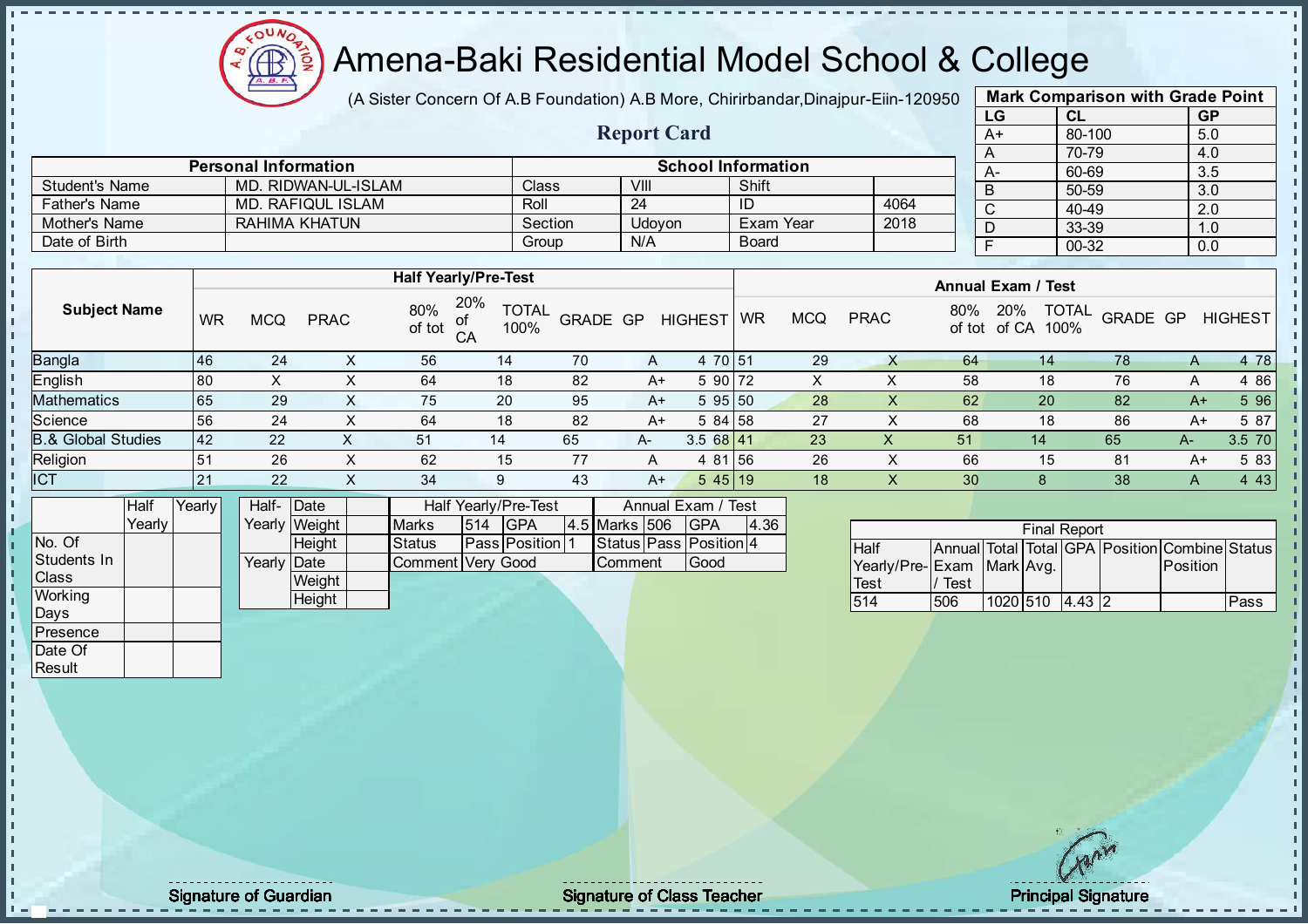

(A Sister Concern Of A.B Foundation) A.B More, Chirirbandar, Dinajpur-Eiin-120950

Report Card

| <b>Mark Comparison with Grade Point</b> |        |           |  |  |  |  |  |  |  |
|-----------------------------------------|--------|-----------|--|--|--|--|--|--|--|
| LG                                      | CL     | <b>GP</b> |  |  |  |  |  |  |  |
| $A+$                                    | 80-100 | 5.0       |  |  |  |  |  |  |  |
| A                                       | 70-79  | 4.0       |  |  |  |  |  |  |  |
| A-                                      | 60-69  | 3.5       |  |  |  |  |  |  |  |
| B                                       | 50-59  | 3.0       |  |  |  |  |  |  |  |
| C                                       | 40-49  | 2.0       |  |  |  |  |  |  |  |
| D                                       | 33-39  | 1.0       |  |  |  |  |  |  |  |
| F                                       | 00-32  | 0.0       |  |  |  |  |  |  |  |
|                                         |        |           |  |  |  |  |  |  |  |

|                | <b>Personal Information</b> |         | <b>School Information</b> |              |      |  |  |  |
|----------------|-----------------------------|---------|---------------------------|--------------|------|--|--|--|
| Student's Name | JANNATUL FERDOWS LEON       | Class   | VIII                      | Shift        |      |  |  |  |
| Father's Name  | MD. MEHIDI HASAN            | Roll    | 22                        | ID           | 4062 |  |  |  |
| Mother's Name  | MST. FARIDA YESMIN          | Section | Udovon                    | Exam Year    | 2018 |  |  |  |
| Date of Birth  |                             | Group   | N/A                       | <b>Board</b> |      |  |  |  |

|                               |           | <b>Half Yearly/Pre-Test</b> |             |               |           |                      |          |                |           |            | <b>Annual Exam / Test</b> |               |                      |                          |      |                |
|-------------------------------|-----------|-----------------------------|-------------|---------------|-----------|----------------------|----------|----------------|-----------|------------|---------------------------|---------------|----------------------|--------------------------|------|----------------|
| <b>Subject Name</b>           | <b>WR</b> | <b>MCQ</b>                  | <b>PRAC</b> | 80%<br>of tot | 20%<br>CA | <b>TOTAL</b><br>100% | GRADE GP | <b>HIGHEST</b> | <b>WR</b> | <b>MCQ</b> | <b>PRAC</b>               | 80%<br>of tot | 20%<br>of CA<br>100% | <b>TOTAL</b><br>GRADE GP |      | <b>HIGHEST</b> |
| Bangla                        | 48        | 22                          | X           | 56            | 14        | 70                   | A        | 4 70 47        |           | 29         | Χ                         | 61            | 14                   | 75                       | A    | 4 78           |
| English                       | 88        | $\sim$                      | X           | 70            | 18        | 88                   | A+       | 5 90 84        |           | X          |                           | 67            | 18                   | 85                       | A+   | 5 86           |
| <b>Mathematics</b>            | 58        | 27                          | X           | 68            | 17        | 85                   | A+       | 595 58         |           | 28         | X                         | 69            |                      | 86                       | $A+$ | 5 96           |
| Science                       | 52        | 24                          | X           | 61            | 16        | 77                   | A        | 4 84 60        |           | 26         | X                         | 69            | 16                   | 85                       | A+   | 5 87           |
| <b>B.&amp; Global Studies</b> | 41        | 25                          |             | 53            | 11        | 64                   | $A-$     | 3.568140       |           | 22         | Χ                         | 50            | 11                   | 61                       | $A-$ | 3.5 70         |
| Religion                      | 47        | 26                          | X           | 58            | 16        | 74                   | A        | 4 81 56        |           | 28         | X                         | 67            | 16                   | 83                       | $A+$ | 5 83           |
| <b>ICT</b>                    | 21        | 23                          | $\sim$      | 35            | 9         | 44                   | A+       | 545 21         |           | 20         | X                         | 33            | 9                    | 42                       | $A+$ | 5 4 3          |
|                               |           |                             |             |               |           |                      |          |                |           |            |                           |               |                      |                          |      |                |

|              | Half   | Yearly | Half- Date  |               | Half Yearly/Pre-Test |     |                 |  | Annual Exam / Test |  |                              |      |
|--------------|--------|--------|-------------|---------------|----------------------|-----|-----------------|--|--------------------|--|------------------------------|------|
|              | Yearlv |        |             | Yearly Weight | <b>Marks</b>         | 502 | <b>IGPA</b>     |  | 4.36 Marks 517     |  | <b>IGPA</b>                  | 4.64 |
| No. Of       |        |        |             | Height        | <b>Status</b>        |     | Pass Position 6 |  |                    |  | Status   Pass   Position   1 |      |
| Students In  |        |        | Yearly Date |               | Comment Good         |     |                 |  | lComment           |  | <b>Good</b>                  |      |
| <b>Class</b> |        |        |             | Weight        |                      |     |                 |  |                    |  |                              |      |
| Working      |        |        |             | Height        |                      |     |                 |  |                    |  |                              |      |
| Days         |        |        |             |               |                      |     |                 |  |                    |  |                              |      |

| <b>Final Report</b>       |      |              |  |  |  |                                                |      |  |  |  |
|---------------------------|------|--------------|--|--|--|------------------------------------------------|------|--|--|--|
| Half                      |      |              |  |  |  | Annual Total Total GPA Position Combine Status |      |  |  |  |
| Yearly/Pre-Exam Mark Avg. |      |              |  |  |  | <b>Position</b>                                |      |  |  |  |
| Test                      | Test |              |  |  |  |                                                |      |  |  |  |
| 502                       | 517  | 1019 510 4.5 |  |  |  |                                                | Pass |  |  |  |

**Presence** Date Of **Result** 

J. J. J. İ  $\blacksquare$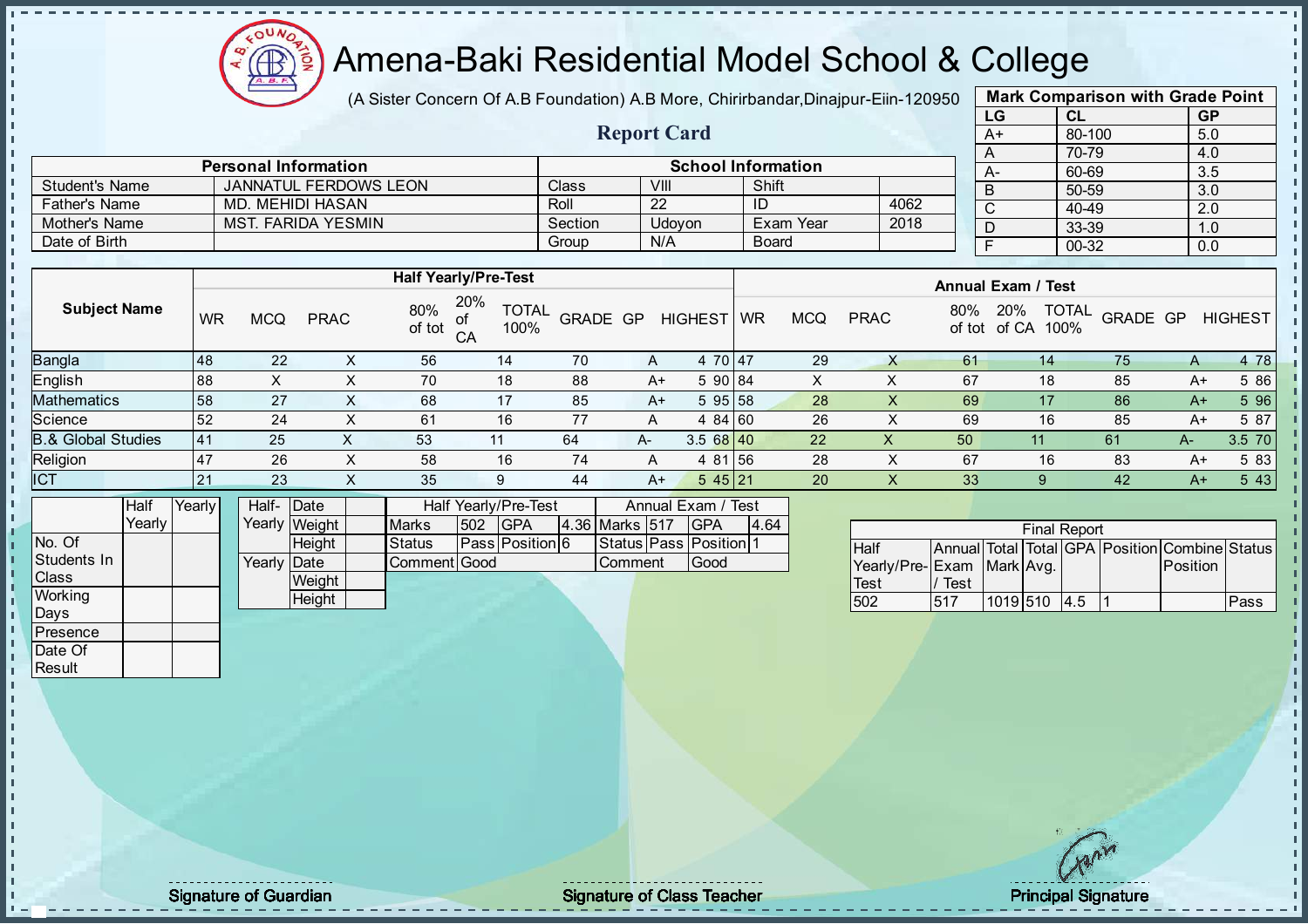Æ

# Amena-Baki Residential Model School & College

(A Sister Concern Of A.B Foundation) A.B More, Chirirbandar, Dinajpur-Eiin-120950

| <b>Mark Comparison with Grade Point</b> |           |           |  |  |  |  |  |  |  |
|-----------------------------------------|-----------|-----------|--|--|--|--|--|--|--|
| LG                                      | CL        | <b>GP</b> |  |  |  |  |  |  |  |
| $A+$                                    | 80-100    | 5.0       |  |  |  |  |  |  |  |
| A                                       | 70-79     | 4.0       |  |  |  |  |  |  |  |
| А-                                      | 60-69     | 3.5       |  |  |  |  |  |  |  |
| B                                       | 50-59     | 3.0       |  |  |  |  |  |  |  |
| $\mathsf{C}$                            | $40 - 49$ | 2.0       |  |  |  |  |  |  |  |
| D                                       | 33-39     | 1.0       |  |  |  |  |  |  |  |
| F                                       | 00-32     | 0.0       |  |  |  |  |  |  |  |
|                                         |           |           |  |  |  |  |  |  |  |

|                       |                             |         | <b>Report Card</b> |                           |      |
|-----------------------|-----------------------------|---------|--------------------|---------------------------|------|
|                       | <b>Personal Information</b> |         |                    | <b>School Information</b> |      |
| <b>Student's Name</b> | MD. NISHADUR RAHMAN NISHAD  | Class   | VIII               | Shift                     |      |
| <b>Father's Name</b>  | <b>MD.ABDUR RAHMAN</b>      | Roll    | 19                 | ID                        | 3996 |
| Mother's Name         | MST. NURIFA BEGUM           | Section | Udovon             | Exam Year                 | 2018 |
| Date of Birth         |                             | Group   | N/A                | Board                     |      |

|                               |            |            |                          |               | <b>Half Yearly/Pre-Test</b>       |          |      |                 | <b>Annual Exam / Test</b> |            |             |               |                                      |          |      |                |
|-------------------------------|------------|------------|--------------------------|---------------|-----------------------------------|----------|------|-----------------|---------------------------|------------|-------------|---------------|--------------------------------------|----------|------|----------------|
| <b>Subject Name</b>           | <b>WR</b>  | <b>MCQ</b> | <b>PRAC</b>              | 80%<br>of tot | 20%<br><b>TOTAL</b><br>100%<br>CA | GRADE GP |      | <b>HIGHEST</b>  | WR                        | <b>MCQ</b> | <b>PRAC</b> | 80%<br>of tot | <b>TOTAL</b><br>20%<br>of CA<br>100% | GRADE GP |      | <b>HIGHEST</b> |
| Bangla                        | <b>142</b> | 25         |                          | 54            | 13                                | 67       | A-   | $3.5 \ 70 \ 44$ |                           | 26         | X           | 56            | 13                                   | 69       | A-   | 3.5 78         |
| English                       | 84         | Χ          | X                        | 67            | 17                                | 84       | $A+$ | 5 90 76         |                           | x          |             | 61            | 17                                   | 78       | А    | 4 8 6          |
| Mathematics                   | 151        | 27         |                          | 62            | 19                                | 81       | $A+$ | 595 50          |                           | 26         |             | 61            | 19                                   | 80       | $A+$ | 5 96           |
| Science                       | 56         | 25         | $\sim$                   | 65            | 18                                | 83       | $A+$ | 5 84 58         |                           | 28         |             | 69            | 18                                   | 87       | A+   | 5 87           |
| <b>8.&amp; Global Studies</b> | 143        | 24         |                          | 54            | 14                                | 68       | A-   | $3.568$   42    |                           | 28         |             | 56            | 14                                   | 70       | A    | 4 70           |
| Religion                      | 44         | 27         | v<br>⌒                   | 57            | 15                                | 72       | A    | 4 81 46         |                           | 26         |             | 58            | 15                                   | 73       | A    | 4 8 3          |
| <b>ICT</b>                    | 21         | 21         | $\check{ }$<br>$\Lambda$ | 34            | 9                                 | 43       | $A+$ | 545 21          |                           | 21         |             | 34            |                                      | 43       | $A+$ | 5 4 3          |
|                               |            |            |                          |               |                                   |          |      |                 |                           |            |             |               |                                      |          |      |                |

|              | Half     | Yearly | Half-Date   |               |              |     | Half Yearly/Pre-Test   |  |                | Annual Exam / Test     |      |  |
|--------------|----------|--------|-------------|---------------|--------------|-----|------------------------|--|----------------|------------------------|------|--|
|              | Yearlv I |        |             | Yearly Weight | <b>Marks</b> | 498 | <b>IGPA</b>            |  | 4.43 Marks 500 | <b>IGPA</b>            | 4.36 |  |
| No. Of       |          |        |             | <b>Height</b> | Status       |     | <b>Pass Position 3</b> |  |                | Status Pass Position 5 |      |  |
| Students In  |          |        | Yearly Date |               | Comment Good |     |                        |  | <b>Comment</b> | lGood                  |      |  |
| <b>Class</b> |          |        |             | Weight        |              |     |                        |  |                |                        |      |  |
| Working      |          |        |             | Height        |              |     |                        |  |                |                        |      |  |
| Days         |          |        |             |               |              |     |                        |  |                |                        |      |  |

|                           |      |     | <b>Final Report</b> |      |                                                |      |
|---------------------------|------|-----|---------------------|------|------------------------------------------------|------|
| <b>Half</b>               |      |     |                     |      | Annual Total Total GPA Position Combine Status |      |
| Yearly/Pre-Exam Mark Avg. |      |     |                     |      | <b>Position</b>                                |      |
| Test                      | Test |     |                     |      |                                                |      |
| 498                       | 500  | 998 | 499                 | 4.39 |                                                | Pass |

**Presence** Date Of **Result** 

J. T. J. h  $\mathbf{r}$  $\mathbf{I}$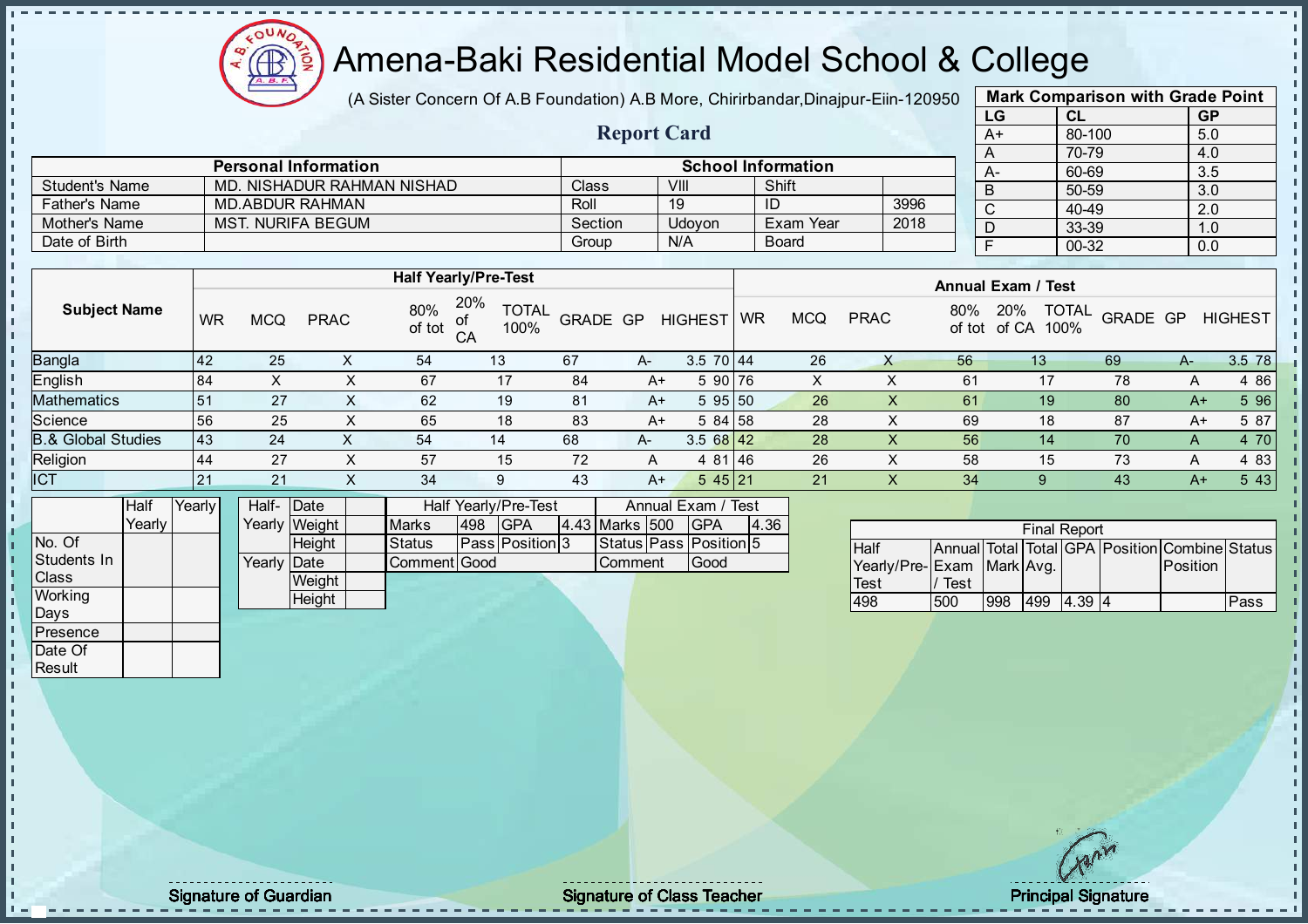Æ

# Amena-Baki Residential Model School & College

(A Sister Concern Of A.B Foundation) A.B More, Chirirbandar, Dinajpur-Eiin-120950

Report Card

| <b>Mark Comparison with Grade Point</b> |           |           |  |  |  |  |  |  |  |  |
|-----------------------------------------|-----------|-----------|--|--|--|--|--|--|--|--|
| LG                                      | CL        | <b>GP</b> |  |  |  |  |  |  |  |  |
| $A+$                                    | 80-100    | 5.0       |  |  |  |  |  |  |  |  |
| A                                       | 70-79     | 4.0       |  |  |  |  |  |  |  |  |
| А-                                      | 60-69     | 3.5       |  |  |  |  |  |  |  |  |
| B                                       | 50-59     | 3.0       |  |  |  |  |  |  |  |  |
| C                                       | 40-49     | 2.0       |  |  |  |  |  |  |  |  |
| D                                       | 33-39     | 1.0       |  |  |  |  |  |  |  |  |
| F                                       | $00 - 32$ | 0.0       |  |  |  |  |  |  |  |  |

|                       | <b>Personal Information</b> |         |        | <b>School Information</b> |      |
|-----------------------|-----------------------------|---------|--------|---------------------------|------|
| <b>Student's Name</b> | MD SHAHRIYAR HAFIZ RIYAD    | Class   | VIII   | Shift                     |      |
| <b>Father's Name</b>  | MD HAFIZAR RAHMAN           | Roll    |        |                           | 3903 |
| Mother's Name         | <b>SAIFUN NHAHAR</b>        | Section | Udovon | Exam Year                 | 2018 |
| Date of Birth         |                             | Group   | N/A    | <b>Board</b>              |      |

|                               |           |            |             |               | <b>Half Yearly/Pre-Test</b>             |          |      |                                        | <b>Annual Exam / Test</b> |            |             |               |                                      |                 |              |                |
|-------------------------------|-----------|------------|-------------|---------------|-----------------------------------------|----------|------|----------------------------------------|---------------------------|------------|-------------|---------------|--------------------------------------|-----------------|--------------|----------------|
| <b>Subject Name</b>           | <b>WR</b> | <b>MCQ</b> | <b>PRAC</b> | 80%<br>of tot | 20%<br><b>TOTAL</b><br>of<br>100%<br>CA | GRADE GP |      | <b>HIGHEST</b>                         | <b>WR</b>                 | <b>MCQ</b> | <b>PRAC</b> | 80%<br>of tot | <b>TOTAL</b><br>20%<br>of CA<br>100% | <b>GRADE GP</b> |              | <b>HIGHEST</b> |
| <b>Bangla</b>                 | 46        | 21         |             | 54            | 14                                      | 68       | A-   | $3.5 \ 70 \ 46$                        |                           | 24         |             | 56            | 14                                   | 70              | $\mathsf{A}$ | 4 78           |
| English                       | 81        |            |             | 65            | 16                                      | 81       | A+   | 5 90 67                                |                           | X          |             | 54            | 16                                   | 70              | A            | 4 86           |
| Mathematics                   | <b>62</b> | 27         |             |               | 17                                      | 88       | $A+$ | 595 55                                 |                           | 24         | X           | 63            | 17                                   | 80              | $A+$         | 5 96           |
| Science                       | 53        | 27         |             | 64            | 16                                      | 80       | A+   | 5 84 54                                |                           | 26         |             | 64            | 16                                   | 80              | $A+$         | 5 87           |
| <b>B.&amp; Global Studies</b> | 36        | 22         |             | 46            | 11                                      | 57       | B    | 3 68 34                                |                           | 23         | X           | 46            | 11                                   | 57              | B            | 3 70           |
| Religion                      | 41        | 23         | ⋏           | 51            | 16                                      | 67       | A-   | $3.581$ 50                             |                           | 26         | $\sim$      | 61            | 16                                   | 77              | A            | 4 8 3          |
| <b>ICT</b>                    | 18        | 21         | $\check{ }$ | 31            | 8                                       | 39       | A    | 445 18                                 |                           | 20         | X           | 30            | 8                                    | 38              | A            | 4 4 3          |
| $\overline{\phantom{a}}$<br>. |           |            |             | .             | .                                       |          |      | $\sim$ $-$<br>$\overline{\phantom{a}}$ |                           |            |             |               |                                      |                 |              |                |

|              | Half   | Yearly | Half- Date           |               |               | Half Yearly/Pre-Test<br>Annual Exam / Test |                         |  |                |                         |      |
|--------------|--------|--------|----------------------|---------------|---------------|--------------------------------------------|-------------------------|--|----------------|-------------------------|------|
|              | Yearlv |        |                      | Yearly Weight | <b>Marks</b>  | 480                                        | <b>IGPA</b>             |  | 4.14 Marks 472 | <b>IGPA</b>             | 4.14 |
| No. Of       |        |        |                      | <b>Height</b> | <b>Status</b> |                                            | <b>Pass Position 11</b> |  |                | Status Pass Position 13 |      |
| Students In  |        |        | Yearly <b>I</b> Date |               | Comment Good  |                                            |                         |  | <b>Comment</b> | Good                    |      |
| <b>Class</b> |        |        |                      | Weight        |               |                                            |                         |  |                |                         |      |
| Working      |        |        |                      | Height        |               |                                            |                         |  |                |                         |      |
| Days         |        |        |                      |               |               |                                            |                         |  |                |                         |      |

|                           | <b>Final Report</b><br>Annual Total Total GPA Position Combine Status |     |  |             |  |          |      |  |  |  |  |  |  |  |
|---------------------------|-----------------------------------------------------------------------|-----|--|-------------|--|----------|------|--|--|--|--|--|--|--|
| <b>Half</b>               |                                                                       |     |  |             |  |          |      |  |  |  |  |  |  |  |
| Yearly/Pre-Exam Mark Avg. |                                                                       |     |  |             |  | Position |      |  |  |  |  |  |  |  |
| Test                      | Test                                                                  |     |  |             |  |          |      |  |  |  |  |  |  |  |
| 480                       |                                                                       | 952 |  | 476 4.14 11 |  |          | Pass |  |  |  |  |  |  |  |

**Presence** Date Of **Result** 

J. T. J. i,  $\blacksquare$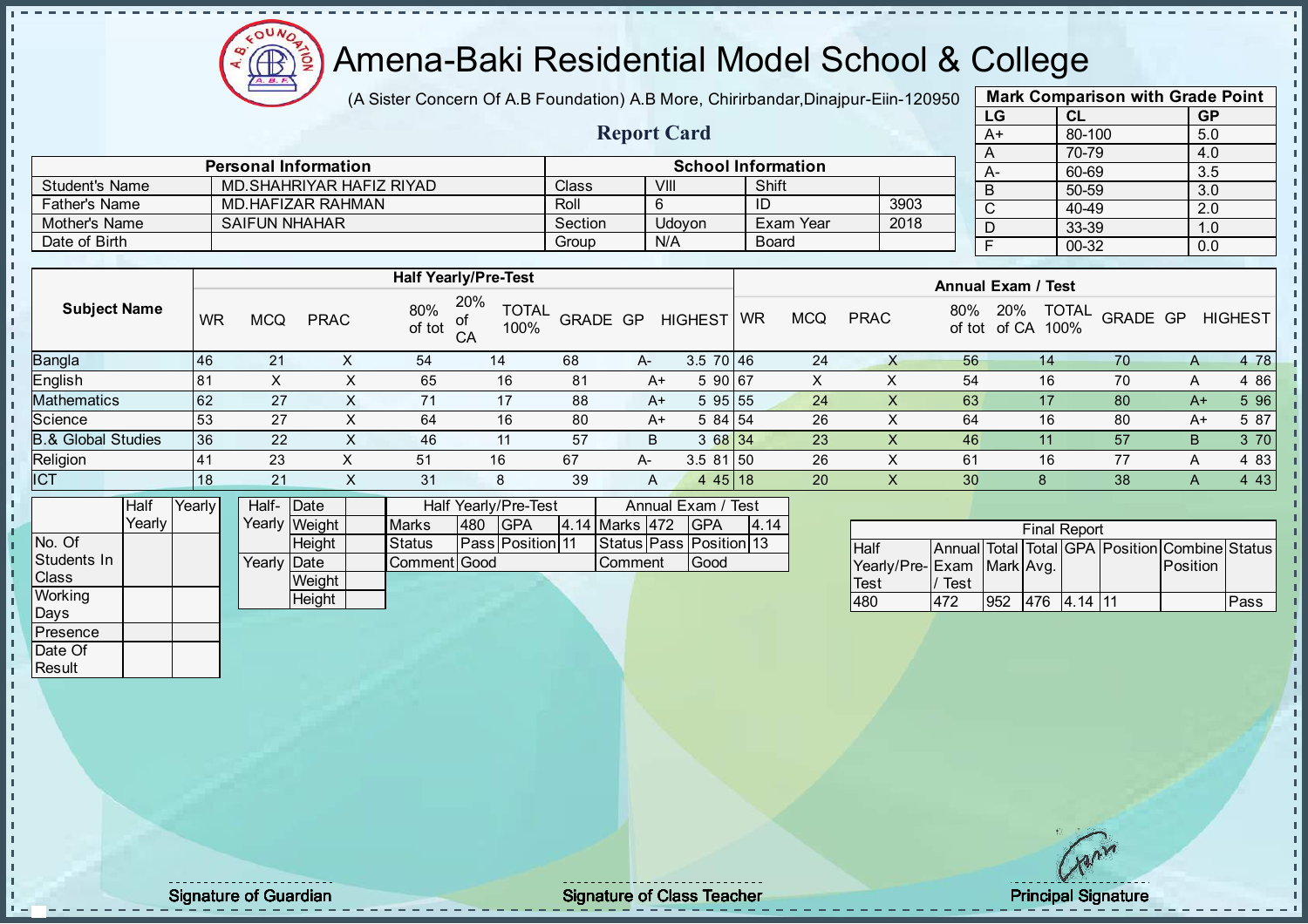

(A Sister Concern Of A.B Foundation) A.B More, Chirirbandar, Dinajpur-Eiin-120950

Report Card

| <b>Mark Comparison with Grade Point</b> |           |           |  |  |  |  |  |  |  |  |
|-----------------------------------------|-----------|-----------|--|--|--|--|--|--|--|--|
| LG                                      | <b>CL</b> | <b>GP</b> |  |  |  |  |  |  |  |  |
| $A+$                                    | 80-100    | 5.0       |  |  |  |  |  |  |  |  |
| A                                       | 70-79     | 4.0       |  |  |  |  |  |  |  |  |
| А-                                      | 60-69     | 3.5       |  |  |  |  |  |  |  |  |
| B                                       | 50-59     | 3.0       |  |  |  |  |  |  |  |  |
| C                                       | 40-49     | 2.0       |  |  |  |  |  |  |  |  |
| D                                       | 33-39     | 1.0       |  |  |  |  |  |  |  |  |
|                                         | 00-32     | 0.0       |  |  |  |  |  |  |  |  |
|                                         |           |           |  |  |  |  |  |  |  |  |

|                       | <b>Personal Information</b> |              |        | <b>School Information</b> |      |
|-----------------------|-----------------------------|--------------|--------|---------------------------|------|
| <b>Student's Name</b> | KH.M MD TOUHID HOSEN        | <b>Class</b> | VIII   | Shift                     |      |
| <b>Father's Name</b>  | K M ABDUL KHALEQUE          | Roll         |        |                           | 3956 |
| Mother's Name         | MRS.BILKIS BEGUM            | Section      | Udovon | Exam Year                 | 2018 |
| Date of Birth         |                             | Group        | N/A    | <b>Board</b>              |      |

|                               |           |                   |             |               | <b>Half Yearly/Pre-Test</b>                                                                                                                                                                                                                                                                                                                                    |                 |      |                 | <b>Annual Exam / Test</b> |            |             |               |                                      |          |      |                |  |
|-------------------------------|-----------|-------------------|-------------|---------------|----------------------------------------------------------------------------------------------------------------------------------------------------------------------------------------------------------------------------------------------------------------------------------------------------------------------------------------------------------------|-----------------|------|-----------------|---------------------------|------------|-------------|---------------|--------------------------------------|----------|------|----------------|--|
| <b>Subject Name</b>           | WR        | <b>MCQ</b>        | <b>PRAC</b> | 80%<br>of tot | 20%<br><b>TOTAL</b><br>of<br>100%<br>CA                                                                                                                                                                                                                                                                                                                        | <b>GRADE GP</b> |      | <b>HIGHEST</b>  | <b>WR</b>                 | <b>MCQ</b> | <b>PRAC</b> | 80%<br>of tot | <b>TOTAL</b><br>20%<br>100%<br>of CA | GRADE GP |      | <b>HIGHEST</b> |  |
| <b>Bangla</b>                 | 44        | 19                |             | 50            | 14                                                                                                                                                                                                                                                                                                                                                             | 64              | $A-$ | $3.5 \ 70 \ 45$ |                           | 24         |             | 55            | 14                                   | 69       | $A-$ | 3.5 78         |  |
| English                       | 85        | $\sim$            | ∧           | 68            | 16                                                                                                                                                                                                                                                                                                                                                             | 84              | A+   | 5 90 70         |                           | X          |             | 56            | 16                                   | 72       | A    | 4 8 6          |  |
| <b>Mathematics</b>            | 55        | 26                | X           | 65            | 19                                                                                                                                                                                                                                                                                                                                                             | 84              | $A+$ | 595 69          |                           | 23         |             | 74            | 19                                   | 93       | $A+$ | 5 96           |  |
| Science                       | $-51$     | 26                | X           | 62            | 18                                                                                                                                                                                                                                                                                                                                                             | 80              | A+   | 5 84 55         |                           | 28         |             | 66            | 18                                   | 84       | A+   | 5 87           |  |
| <b>B.&amp; Global Studies</b> | 133       | 18                | х           | 41            | 11                                                                                                                                                                                                                                                                                                                                                             | 52              | B    | 3 68 39         |                           | 24         | Х           | 50            | 13                                   | 63       | $A-$ | 3.5 70         |  |
| Religion                      | 45        | 24                | X           | 55            | 15                                                                                                                                                                                                                                                                                                                                                             | 70              | A    | 4 81 53         |                           | 25         | ⌒           | 62            | 15                                   | 77       | A    | 4 8 3          |  |
| <b>ICT</b>                    | <b>20</b> | 22                | X           | 34            | 9                                                                                                                                                                                                                                                                                                                                                              | 43              | A+   | 545 20          |                           | 22         | X           | 34            |                                      | 43       | A+   | 5 4 3          |  |
| la alternativa dell'          |           | $\cdots$ $\cdots$ |             |               | $\mathbf{r}$ $\mathbf{r}$ $\mathbf{r}$ $\mathbf{r}$ $\mathbf{r}$ $\mathbf{r}$ $\mathbf{r}$ $\mathbf{r}$ $\mathbf{r}$ $\mathbf{r}$ $\mathbf{r}$ $\mathbf{r}$ $\mathbf{r}$ $\mathbf{r}$ $\mathbf{r}$ $\mathbf{r}$ $\mathbf{r}$ $\mathbf{r}$ $\mathbf{r}$ $\mathbf{r}$ $\mathbf{r}$ $\mathbf{r}$ $\mathbf{r}$ $\mathbf{r}$ $\mathbf{$<br>$\overline{\phantom{0}}$ |                 |      | $\overline{a}$  | $\overline{ }$            |            |             |               |                                      |          |      |                |  |

|              | Half     | Yearly | Half- Date           |                 |              | Half Yearly/Pre-Test | Annual Exam / Test      |  |                |  |                              |      |
|--------------|----------|--------|----------------------|-----------------|--------------|----------------------|-------------------------|--|----------------|--|------------------------------|------|
|              | Yearlv I |        |                      | Yearly Weight I | <b>Marks</b> | 477                  | IGPA                    |  | 4.36 Marks 501 |  | <b>IGPA</b>                  | 4.29 |
| INo. Of      |          |        |                      | <b>Height</b>   | Status       |                      | <b>Pass Position 10</b> |  |                |  | Status   Pass   Position   7 |      |
| Students In  |          |        | Yearlv <b>I</b> Date |                 | Comment Good |                      |                         |  | <b>Comment</b> |  | Good                         |      |
| <b>Class</b> |          |        |                      | Weight          |              |                      |                         |  |                |  |                              |      |
| Working      |          |        |                      | Height          |              |                      |                         |  |                |  |                              |      |
| Days         |          |        |                      |                 |              |                      |                         |  |                |  |                              |      |

|                           |      |     |     | <b>Final Report</b> |                                                |      |
|---------------------------|------|-----|-----|---------------------|------------------------------------------------|------|
| <b>Half</b>               |      |     |     |                     | Annual Total Total GPA Position Combine Status |      |
| Yearly/Pre-Exam Mark Avg. |      |     |     |                     | <b>Position</b>                                |      |
| Test                      | Test |     |     |                     |                                                |      |
| 477                       | 501  | 978 | 489 | <b>14.32 17</b>     |                                                | Pass |

Presence Date Of **Result** 

J. J. J. h  $\mathbf{r}$  $\mathbf{I}$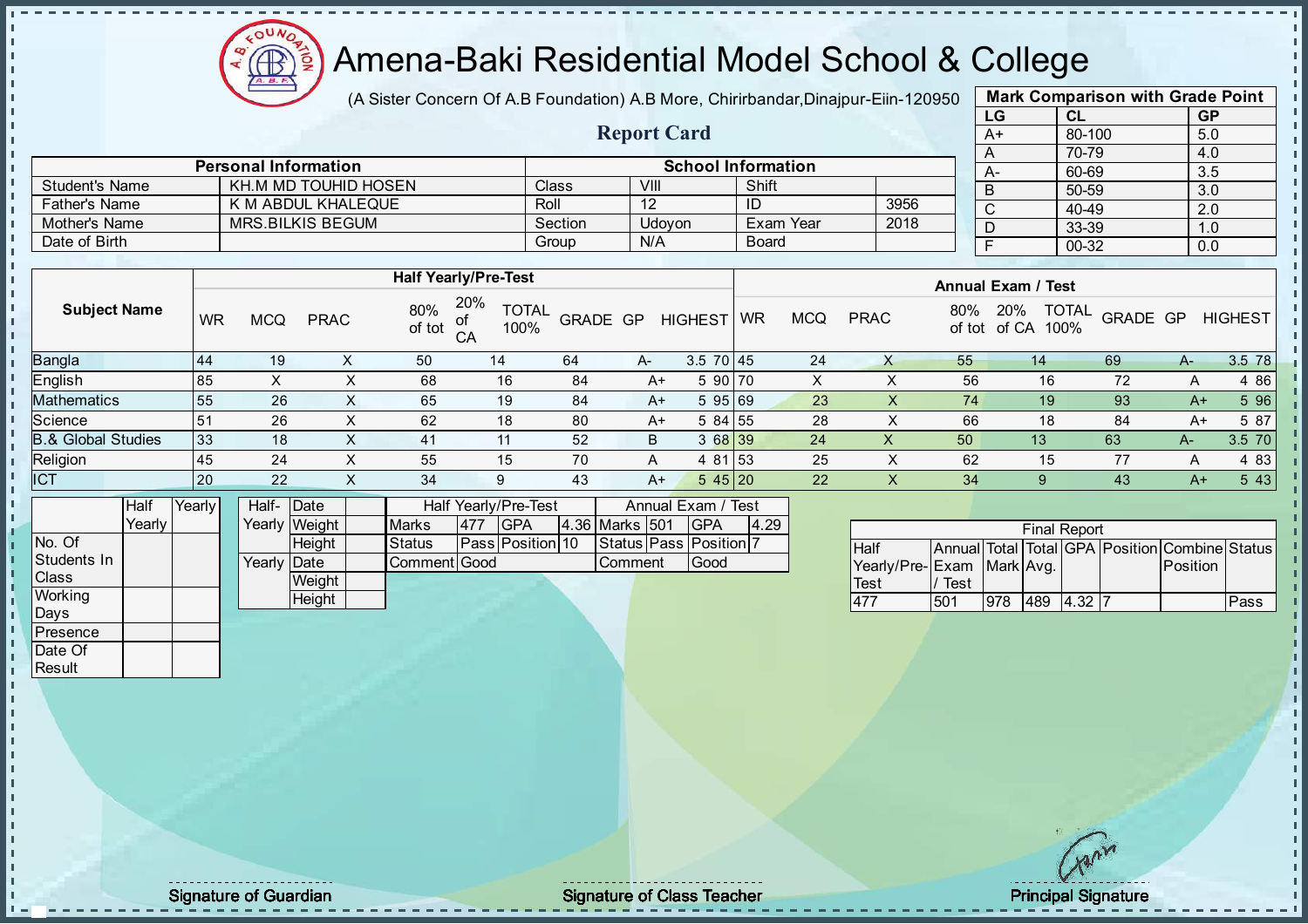

(A Sister Concern Of A.B Foundation) A.B More, Chirirbandar, Dinajpur-Eiin-120950

Report Card

| <b>Mark Comparison with Grade Point</b> |           |           |  |  |  |  |  |  |  |  |
|-----------------------------------------|-----------|-----------|--|--|--|--|--|--|--|--|
| LG                                      | <b>CL</b> | <b>GP</b> |  |  |  |  |  |  |  |  |
| $A+$                                    | 80-100    | 5.0       |  |  |  |  |  |  |  |  |
| A                                       | 70-79     | 4.0       |  |  |  |  |  |  |  |  |
|                                         | 60-69     | 3.5       |  |  |  |  |  |  |  |  |
| B                                       | 50-59     | 3.0       |  |  |  |  |  |  |  |  |
| С                                       | 40-49     | 2.0       |  |  |  |  |  |  |  |  |
|                                         | 33-39     | 1.0       |  |  |  |  |  |  |  |  |
|                                         | 00-32     | 0.0       |  |  |  |  |  |  |  |  |
|                                         |           |           |  |  |  |  |  |  |  |  |

|                      | <b>Personal Information</b> |         |        | <b>School Information</b> |      | А- |
|----------------------|-----------------------------|---------|--------|---------------------------|------|----|
| Student's Name       | <b>ATIK SHAHRIAR</b>        | Class   | VIII   | Shift                     |      |    |
| <b>Father's Name</b> | MOMINUL ISLAM               | Roll    |        |                           | 3911 |    |
| Mother's Name        | MRS.JAKIA SULTANA           | Section | Udovon | Exam Year                 | 2018 |    |
| Date of Birth        |                             | Group   | N/A    | <b>Board</b>              |      |    |

|                               |                  |            |             |               | <b>Half Yearly/Pre-Test</b>             |          |      | <b>Annual Exam / Test</b> |           |            |             |     |                                             |          |      |                |
|-------------------------------|------------------|------------|-------------|---------------|-----------------------------------------|----------|------|---------------------------|-----------|------------|-------------|-----|---------------------------------------------|----------|------|----------------|
| <b>Subject Name</b>           | <b>WR</b>        | <b>MCQ</b> | <b>PRAC</b> | 80%<br>of tot | 20%<br><b>TOTAL</b><br>of<br>100%<br>CA | GRADE GP |      | <b>HIGHEST</b>            | <b>WR</b> | <b>MCQ</b> | <b>PRAC</b> | 80% | <b>TOTAL</b><br>20%<br>100%<br>of tot of CA | GRADE GP |      | <b>HIGHEST</b> |
| <b>Bangla</b>                 | $\overline{147}$ | 21         |             | 54            | 14                                      | 68       | $A-$ | $3.5 \ 70 \ 43$           |           | 23         | X           | 53  | 14                                          | 67       | A-   | 3.5 78         |
| <b>English</b>                | 79               |            |             | 63            | 17                                      | 80       | $A+$ | 5 90 77                   |           | X          |             | 62  | 17                                          | 79       | A    | 4 8 6          |
| Mathematics                   | 36               | 27         |             | 50            | 18                                      | 68       | $A-$ | $3.5$ 95 39               |           | 25         | ∧           | 51  | 18                                          | 69       | A-   | 3.5 96         |
| Science                       | 54               | 28         |             | 66            | 15                                      | 81       | A+   | 584 49                    |           | 25         | ∧           | 59  | 15                                          | 74       | А    | 4 87           |
| <b>B.&amp; Global Studies</b> | 33               | 23         |             | 45            | 12                                      | 57       | B    | 3 68 36                   |           | 22         | X           | 46  | 12                                          | 58       | B    | 3 70           |
| Religion                      | 48               | 25         |             | 58            | 16                                      | 74       | A    | 4 81 52                   |           | 26         | X           | 62  | 16                                          | 78       | A    | 4 8 3          |
| <b>ICT</b>                    | 21               | 24         | $\sim$      | 36            | 9                                       | 45       | A+   | 545 20                    |           | 21         | X           | 33  | 9                                           | 42       | $A+$ | 5 4 3          |
|                               |                  |            |             |               |                                         |          |      |                           |           |            |             |     |                                             |          |      |                |

|                | Half     | Yearly | Half- Date  |               |                     |                                      | Half Yearly/Pre-Test    |  | Annual Exam / Test |  |                               |      |
|----------------|----------|--------|-------------|---------------|---------------------|--------------------------------------|-------------------------|--|--------------------|--|-------------------------------|------|
|                | Yearly I |        |             | Yearly Weight | <b>Marks</b>        | 473<br>4.14 Marks 467<br><b>IGPA</b> |                         |  |                    |  | <b>IGPA</b>                   | 3.86 |
| INo. Of        |          |        |             | <b>Height</b> | Status              |                                      | <b>Pass Position 12</b> |  |                    |  | Status   Pass   Position   21 |      |
| Students In    |          |        | Yearly Date |               | <b>Comment Good</b> |                                      |                         |  | <b>Comment</b>     |  | Ilmpry.                       |      |
| <b>Class</b>   |          |        |             | Weight        |                     |                                      |                         |  |                    |  | Needed                        |      |
| <b>Working</b> |          |        |             | Height        |                     |                                      |                         |  |                    |  |                               |      |

|                           |      |     |     | <b>Final Report</b> |    |                                                |      |
|---------------------------|------|-----|-----|---------------------|----|------------------------------------------------|------|
| <b>Half</b>               |      |     |     |                     |    | Annual Total Total GPA Position Combine Status |      |
| Yearly/Pre-Exam Mark Avg. |      |     |     |                     |    | Position                                       |      |
| <b>Test</b>               | Test |     |     |                     |    |                                                |      |
| 473                       | 467  | 940 | 470 |                     | 16 |                                                | Pass |

Days Presence Date Of **Result** 

h J. n  $\frac{1}{1}$  $\mathbf{I}$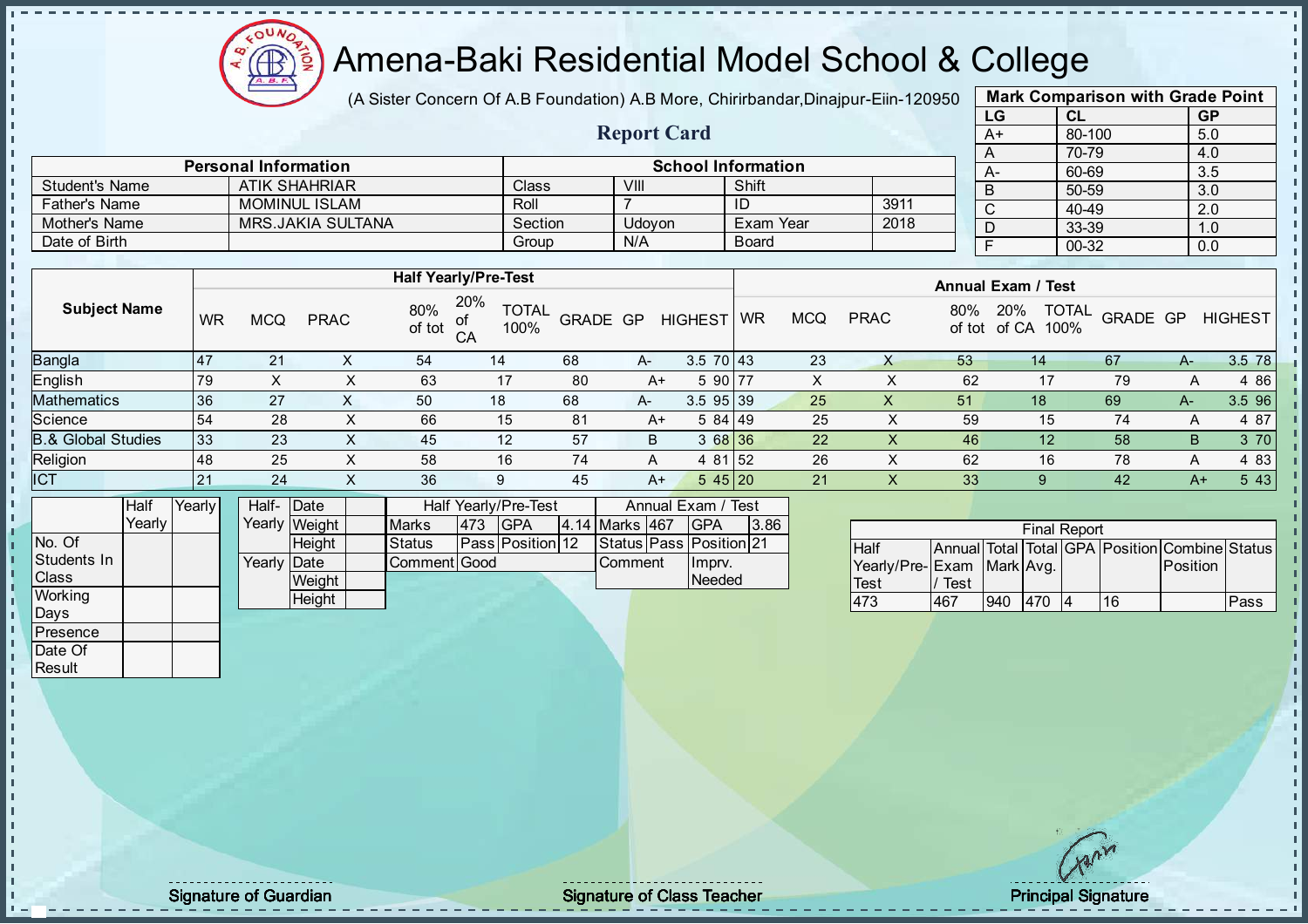$\Omega$ **AR** 

# Amena-Baki Residential Model School & College

(A Sister Concern Of A.B Foundation) A.B More, Chirirbandar, Dinajpur-Eiin-120950

Report Card

| <b>Mark Comparison with Grade Point</b> |        |           |  |  |  |  |  |  |  |  |
|-----------------------------------------|--------|-----------|--|--|--|--|--|--|--|--|
| LG                                      | CL     | <b>GP</b> |  |  |  |  |  |  |  |  |
| $A+$                                    | 80-100 | 5.0       |  |  |  |  |  |  |  |  |
| A                                       | 70-79  | 4.0       |  |  |  |  |  |  |  |  |
| A-                                      | 60-69  | 3.5       |  |  |  |  |  |  |  |  |
| B                                       | 50-59  | 3.0       |  |  |  |  |  |  |  |  |
| C                                       | 40-49  | 2.0       |  |  |  |  |  |  |  |  |
| D                                       | 33-39  | 1.0       |  |  |  |  |  |  |  |  |
| F                                       | 00-32  | 0.0       |  |  |  |  |  |  |  |  |
|                                         |        |           |  |  |  |  |  |  |  |  |

|                       | <b>Personal Information</b> |              |        | <b>School Information</b> |      |
|-----------------------|-----------------------------|--------------|--------|---------------------------|------|
| <b>Student's Name</b> | <b>POLOCK KUMAR</b>         | <b>Class</b> | VIII   | Shift                     |      |
| <b>Father's Name</b>  | RANJIT KUMAR MOHANTO        | Roll         | 28     | ID                        | 4101 |
| Mother's Name         | SHELY RANI MOHANTO          | Section      | Udovon | NExam Year                | 2018 |
| Date of Birth         |                             | Group        | N/A    | <b>Board</b>              |      |

|                               |           |             |             |               | <b>Half Yearly/Pre-Test</b>       |          |      |                | <b>Annual Exam / Test</b> |            |             |               |                 |                                  |      |                |
|-------------------------------|-----------|-------------|-------------|---------------|-----------------------------------|----------|------|----------------|---------------------------|------------|-------------|---------------|-----------------|----------------------------------|------|----------------|
| <b>Subject Name</b>           | WR        | MCQ         | <b>PRAC</b> | 80%<br>of tot | 20%<br><b>TOTAL</b><br>100%<br>CA | GRADE GP |      | <b>HIGHEST</b> | <b>WR</b>                 | <b>MCQ</b> | <b>PRAC</b> | 80%<br>of tot | 20%<br>of CA    | <b>TOTAL</b><br>GRADE GP<br>100% |      | <b>HIGHEST</b> |
| <b>Bangla</b>                 | <b>42</b> | 22          | ∧           | 51            | 12                                | 63       | A-   | $3.5$ 70 32    |                           | 22         |             | 43            | $12 \,$         | 55                               | в    | 3 78           |
| English                       | 60        | $\check{ }$ |             | 48            | 16                                | 64       | A-   | 3.5 90 69      |                           |            |             | 55            | 16              |                                  |      | 4 86           |
| <b>Mathematics</b>            | 13        | 27          | $\Lambda$   | 32            | 10                                | -42      |      | 295 26         |                           | 21         |             | 38            | 10 <sup>°</sup> | 48                               | C.   | 2 9 6          |
| Science                       | 36        | 24          |             | 48            | 12                                | 60       | A-   | $3.584$ 34     |                           | 22         |             | 45            | 12              | 57                               | В    | 3 87           |
| <b>B.&amp; Global Studies</b> | 22        | 18          | $\sim$      | 32            | 12                                | 44       | C.   | $268$ 27       |                           | 22         | X           | 39            | 12              | 51                               | B    | 3 70           |
| Religion                      | 36        | 23          |             | 47            | 14                                | 61       | $A-$ | 3.581 48       |                           | 21         | х           | 55            | 14              | 69                               | А-   | 3.5 83         |
| <b>ICT</b>                    | 19        | 18          | ⌒           | 30            | 8                                 | 38       | A    | 4 4 $5$   20   |                           | 23         | X           | 34            |                 | 41                               | $A+$ | 5 4 3          |

|              | Half     | Yearly | Half-Date   |               |                       |               | Half Yearly/Pre-Test    | Annual Exam / Test |                    |  |                         |      |
|--------------|----------|--------|-------------|---------------|-----------------------|---------------|-------------------------|--------------------|--------------------|--|-------------------------|------|
|              | Yearlv I |        |             | Yearly Weight | <b>Marks</b>          | $ 372\rangle$ | <b>IGPA</b>             |                    | $3.14$ Marks $392$ |  | <b>IGPA</b>             | 3.36 |
| No. Of       |          |        |             | Height        | <b>Status</b>         |               | <b>Pass Position 37</b> |                    |                    |  | Status Pass Position 36 |      |
| Students In  |          |        | Yearly Date |               | CommentIImprv. Needed |               |                         |                    | Comment            |  | More Impr.              |      |
| <b>Class</b> |          |        |             | Weight        |                       |               |                         |                    |                    |  | Needed                  |      |
| Working      |          |        |             | Height        |                       |               |                         |                    |                    |  |                         |      |

|                           |      |     | <b>Final Report</b> |  |                                                |      |
|---------------------------|------|-----|---------------------|--|------------------------------------------------|------|
| <b>Half</b>               |      |     |                     |  | Annual Total Total GPA Position Combine Status |      |
| Yearly/Pre-Exam Mark Avg. |      |     |                     |  | Position                                       |      |
| Test                      | Test |     |                     |  |                                                |      |
| 372                       | 392  | 764 | 382 3.25 37         |  |                                                | Pass |

Days **Presence** Date Of **Result** 

п h  $\mathbf{r}$ L.  $\frac{1}{1}$  $\mathbf{I}$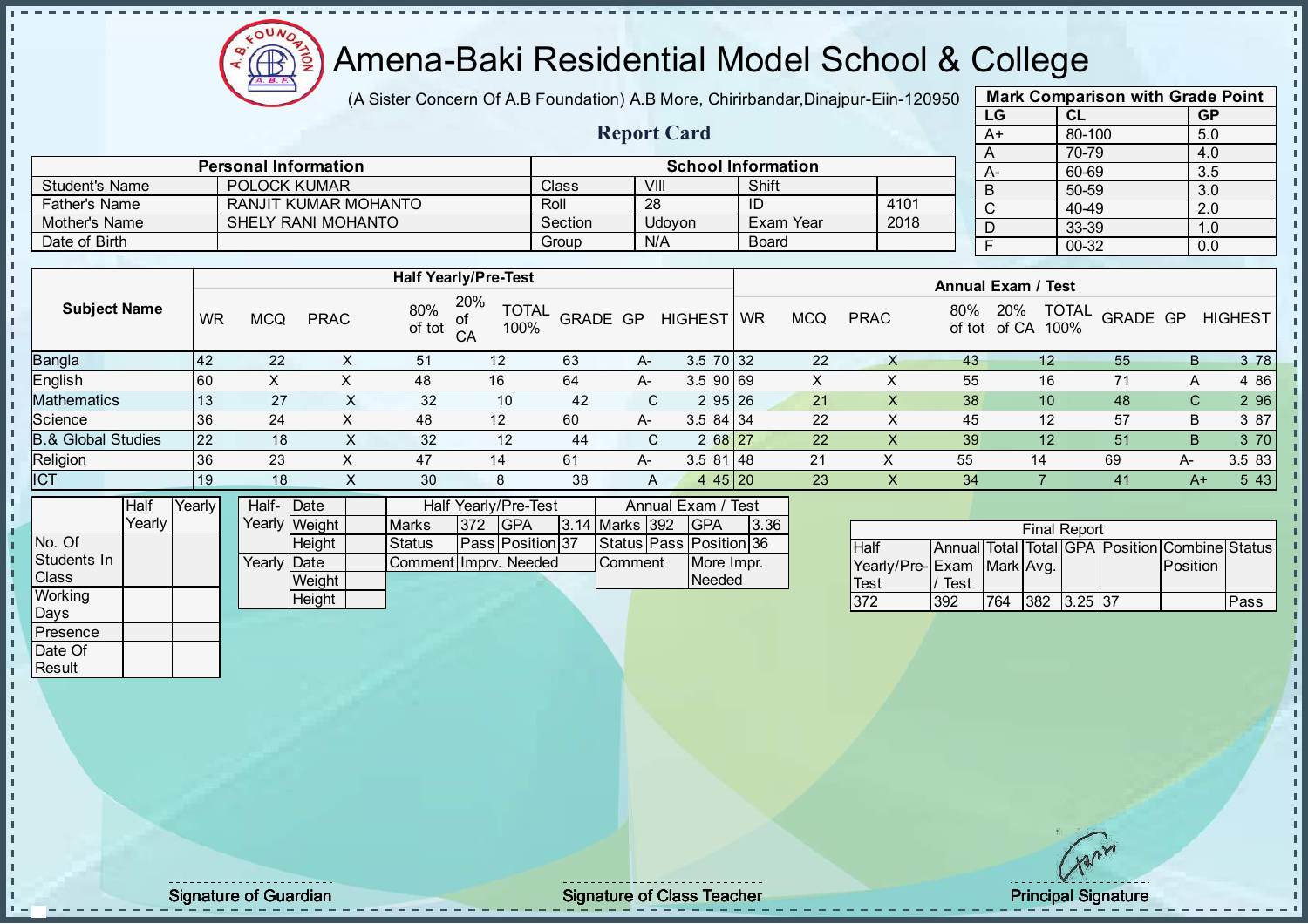

(A Sister Concern Of A.B Foundation) A.B More, Chirirbandar, Dinajpur-Eiin-120950

Report Card

|    | <b>Mark Comparison with Grade Point</b> |           |  |  |  |  |  |  |  |
|----|-----------------------------------------|-----------|--|--|--|--|--|--|--|
| LG | CL                                      | <b>GP</b> |  |  |  |  |  |  |  |
| A+ | 80-100                                  | 5.0       |  |  |  |  |  |  |  |
| A  | 70-79                                   | 4.0       |  |  |  |  |  |  |  |
| А- | 60-69                                   | 3.5       |  |  |  |  |  |  |  |
| B  | 50-59                                   | 3.0       |  |  |  |  |  |  |  |
| C  | 40-49                                   | 2.0       |  |  |  |  |  |  |  |
| D  | 33-39                                   | 1.0       |  |  |  |  |  |  |  |
| F  | 00-32                                   | 0.0       |  |  |  |  |  |  |  |
|    |                                         |           |  |  |  |  |  |  |  |

|                       | <b>Personal Information</b> |         |        | <b>School Information</b> |      |
|-----------------------|-----------------------------|---------|--------|---------------------------|------|
| <b>Student's Name</b> | MD JAHID HASAN PLABON       | Class   | VIII   | Shift                     |      |
| Father's Name         | <b>MD.ZULFIQUR ALI</b>      | Roll    | 27     | ID                        | 4583 |
| Mother's Name         | <b>MST.PARUL BEGUM</b>      | Section | Udovon | <b>Exam Year</b>          | 2018 |
| Date of Birth         |                             | Group   | N/A    | <b>Board</b>              |      |

|                               |           |            |             |               | <b>Half Yearly/Pre-Test</b>       |          |      |                |           |            |             |               | <b>Annual Exam / Test</b>            |          |      |                |  |  |
|-------------------------------|-----------|------------|-------------|---------------|-----------------------------------|----------|------|----------------|-----------|------------|-------------|---------------|--------------------------------------|----------|------|----------------|--|--|
| <b>Subject Name</b>           | WR        | <b>MCQ</b> | <b>PRAC</b> | 80%<br>of tot | 20%<br><b>TOTAL</b><br>100%<br>CA | GRADE GP |      | <b>HIGHEST</b> | <b>WR</b> | <b>MCQ</b> | <b>PRAC</b> | 80%<br>of tot | <b>TOTAL</b><br>20%<br>of CA<br>100% | GRADE GP |      | <b>HIGHEST</b> |  |  |
| <b>Bangla</b>                 | 46        | 21         |             | 54            | 12                                | 66       | $A-$ | $3.570$ 43     |           | 24         |             | 54            | 12                                   | 66       | A-   | 3.5 78         |  |  |
| English                       | 82        |            | ∧           | 66            | 16                                | 82       | A+   | 59062          |           | x          |             | 50            | 16                                   | 66       | A-   | 3.5 86         |  |  |
| <b>Mathematics</b>            | 19        | 22         | $\lambda$   | 33            | 10                                | 43       | C.   | 295 39         |           | 24         | X           | 50            | 10                                   | 60       | A-7  | 3.5 96         |  |  |
| Science                       | 35        | 25         |             | 48            | 12                                | 60       | A-   | $3.584$   47   |           | 24         | Χ           | 57            | 12                                   | 69       | А-   | 3.5 87         |  |  |
| <b>B.&amp; Global Studies</b> | <b>27</b> | 22         | x           | 39            | 9                                 | 48       | C.   | 2 68 35        |           | 23         |             | 46            |                                      | 55       | B    | 3 70           |  |  |
| Religion                      | 44        | 25         | x           | 55            | 16                                | 71       | A    | 4 81 50        |           | 27         |             | 62            | 16                                   | 78       | A    | 4 83           |  |  |
| <b>ICT</b>                    | 18        | 23         | ∧           | 33            | 8                                 | 41       | $A+$ | 545 19         |           | 21         |             | 32            |                                      | 40       | $A+$ | 5 4 3          |  |  |
|                               |           |            |             |               |                                   |          |      |                |           |            |             |               |                                      |          |      |                |  |  |

|                | Half   | Yearly | Half- Date  |               |              |            | Half Yearly/Pre-Test    |                | Annual Exam / Test      |      |
|----------------|--------|--------|-------------|---------------|--------------|------------|-------------------------|----------------|-------------------------|------|
|                | Yearly |        |             | Yearly Weight | <b>Marks</b> | <b>411</b> | IGPA                    | 3.57 Marks 434 | <b>IGPA</b>             | 3.71 |
| No. Of         |        |        |             | <b>Height</b> | Status       |            | <b>Pass Position 30</b> |                | Status Pass Position 32 |      |
| Students In    |        |        | Yearly Date |               | Comment Good |            |                         | Comment        | Ilmpry.                 |      |
| <b>Class</b>   |        |        |             | Weight        |              |            |                         |                | Needed                  |      |
| <b>Working</b> |        |        |             | Height        |              |            |                         |                |                         |      |

| <b>Final Report</b>       |      |     |             |  |  |                                                |      |  |  |
|---------------------------|------|-----|-------------|--|--|------------------------------------------------|------|--|--|
| <b>Half</b>               |      |     |             |  |  | Annual Total Total GPA Position Combine Status |      |  |  |
| Yearly/Pre-Exam Mark Avg. |      |     |             |  |  | Position                                       |      |  |  |
| <b>Test</b>               | Test |     |             |  |  |                                                |      |  |  |
| 411                       | 434  | 845 | 423 3.64 30 |  |  |                                                | Pass |  |  |

Days Presence Date Of **Result** 

J. п  $\frac{1}{1}$  $\mathbf{I}$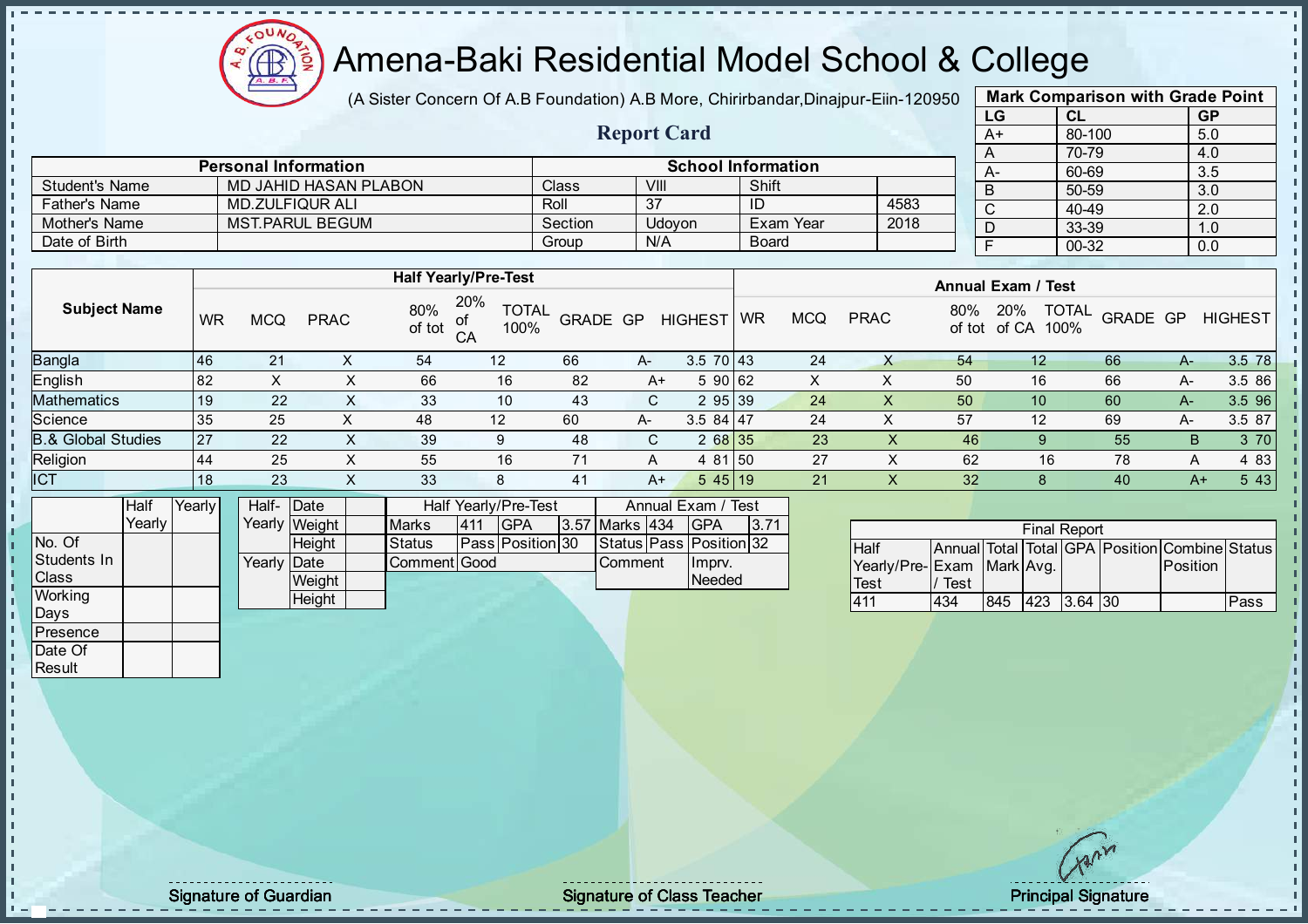

(A Sister Concern Of A.B Foundation) A.B More, Chirirbandar, Dinajpur-Eiin-120950

Report Card

|      | <b>Mark Comparison with Grade Point</b> |           |
|------|-----------------------------------------|-----------|
| LG   | CL                                      | <b>GP</b> |
| $A+$ | 80-100                                  | 5.0       |
| A    | 70-79                                   | 4.0       |
| A-   | 60-69                                   | 3.5       |
| B    | 50-59                                   | 3.0       |
| C    | 40-49                                   | 2.0       |
| D    | 33-39                                   | 1.0       |
| F    | $00 - 32$                               | 0.0       |
|      |                                         |           |

|                       | <b>Personal Information</b> |         |        | <b>School Information</b> |      |  |
|-----------------------|-----------------------------|---------|--------|---------------------------|------|--|
| <b>Student's Name</b> | ABDULLAH AHMED MUHIT        | Class   | VIII   | Shift                     |      |  |
| <b>Father's Name</b>  | MD.ABDUR ROUF               | Roll    | 38     | ID                        | 4585 |  |
| Mother's Name         | <b>MST.HOMAYRA BEGUM</b>    | Section | Udovon | Exam Year                 | 2018 |  |
| Date of Birth         |                             | Group   | N/A    | <b>Board</b>              |      |  |

|                               |           |            |             |               | <b>Half Yearly/Pre-Test</b>             |          |      |                 | <b>Annual Exam / Test</b> |            |             |               |                                      |                 |      |                |
|-------------------------------|-----------|------------|-------------|---------------|-----------------------------------------|----------|------|-----------------|---------------------------|------------|-------------|---------------|--------------------------------------|-----------------|------|----------------|
| <b>Subject Name</b>           | <b>WR</b> | <b>MCQ</b> | <b>PRAC</b> | 80%<br>of tot | 20%<br><b>TOTAL</b><br>of<br>100%<br>CA | GRADE GP |      | <b>HIGHEST</b>  | <b>WR</b>                 | <b>MCQ</b> | <b>PRAC</b> | 80%<br>of tot | <b>TOTAL</b><br>20%<br>of CA<br>100% | <b>GRADE GP</b> |      | <b>HIGHEST</b> |
| <b>Bangla</b>                 | 39        | 23         |             | 50            | $12 \overline{ }$                       | 62       | $A-$ | $3.5 \ 70 \ 38$ |                           | 23         |             | 49            | $12 \overline{ }$                    | 61              | A-   | 3.5 78         |
| <b>English</b>                | 85        | X          | ∧           | 68            | 17                                      | 85       | A+   | $590$ 73        |                           | X          |             | 58            | 17                                   | 75              | A    | 4 8 6          |
| <b>Mathematics</b>            | 55        | 24         |             | 63            | 18                                      | 81       | A+   | 595 54          |                           | 24         | $\Lambda$   | 62            | 18                                   | 80              | $A+$ | 5 9 6          |
| Science                       | 51        | 26         | X           | 62            | 16                                      | 78       | A    | 4 84 40         |                           | 24         | X           | 51            | 16                                   | 67              | А-   | 3.5 87         |
| <b>B.&amp; Global Studies</b> | 29        | 20         | ∧           | 39            | 10                                      | 49       | C.   | 2 68 35         |                           | 20         | ⋏           | 44            | 10                                   | 54              | B.   | 3 70           |
| Religion                      | 37        | 22         | X           | 47            | 13                                      | 60       | A-   | 3.581 42        |                           | 24         | ⋏           | 53            | 13                                   | 66              | А-   | 3.5 83         |
| <b>ICT</b>                    | 20        | 21         |             | 33            | 9                                       | 42       | $A+$ | 545 20          |                           | 20         | X           | 32            |                                      | 40              | $A+$ | 5 4 3          |
|                               |           |            |             |               |                                         |          |      |                 |                           |            |             |               |                                      |                 |      |                |

|                | <b>Half</b> | Yearly | Half- Date           |               |               |     | Half Yearly/Pre-Test                     |                  | Annual Exam / | Test \ |      |
|----------------|-------------|--------|----------------------|---------------|---------------|-----|------------------------------------------|------------------|---------------|--------|------|
|                | Yearly      |        |                      | Yearly Weight | <b>Marks</b>  | 457 | <b>IGPA</b>                              | Marks 443        |               | IGPA   | 3.93 |
| INo. Of        |             |        |                      | <b>Height</b> | <b>Status</b> |     | Pass Position 17 Status Pass Position 20 |                  |               |        |      |
| Students In    |             |        | Yearlv <b>I</b> Date |               | Comment Good  |     |                                          | <b>I</b> Comment |               | Imprv. |      |
| <b>Class</b>   |             |        |                      | Weight        |               |     |                                          |                  |               | Needed |      |
| <b>Working</b> |             |        |                      | Height        |               |     |                                          |                  |               |        |      |

| <b>Final Report</b>       |      |     |      |         |  |                                                |      |  |  |  |
|---------------------------|------|-----|------|---------|--|------------------------------------------------|------|--|--|--|
| <b>Half</b>               |      |     |      |         |  | Annual Total Total GPA Position Combine Status |      |  |  |  |
| Yearly/Pre-Exam Mark Avg. |      |     |      |         |  | Position                                       |      |  |  |  |
| Test                      | Test |     |      |         |  |                                                |      |  |  |  |
| 457                       | 443  | 900 | l450 | 3.96 19 |  |                                                | Pass |  |  |  |

Days Presence Date Of **Result** 

h. J. n h İ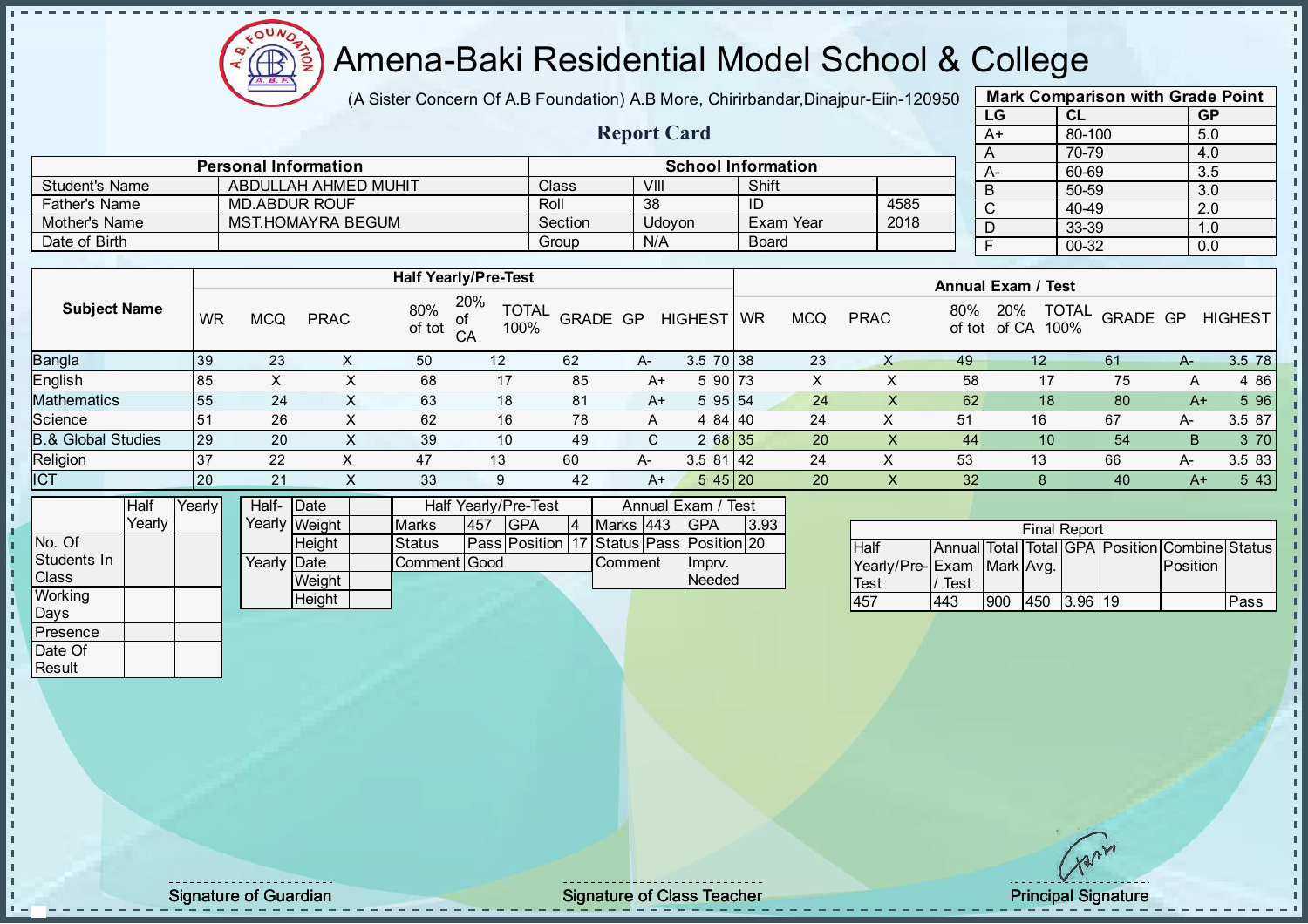

(A Sister Concern Of A.B Foundation) A.B More, Chirirbandar, Dinajpur-Eiin-120950

Report Card

|      | <b>Mark Comparison with Grade Point</b> |           |  |  |  |  |  |  |  |
|------|-----------------------------------------|-----------|--|--|--|--|--|--|--|
| LG   | CL                                      | <b>GP</b> |  |  |  |  |  |  |  |
| $A+$ | 80-100                                  | 5.0       |  |  |  |  |  |  |  |
| A    | 70-79                                   | 4.0       |  |  |  |  |  |  |  |
| А-   | 60-69                                   | 3.5       |  |  |  |  |  |  |  |
| B    | 50-59                                   | 3.0       |  |  |  |  |  |  |  |
| C    | 40-49                                   | 2.0       |  |  |  |  |  |  |  |
| D    | 33-39                                   | 1.0       |  |  |  |  |  |  |  |
| F    | 00-32                                   | 0.0       |  |  |  |  |  |  |  |
|      |                                         |           |  |  |  |  |  |  |  |

|                       | <b>Personal Information</b> |         |        | <b>School Information</b> |      |  |
|-----------------------|-----------------------------|---------|--------|---------------------------|------|--|
| <b>Student's Name</b> | MD ASHFAK RAHIM ASIF        | Class   | VIII   | Shift                     |      |  |
| <b>Father's Name</b>  | MD.ROBIUL ISLAM             | Roll    | 39     | ID                        | 4595 |  |
| Mother's Name         | <b>AMMATUR ISLAM</b>        | Section | Udovon | Exam Year                 | 2018 |  |
| Date of Birth         |                             | Group   | N/A    | Board                     |      |  |

|                     |           |            |             |               | <b>Half Yearly/Pre-Test</b>       |          |    |                | <b>Annual Exam / Test</b> |            |                    |    |                                             |          |    |                |
|---------------------|-----------|------------|-------------|---------------|-----------------------------------|----------|----|----------------|---------------------------|------------|--------------------|----|---------------------------------------------|----------|----|----------------|
| <b>Subject Name</b> | <b>WR</b> | <b>MCQ</b> | <b>PRAC</b> | 80%<br>of tot | 20%<br><b>TOTAL</b><br>100%<br>CA | GRADE GP |    | <b>HIGHEST</b> | WR                        | <b>MCQ</b> | 80%<br><b>PRAC</b> |    | <b>TOTAL</b><br>20%<br>of tot of CA<br>100% | GRADE GP |    | <b>HIGHEST</b> |
| Bangla              | 37        | 12         | х           | 39            | 9                                 | 48       | C. | 2 70 37        |                           | 17         |                    | 43 |                                             | 52       | В  | 3 78           |
| English             | 160       | X          | х           | 48            | 13                                | 61       | A- | 3.5 90 54      |                           | X          |                    | 43 | 13                                          | 56       | В  | 3 86           |
| Mathematics         | 57        | 22         | X.          | 63            | 14                                | 77       | A  | 4 95 38        |                           | 23         | X                  | 49 | 14                                          | 63       | A- | 3.5 96         |
| Science             | 46        | 20         |             | 53            | 12                                | 65       | A- | $3.584$   47   |                           | 23         | ⌒                  | 56 | 12                                          | 68       | A- | 3.5 87         |
| 8.& Global Studies  | 26        | 19         | X           | 36            | 10                                | 46       | C. | 2 68 34        |                           | 21         |                    | 44 | 10                                          | 54       | B. | 3 70           |
| Religion            | 33        | 19         | X           | 42            | 13                                | 55       | B  | 3 81 41        |                           | 25         | ⌒                  | 53 | 13                                          | 66       | А- | 3.5 83         |
| <b>ICT</b>          | 18        | 14         |             | 26            | 6                                 | 32       | A- | $3.545$ 18     |                           | 20         | ᄉ                  | 30 |                                             | 37       | A  | 4 4 3          |
|                     |           |            |             |               |                                   |          |    |                |                           |            |                    |    |                                             |          |    |                |

|                | Half     | Yearly | Half- Date  |               |                       |      | Half Yearly/Pre-Test    | Annual Exam / Test |  |                         |      |  |
|----------------|----------|--------|-------------|---------------|-----------------------|------|-------------------------|--------------------|--|-------------------------|------|--|
|                | Yearlv I |        |             | Yearly Weight | <b>Marks</b>          | 1384 | <b>IGPA</b>             | 3.07 Marks 396     |  | IGPA                    | 3.36 |  |
| INo. Of        |          |        |             | <b>Height</b> | <b>Status</b>         |      | <b>Pass Position 38</b> |                    |  | Status Pass Position 35 |      |  |
| Students In    |          |        | Yearly Date |               | Comment Imprv. Needed |      |                         | <b>Comment</b>     |  | More Impr.              |      |  |
| <b>Class</b>   |          |        |             | Weight        |                       |      |                         |                    |  | Needed                  |      |  |
| <b>Working</b> |          |        |             | Height        |                       |      |                         |                    |  |                         |      |  |

| <b>Final Report</b>       |      |     |  |             |  |                                                |      |  |  |  |  |  |  |
|---------------------------|------|-----|--|-------------|--|------------------------------------------------|------|--|--|--|--|--|--|
| <b>Half</b>               |      |     |  |             |  | Annual Total Total GPA Position Combine Status |      |  |  |  |  |  |  |
| Yearly/Pre-Exam Mark Avg. |      |     |  |             |  | Position                                       |      |  |  |  |  |  |  |
| Test                      | Test |     |  |             |  |                                                |      |  |  |  |  |  |  |
| 384                       | 396  | 780 |  | 390 3.21 38 |  |                                                | Pass |  |  |  |  |  |  |

Days **Presence** Date Of **Result** 

h П h İ